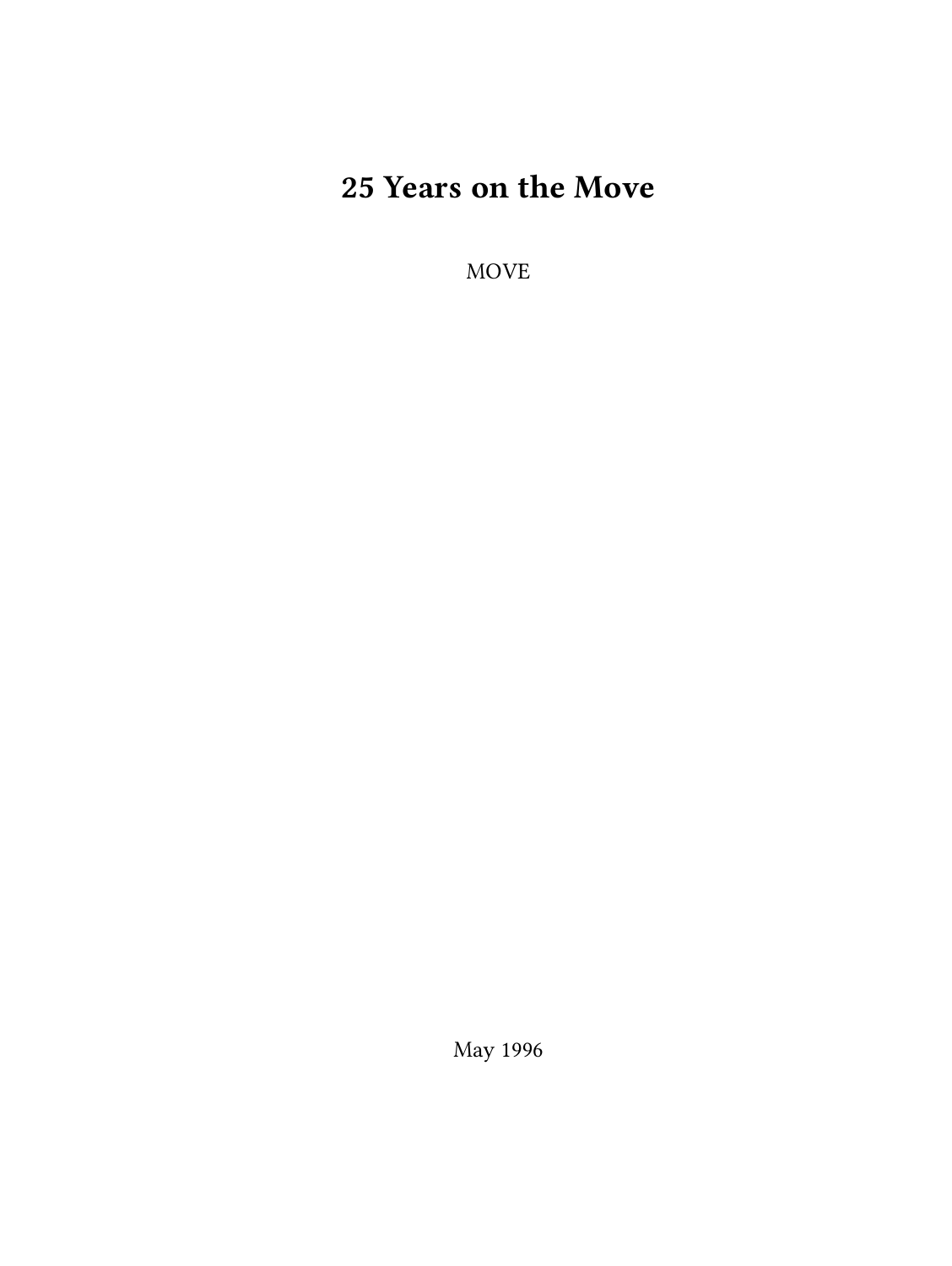# **Contents**

| <b>JOHN AFRICA'S ORGANIZATION</b>            | $\overline{\mathbf{4}}$ |
|----------------------------------------------|-------------------------|
| <b>Community Involvement</b>                 | $\overline{5}$          |
| <b>Public Appearances and Media Coverage</b> | 6                       |
| <b>Frank Rizzo and The Police</b>            | 7                       |
| <b>Police Brutality</b>                      | 8                       |
| <b>MOVE Baby Murdered</b>                    | 9                       |
| <b>Beating The Courts</b>                    | 10                      |
| <b>THE SET-UP</b>                            | 11                      |
| May 20, 1977 Demonstration                   | 12                      |
| <b>Standoff</b>                              | 13                      |
| Murder trial                                 | 18                      |
| 30 To 100 Year Sentences                     | 19                      |
| <b>Outwitting The Feds</b>                   | 20                      |
| <b>Seeking Justice</b>                       | 21                      |
| Mumia Abu-Jamal - Part 1                     | 22                      |
| <b>Osage Avenue</b>                          | 23                      |
| The City turns A Deaf Ear                    | 24                      |
| May 13, 1985 Bombing and Fire                | 25                      |
| Murder in the Alley                          | 26                      |
| <b>Blaming The Victim</b>                    | 27                      |
| Prisons                                      | 28                      |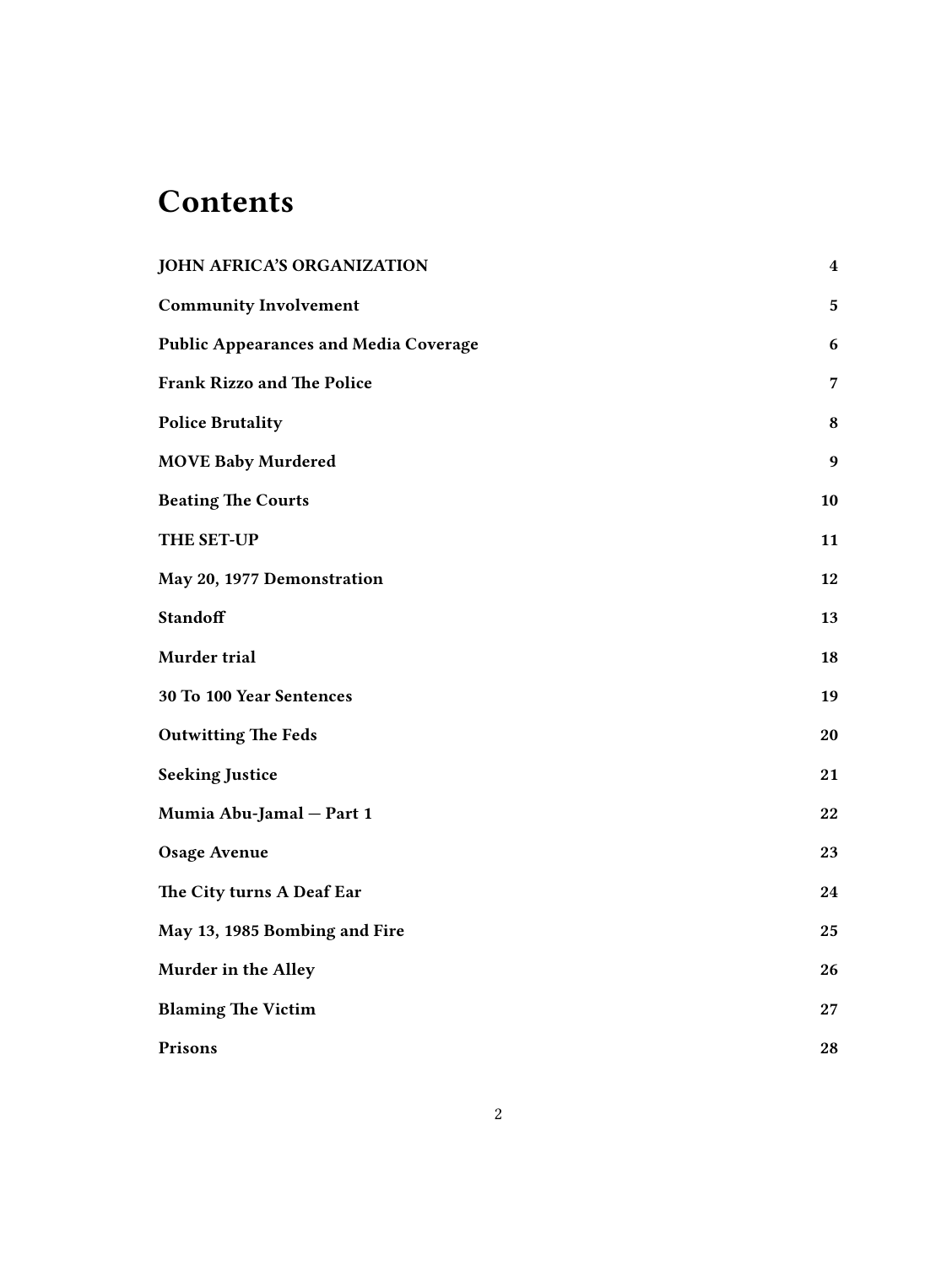| <b>Coming Home</b>                                                                                           | 29 |  |  |  |
|--------------------------------------------------------------------------------------------------------------|----|--|--|--|
| Old Faces in New Places                                                                                      | 30 |  |  |  |
| Mumia Abu-Jamal — Part 2                                                                                     |    |  |  |  |
| P.C.R.A. Appeals                                                                                             | 32 |  |  |  |
| <b>Staying On The MOVE</b>                                                                                   | 33 |  |  |  |
| Modern justice in the Birthplace of the Constitution                                                         | 34 |  |  |  |
| <b>MOVE: Belief &amp; Practice</b>                                                                           | 36 |  |  |  |
|                                                                                                              | 36 |  |  |  |
|                                                                                                              | 36 |  |  |  |
|                                                                                                              | 36 |  |  |  |
| Right and wrong $\ldots \ldots \ldots \ldots \ldots \ldots \ldots \ldots \ldots \ldots \ldots \ldots \ldots$ | 37 |  |  |  |
|                                                                                                              | 37 |  |  |  |
|                                                                                                              | 37 |  |  |  |
|                                                                                                              | 37 |  |  |  |
|                                                                                                              | 38 |  |  |  |
|                                                                                                              | 38 |  |  |  |
|                                                                                                              | 38 |  |  |  |
|                                                                                                              | 38 |  |  |  |
|                                                                                                              | 38 |  |  |  |
|                                                                                                              | 39 |  |  |  |
|                                                                                                              | 39 |  |  |  |
|                                                                                                              | 39 |  |  |  |
|                                                                                                              | 39 |  |  |  |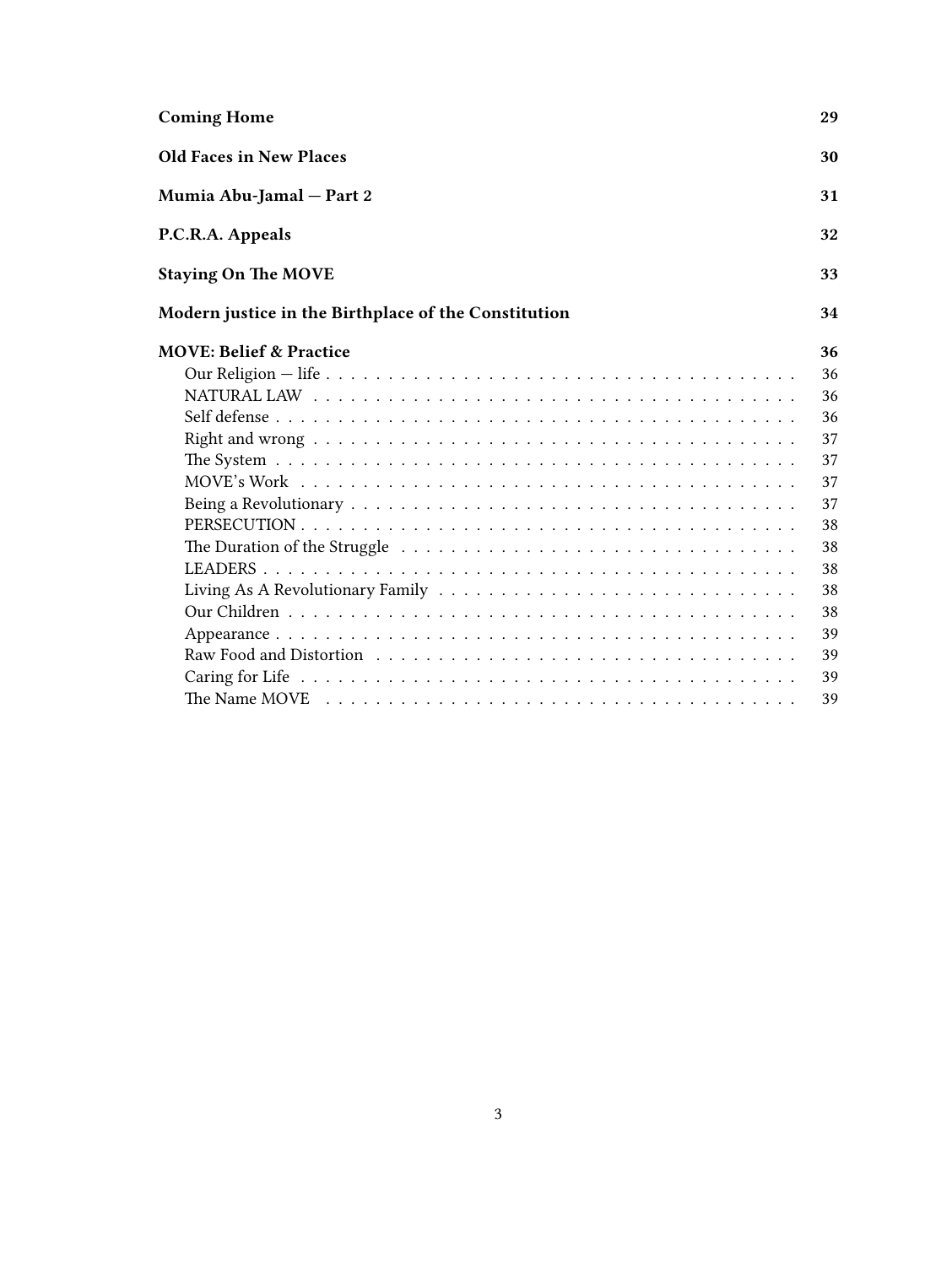# <span id="page-3-0"></span>**JOHN AFRICA'S ORGANIZATION**

The MOVE Organization surfaced in Philadelphia during the early 1970s. Characterized by dreadlock hair, the adopted surname "Africa," a principled unity, and an uncompromising commitment to their belief, members practiced the teachings of MOVE founder JOHN AFRICA.

MOVE'S WORK IS TO STOP INDUSTRY FROM POISONING THE AIR, THE WATER, THE SOIL, AND TO PUT AN END TO THE ENSLAVEMENT OF LIFE  $-$ PEOPLE, ANIMALS, ANY FORM OF LIFE. THE PURPOSE OF JOHN AFRICA'S REVOLUTION IS TO SHOW PEOPLE HOW CORRUPT, ROTTEN, CRIMINALITY ENSLAVING THIS SYSTEM IS. SHOW PEOPLE THROUGH JOHN AFRICA'S TEACHING, THE TRUTH, THAT THIS SYSTEM IS THE CAUSE OP ALL THEIR PROBLEMS (ALCOHOLISM, DRUG ADDICTION, UNEMPLOYMENT, WIFE ABUSE, CHILD PORNOGRAPHY, EVERY PROBLEM IN THE WORLD) AND TO SET THE EXAMPLE OF REVOLUTION FOR PEOPLE TO FOLLOW WHEN THEY REALIZE HOW THEY'VE BEEN OPPRESSED, REPRESSED, DUPED, TRICKED BY THIS SYSTEM, THIS GOVERNMENT AND SEE THE NEED TO RID THEMSELVES OF THIS CANCEROUS SYSTEM AS MOVE DOES.

MOVE

" …all experience hath shown, that mankind are more disposed to suffer, while evils are sufferable, than to right themselves by abolishing the forms to which they are accustomed But when a long train of abuses and usurpations, pursuing invariably the same object, evinces a design to reduce them under absolute despotism, it is their right, it is their duty, to throw off such government and to provide new guards for their future security."

United States Declaration of Independence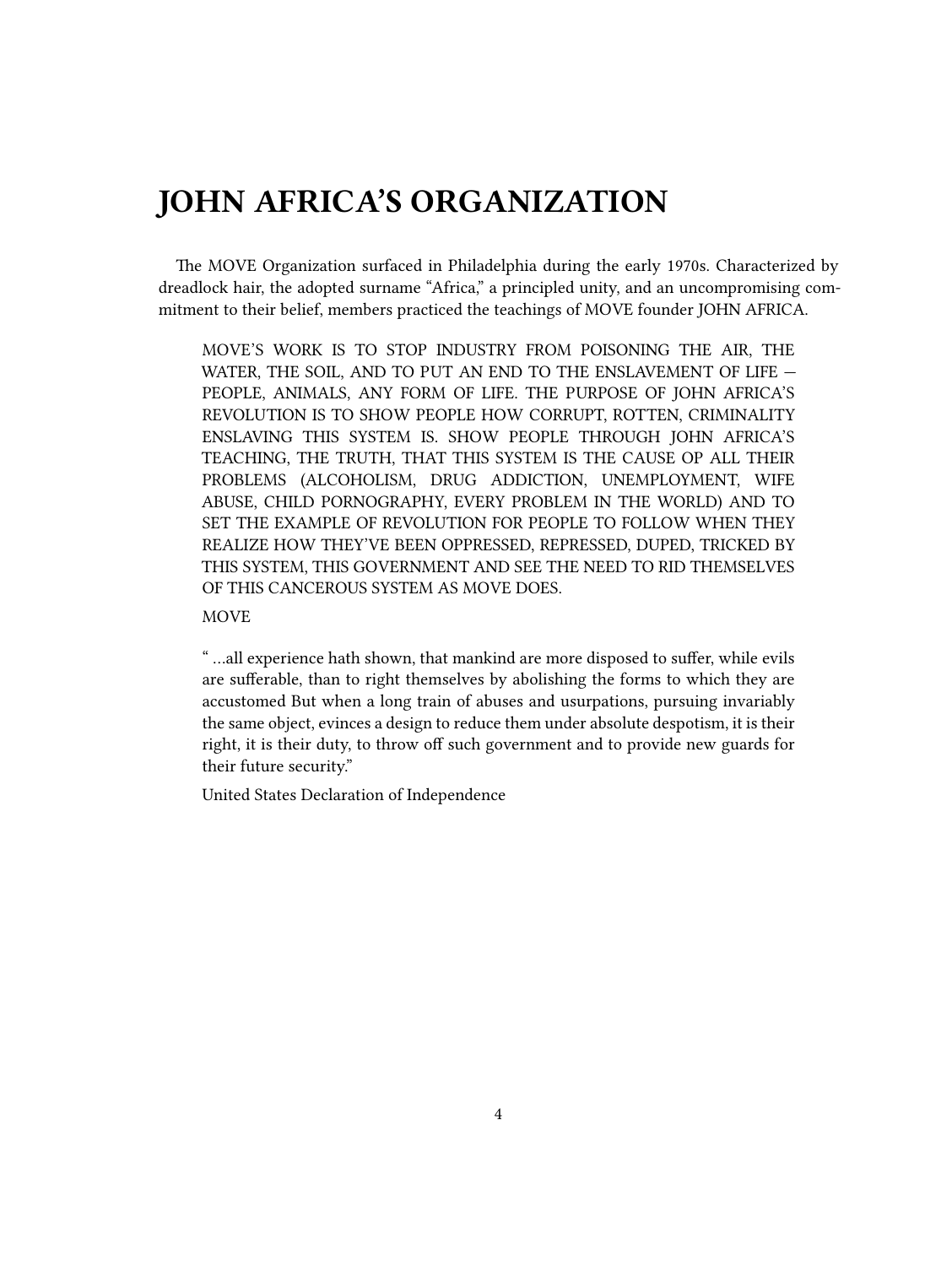### <span id="page-4-0"></span>**Community Involvement**

During the early 1970's MOVE was based in the Powrlion Village section of West Philadelphia. Members valued the personal discipline and physical strength derived from hard manual labor, and maintained a hefty work schedule of daily activities such as exercising, scrubbing floors, running dogs, chopping fire wood, shoveling snow, sweeping the street, etc.

Demonstrating their reverence for all forms of life. MOVE looked after neighbors' pets, helped homeless people find places to live, assisted the elderly with home repairs, intervened in violence between local gangs and college fraternities, and helped incarcerated offenders meet parole requirements through a rehabilitation program. After adopting MOVE'S way of natural living, many individuals overcame past problems of drug addiction, physical disabilities, infertility and alcoholism.

MOVE purchased a large Victorian house at 309 North 33<sup>rd</sup> Street, which became then headquarters. One of MOVES fundraising activities was a very popular car wash at this location. At regular study sessions for people interested in the teachings of JOHN AFRICA, MOVE welcomed dissenting views as an opportunity to showcase their belief and sharpen their oratorical skills, which they knew would be tested in their revolutionary struggle.

"IT IS THE POSITION OF MOVE TO CONFRONT ANY SPEAKER, SO-CALLED INFORMED PERSONALITIES, ALLEGED LEADERS WHO SAY THEY HAVE AN-SWERS TO THE VERY SERIOUS PROBLEMS OF PEOFE, AND DEMAND THAT THEY SUBSTANTIATE, QUALIFY WHAT THEY ARE SAYING OR STOP MISLEAD-ING PEOPLE. INFORMATION IS IN THE ABILITY TO INFORM, AND WHEN YOU HAVE NO INFORMATION TO GIVE, YOU CAN ONLY MISINFORM, THIS IS THE STATED POLICY OF MOVE. TO STAMP OUT MISINFORMATION. FOR WHEN YOU DO NOT HAVE A SOLUTION, ALL YOU CAN OFFER IS THE PROBLEM." MOVE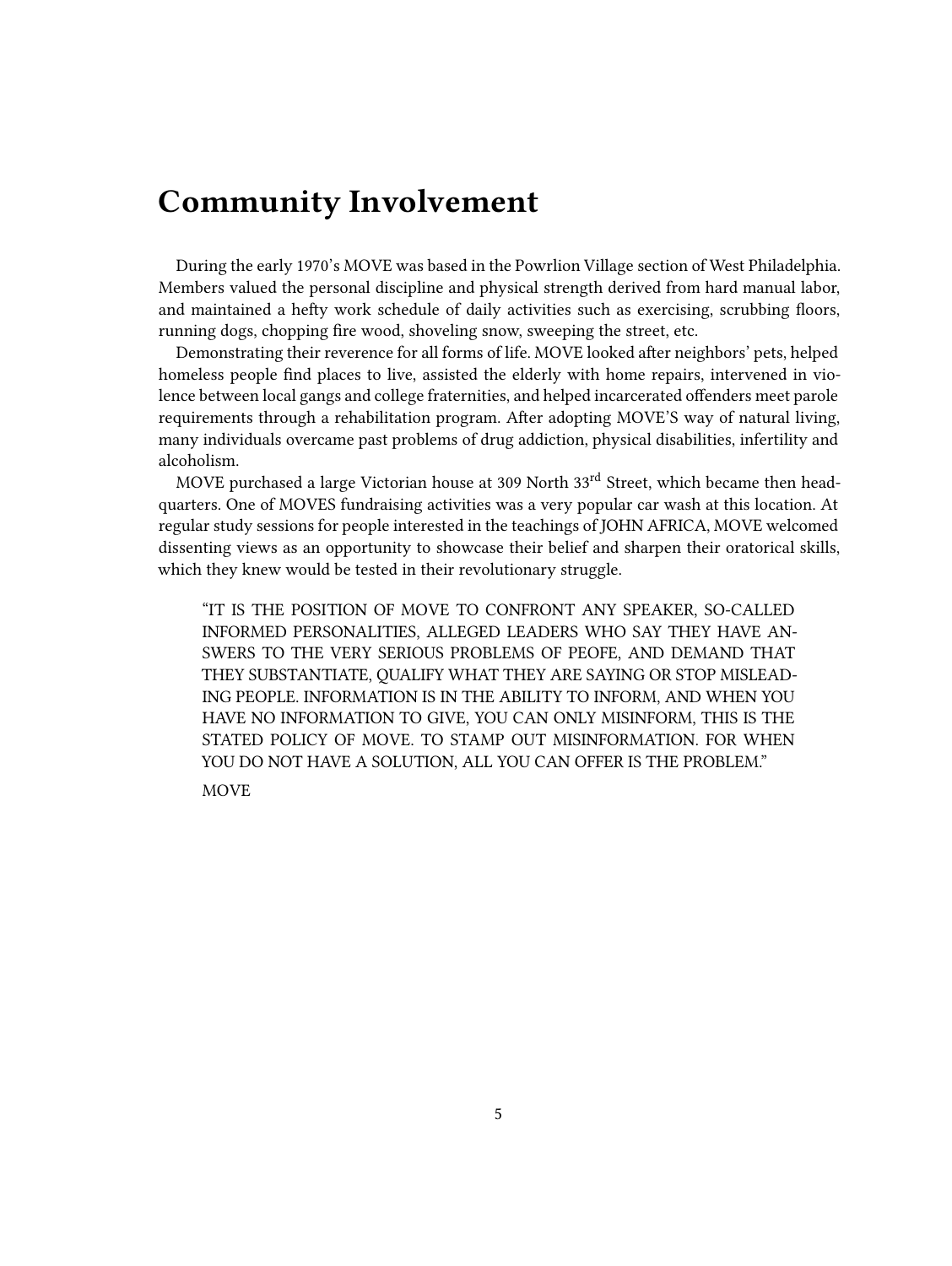# <span id="page-5-0"></span>**Public Appearances and Media Coverage**

MOVE began attending public appearances of such noted personalities as Jane Florida, Dick Gregory, Alan Watts, Roy Wilkins, Julian Bond, Richie Havens. Walter Mondale, Buckminster Fuller, Maharishi Mahesh Yogi, Caesar Chavez, and Russel Means. When questions were taken from the audience, MOVE challenged the speakers. Many were receptive, some were hostile, but none could refute JOHN AFRICA's wisdom.

To expose injustice, oppression and disrespect for Life, MOVE used strategized profanity and non violent protest in demonstrations at zoos, pet shops, political rallies, public forums and media offices. By 1974, MOVE was appearing in public with increasing frequency protesting the abuse of Life in any form.

IF OUR PROFANITY OFFENDS YOU. LOOK AROUND YOU AND SEE HOW DE-STRUCTIVELY SOCIETY IS PROFANING ITSELF. IT IS THE RAPE OF THE LAND, THE POLLUTION OF THE ENVIRONMENT, THE BETRAYAL AND SUFFERING OF THE MASSES BY CORRUPT GOVERNMENT THAT IS THE REAL OBSCENITY. **MOVE** 

The mainstream media began a long history of inaccurate, distorted and misdirected coverage. MOVE's unique appearance, alarming profanity and unconventional behavior got prominent attention, but their penetrating analysis and proposed solutions were largely ignored as were their extensive community assistance efforts. While those who actually met MOVE members could see their remarkable strength and health, dehumanizing news accounts perpetuated the falsehood that members never bathed and were unhealthy. Protests of unfair coverage by the Black-owned *Philadelphia Tribune* were resolved when the editors agreed to run a column entitled. "ON THE MOVE". Coordinated by JOHN AFRICA to be written by MOVE members, the feature ran for about a year, starting in June of 1975.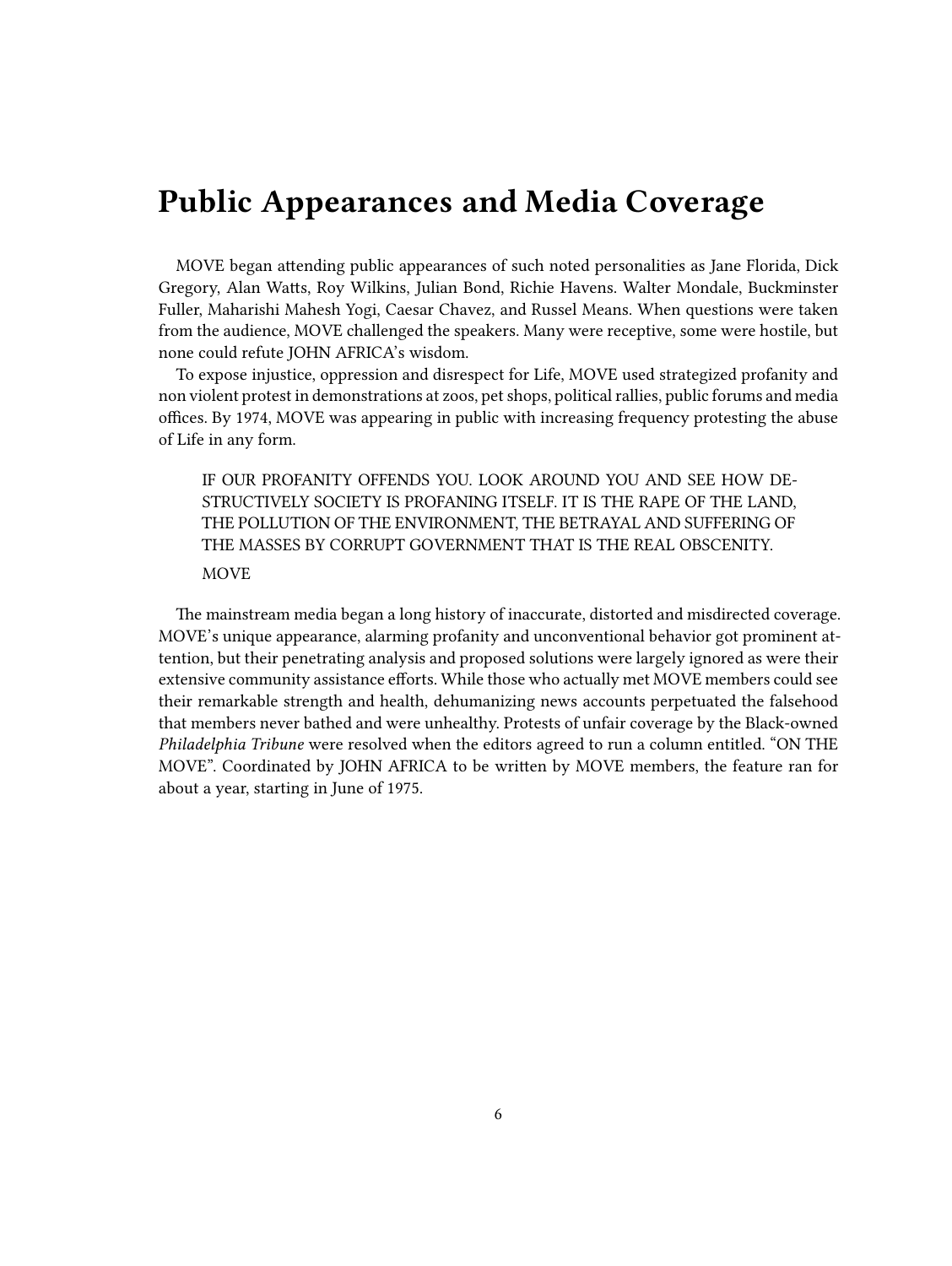### <span id="page-6-0"></span>**Frank Rizzo and The Police**

Throughout the 1970k, Frank Rizzo was the premier figure in Philadelphia government, he started as a street cop and rose through the ranks, eventually serving as Police Commissioner from 1967–73. During this time, he gained notoriety for his "tough-guy" law enforcement tactics and racist attitude. In Philadelphia'a Black ghettos, Rizzo's predominantly white police force was resented, feared and hated.

Capitalizing on his name recognition and tough-on-crime image, Rizzo mobilized sufficient voters to be elected mayor of the city for two terms from 1972 until 1980. Having built his career on opposing Black efforts to challenge the status quo, he ran the city with a prominent and heavy-handed police force that had a national reputation for brutality.

Philadelphia's overblown and unrestrained police department was a prime example of the type of injustice the system precipitated, so it was inevitable that MOVE would start to speak out against them. As with other issues, this was done using peaceful demonstrations. When MOVE successfully focused attention on police abuses, many community groups across the city sought MOVE assistance with similar demonstrations in their own neighborhoods. As a result of this activism, the police began a concerted campaign of harassment against MOVE, breaking up demonstrations by arresting MOVE members on disorderly conduct charges or violations of whatever local ordinances could be made to apply.

The fact that MOVE'S headquarters was located in an area of real estate speculation on the border of a university campus brought further legal entanglement. Beginning in 1975, the complaints of some neighboring property owners led to involvement of the Department of Licenses and Inspections and ultimately a civil suit by the city against MOVE. On November 18, Judge, G. Fred DiBona, on of Rizzo's associates, ruled that city inspectors, with the assistance of the police could enter MOVE's house to inspect it, but the case dragged on through numerous continuances and an appeal by MOVE to the Pennsylvania Supreme Court.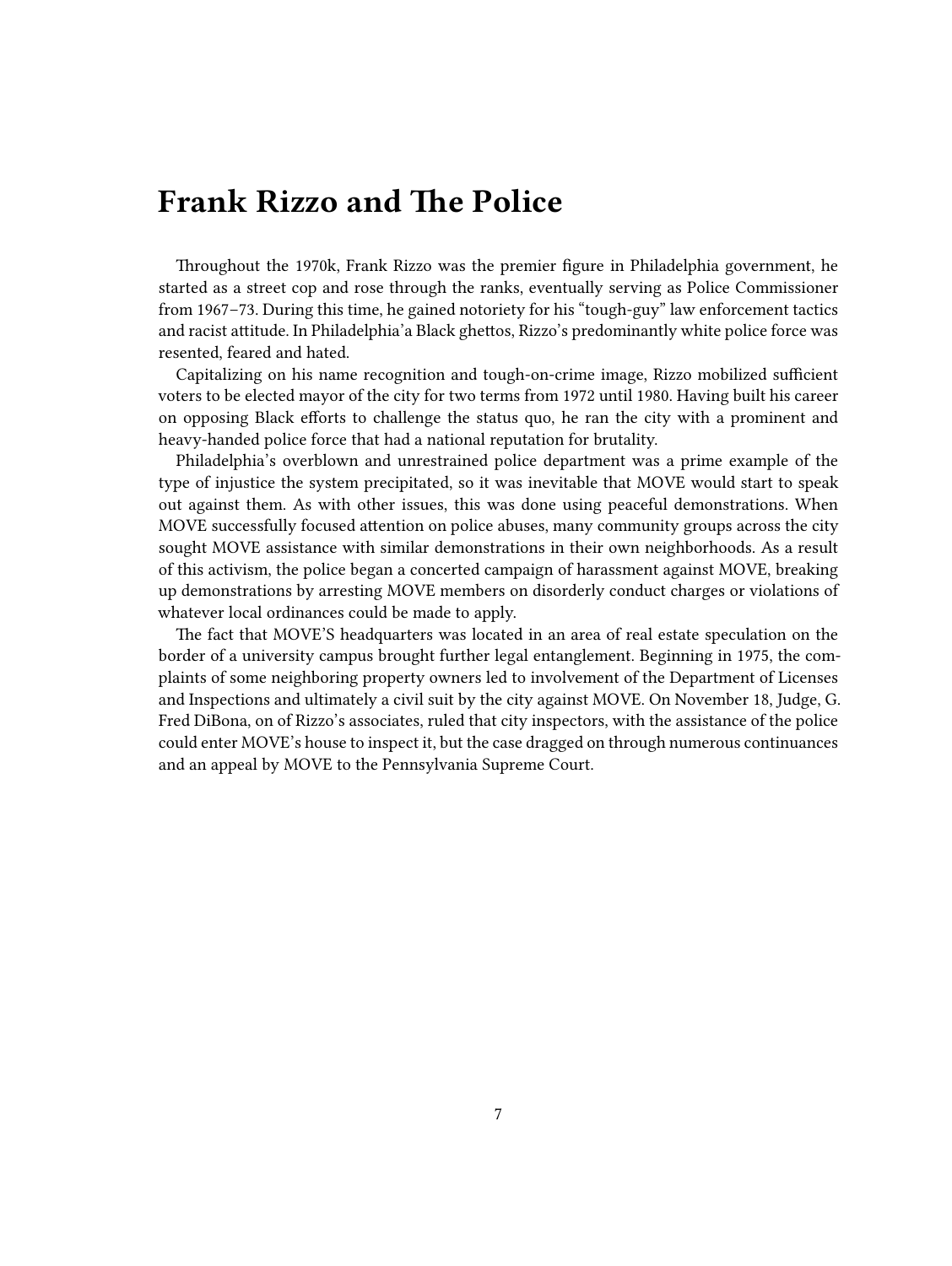# <span id="page-7-0"></span>**Police Brutality**

MOVE never let the threat of being taken to jail interfere with planned demonstrations. Only a pre-selected group, which excluded pregnant women and breast feeding mothers, would plan to get arrested if the cops started trouble. Yet events soon proved that police harassment was not limited to demonstrations alone.

Late in the evening of May 9, 1974 two pregnant MOVE women Janet and Leesing Africa were taking a short walk to the corner store to get something to eat. They were stopped and questioned by police officers who became abusive and skimmed Janet stomach-first against a police car. The two were subjected to very rough handling and jailed overnight without food or water. Both women lost their babies due to miscarriages. MOVE immediately began demonstrating at the 18<sup>th</sup> District police station where the incident occurred.

By 1975, clashes between MOVE and the police readied increasingly brutal proportions, though the city denied its role in any abusive handling. Members at demonstrations were getting beaten bloody on a regular basis, yet MOVE's deep commitment only led to more determined protests On April 29. 1975 a MOVE demonstration against ill-treatment of jailed members at the police administration building led to several arrests. Alberta Africa, who was pregnant was dragged from a holding cell, held spread eagle by four officers and repeatedly kicked in the stomach and vagina by a matron named Robinson, suffering a miscarriage as a result.

Despite police violence against MOVE individuals who had not even been born many MOVE mothers did bear children, and did so naturally, without drugs or medical assistance, in accordance with JOHN AFRICA's teachings. Sue Africa, in spite of several police beatings throughout her pregnancy, had a son, Tomaso, born at the 33<sup>rd</sup> Street headquarters on August 4, 1975. Janine Africa's baby Life Africa was born March 8, 1976 but murdered by police less than a month later. (Tomaso was later murdered by the city May 13, 1985.)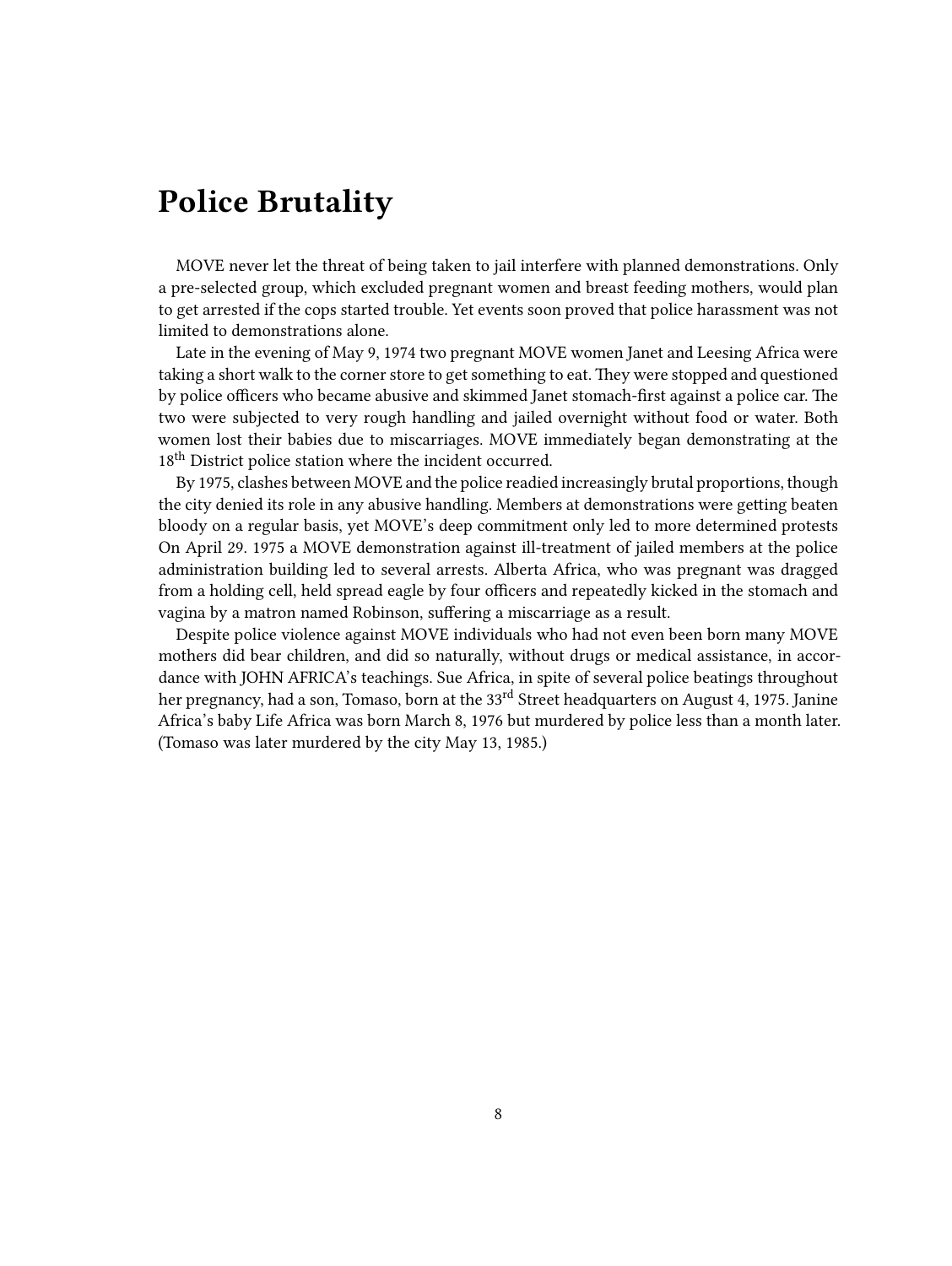### <span id="page-8-0"></span>**MOVE Baby Murdered**

In March 28, 1976, seven jailed MOVE members were released late in the evening and arrived home after midnight Officers in at least ten police cars and wagons pulled up in front of the 33<sup>rd</sup> Street house and said MOVE was creating a disturbance. When Chuck Africa told police to leave MOVE alone, Officer Daniel Palermo grabbed him and began to beat him as other cops pulled out nightsticks and set upon MOVE members. Six MOVE men were arrested and beaten so viciously they suffered fractured skulls, concussions and chipped bones. Robert Africa was struck over the head with a nightstick that broke in two from the force or the blow, Janine Africa was trying to protect her husband Phil Africa, when she was grabbed by a cop, thrown to the ground with 3-week old Life Africa in her arms, and stomped until she was nearly unconscious. The baby's skull was crushed.

The next morning, MOVE notified the media that the police had brutally attacked them and that a baby had been raped. An officer's bat and the broken nightstick were displayed outside MOVE headquarters. Police denied that any beating took place or that a baby was killed, and claimed that the baby probably never existed because there was no birth certificate. They then arrested the member who had shown the bat and nightstick to the press, on charges of receiving stolen property. To prove the death to a skeptical media, MOVE invited the press and local politicians to dinner at their headquarters. Those accepting the invitation included city councilmen Joseph Coleman and Lucien Blackwell, and Blackwell's wife, Janine. After the meal, the guests were shown the baby's body. (Janine Blackwell herself was later elected to city council in 1991)

MOVE's column in the *Philadelphia Tribune* which had documented the birth of Life Africa 3 weeks earlier, in a series of pieces covering the March 28<sup>th</sup> attack. Interviews with several neighbors who had witnessed the incident were featured. Yet no charges were filed against the officers involved in the baby's murder. Instead the District Attorney's office pursued prosecution of the six MOVE members arrested that night. MOVE was prepared to present evidence of a longstanding Rizzo-directed campaign of harassment that culminated in the death of Life Africa. But before all the testimony could be presented, Judge Merna Marshall dismissed the case, thereby thwarting the chance to prove a citywide conspiracy against MOVE in a court of law. Dismissing felony charges of aggravated assault on cops was virtually unheard of in Philadelphia.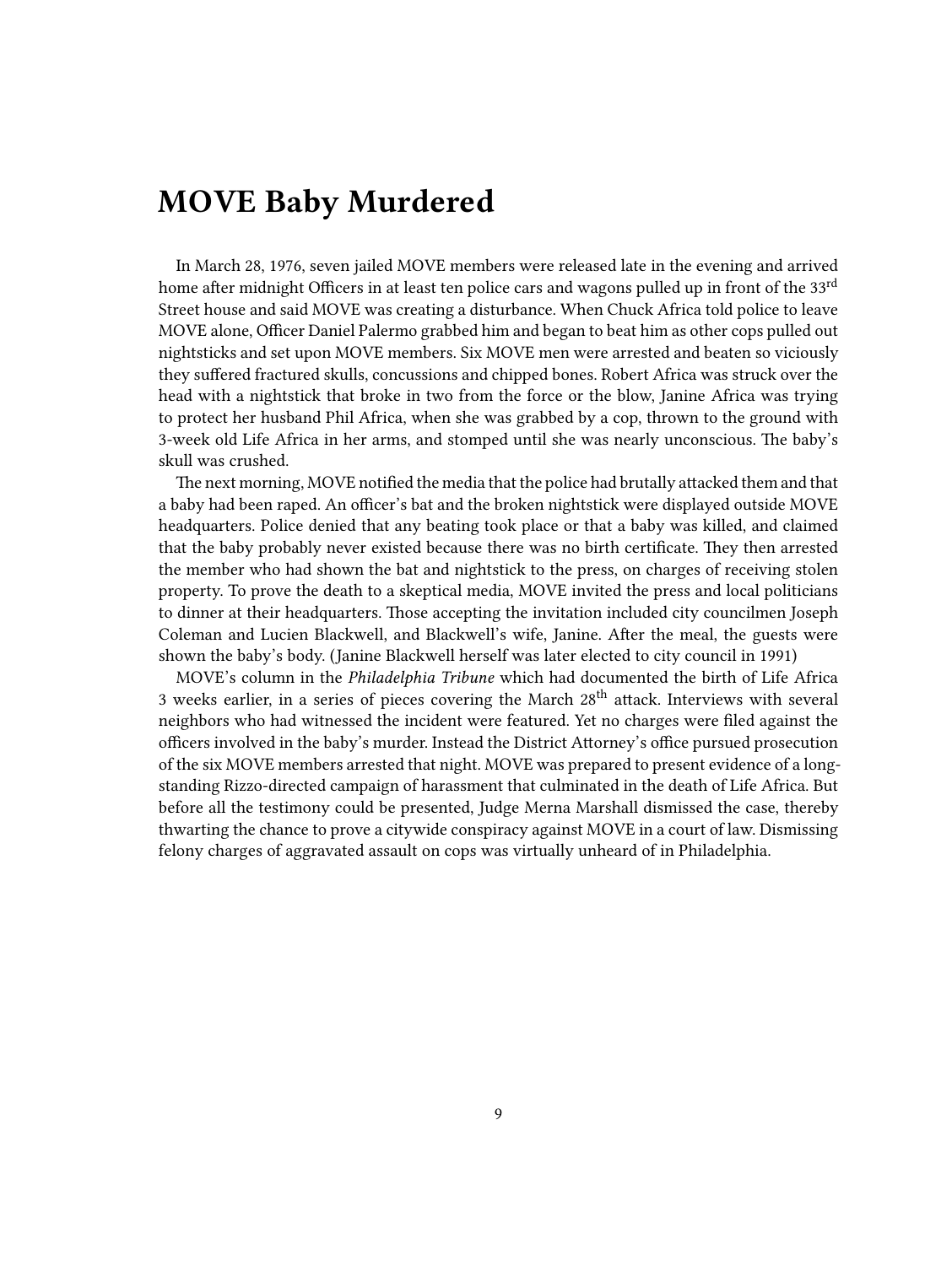# <span id="page-9-0"></span>**Beating The Courts**

By confronting the judicial system as an organized, coordinated group not afraid to go to jail, MOVE was able to run circles around the procedures and expose the fallacy of justice. Ignoring the status and elevation of judges, MOVE remained seated when the order "All rise!" was given, and never addressed the judge as "your honor." They also rejected plea bargain offers and public defenders.

In the early years defendants who were released on bail and given a court date would often send a brother or sister member to the trial if they couldn't make it themselves. Most judges at that time couldn't tell MOVE members apart and sentenced the apparent "defendant" who would be taken into custody and held for the duration. The original defendant, often arrested again before his or her sentence expired, would just give police the name of another member, leading the system into ever deepening confusion over who was who.

During a trial, MOVE attacked the legitimacy of the court, demonstrating contradictions in such concepts as the presumption of innocence, freedom of religion and the right to free speech. When defendants refused to blindly submit to a judge's arbitrary dictates, they were either ejected from the room, bound and gagged, or cited for contempt. MOVE spectators were often cited for contempt, too. Sheriffs proved to he just as brutal as the city's cops, at times beating MOVE members in the very presence of judges. All these incidents only generated more cases, and as time went on, MOVE'S practice of appealing at every opportunity further compounded an already overwhelming caseload.

By 1976 literally hundreds of MOVE cases were clogging Philadelphia's justice system. Court administrators realized that in a typical MOVE case the city was spending thousands of dollars to prosecute what had often started out as a trivial trumped up misdemeanor charge. To save money, the courts began to dismiss MOVE cases in wholesale lots.

During the summer of 1976, MOVE began concentrating on setting up chapters in other states and refrained from further demonstrations. To provide a healthy environment for the children, MOVE secured a mortgage on a 96-acre farm in Virginia. Meanwhile, Frank Rizzo resented a group of self-proclaimed revolutionaries wreaking havoc in the courts and exposing his brutal police department. And with no more demonstrations, there were none of the usual opportunities to harass and arrest MOVE.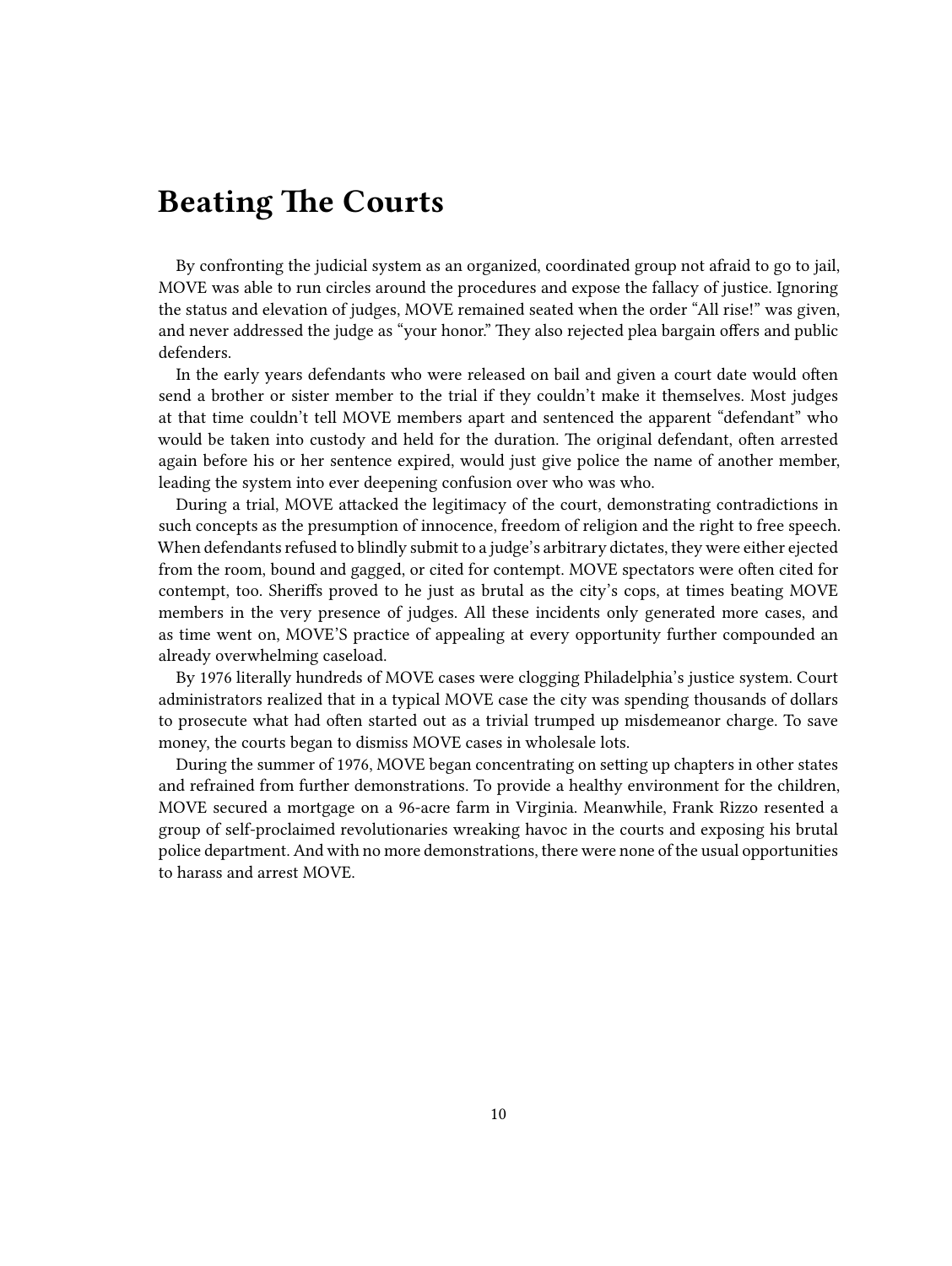# <span id="page-10-0"></span>**THE SET-UP**

On November 5, 1976 a hearing was held before judge Edward Blake regarding several different MOVE cases. Some 20 MOVE defendants, all out on bail, appeared in court. Many were given sentences and despite their intention to appeal, Blake ordered them taken into custody. On the way to a holding cell, sheriff Jerry Saunders began beating one hand cuffed young MOVE member, Dennis Africa, and a brief scuffle ensued. Sheriffs looked up all those who came in Dennis' defense, then also arrested and brutalized Robert, Valerie and Rhonda Africa who had played no part in the altercation. Nearly 9 months pregnant, Rhonda went into premature labor, giving birth to a bruised and injured baby that died within minutes.

Charges of assault and resisting arrest against those involved were later dismissed except for Robert. Conrad and Jerry Africa, who were given bail. The case marked a new era in the conflict between MOVE and the courts. After hundreds of cases and years of hearings, MOVE had accumulated a thorough knowledge of what could typically be expected from the courts at every stage of the process. The courts, in turn, had settled into a grudging tolerance of MOVE's behavior such as the refusal to stand when a judge entered the room. At a pre-trial hearing on February 7, 1977, judge Paul Ribner ordered sheriffs to force Robert to stand as the judge came in. Ribner then issued bench warrants for Jerry and Conrad despite Robert's explanation that they were out of town that day, and would be present at the next listed hearing. Offers around MOVE headquarters, who normally would not have immediate knowledge of bench warrants due to the usual bureaucratic delays began taunting MOVE and talked of forcibly entering the house with the warrants as legal justification.

As the ease continued, MOVE could see that Ribner's odd demands and threats and the unusually large number of armed police and sheriff's present in the courtroom created a situation in which a physical courtroom confrontation could result in some "accidental" MOVE injuries or deaths. After the defendants refused to participate further, Ribner tried them in absentia and instead of the usual county jail time, gave them longer slate prison sentences. They were soon shipped off to Graterford prison, about 30 miles outside of Philadelphia. MOVE was outraged at such a blatant set-up and railroading of Robert Conrad and Jerry who were now political prisoners.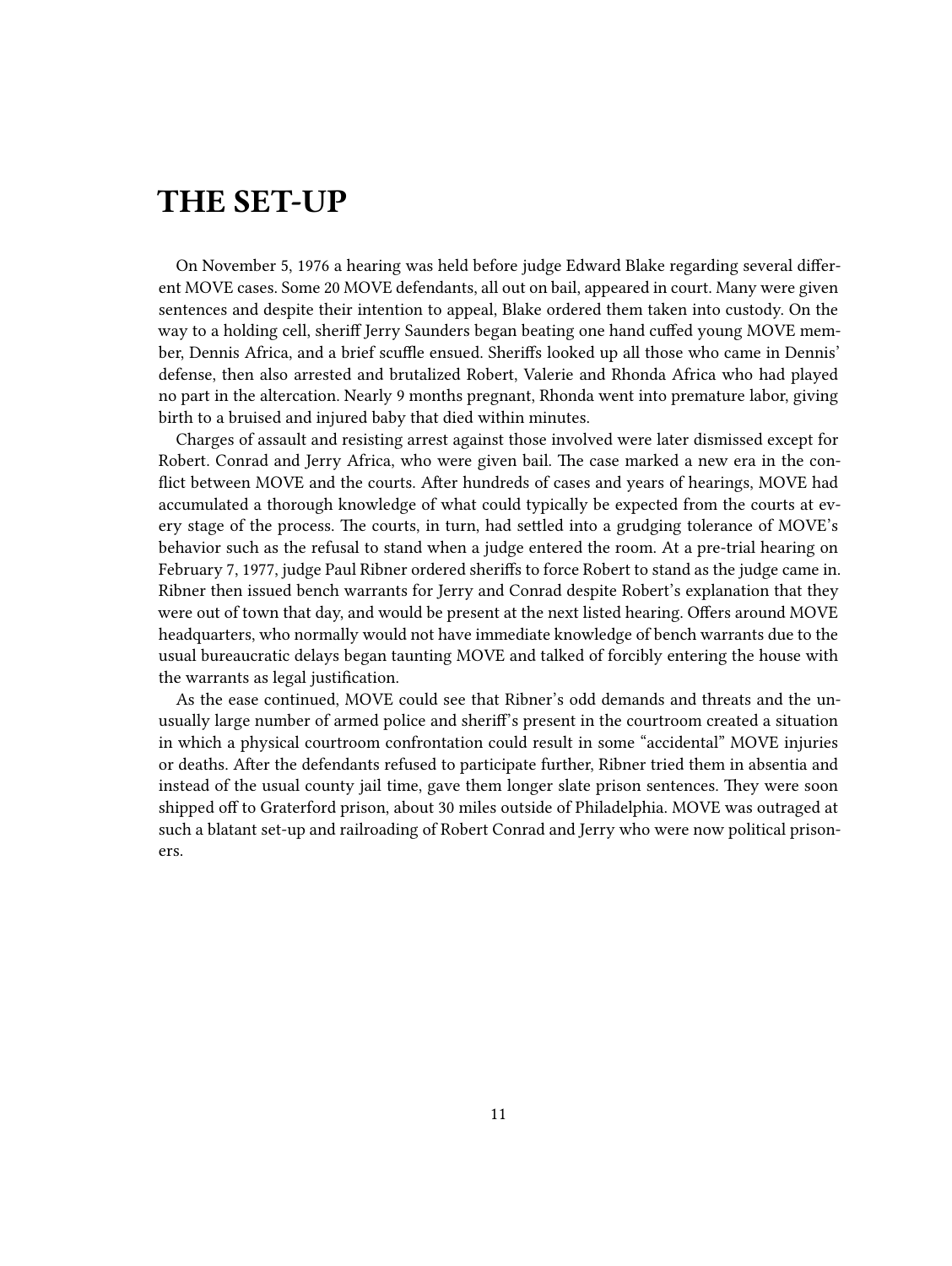### <span id="page-11-0"></span>**May 20, 1977 Demonstration**

In tale April of 1977, MOVE set up a sister organization called the "Seed of Wisdom" in Richmond. Virginia. In less than a week Virginia police provoked a minor confrontation by surrounding the house and attempting to take custody of the children. Meanwhile, MOVE foresaw the possibility that Philadelphia police could storm their 33<sup>rd</sup> Street headquarters, kill those inside, and blame the victims for their own deaths in an operation similar to the type of government terrorism used against the Black Panthers. Information from sympathetic sources in city government confirmed that plans for some type of police operation had indeed been made. To safeguard the Philadelphia base, MOVE staged a major demonstration May 20, 1977 on a platform outside their house. They demanded the release of their political prisoners and an end to the violent harassment by the city. To keep an increasingly brutal police force at bay, some members held firearms. Police used to hold back a crowd of on-lookers, but the growing numbers of people soon broke through police lines and swarmed around the platform to hear MOVE speak.

"WE TOLD THE COPS THERE WASN'T GONNA BE ANY MORE UNDERCOVER DEATHS. THIS TIME THEY BETTER BE PREPARED TO MURDER US IN FULL PUB-LIC VIEW, CAUSE IF THEY CAME AT US WITH FISTS, WE WERE GONNA COME BACK WITH FISTS. IF THEY CAME WITH CLUBS, WE'D COME BACK WITH CLUBS, AND IF THEY CAME WITH GUNS, WE'D USE GUNS TOO. WE DON'T BE-LIEVE IN DEATH-DEALING GUNS, WE BELIEVE IN LIFE. BUT WE KNOW THE COPS WOULDN'T BE SO QUICK TO ATTACK US IF THEY HAD TO FACE THE SAME STUFF THEY DISHED OUT SO CASUALLY ON UNARMED DEFENSELESS FOLK."

#### MOVE

Aware that the Third Amendment guarantees the right to bear arms on one's own property, Police Commissioner Joseph O Neill told reporters, "Under the constitution you have a right to speak your mind and apparently that's what they're doing. Yet four days later, the city sidestepped the lack of firearms violations by having Judge Lynne Abraham issue warrants for 11 MOVE members on riot charges and "possession of an instrument of crime." The media unfairly depicted MOVE as illegal gun-toting bandits.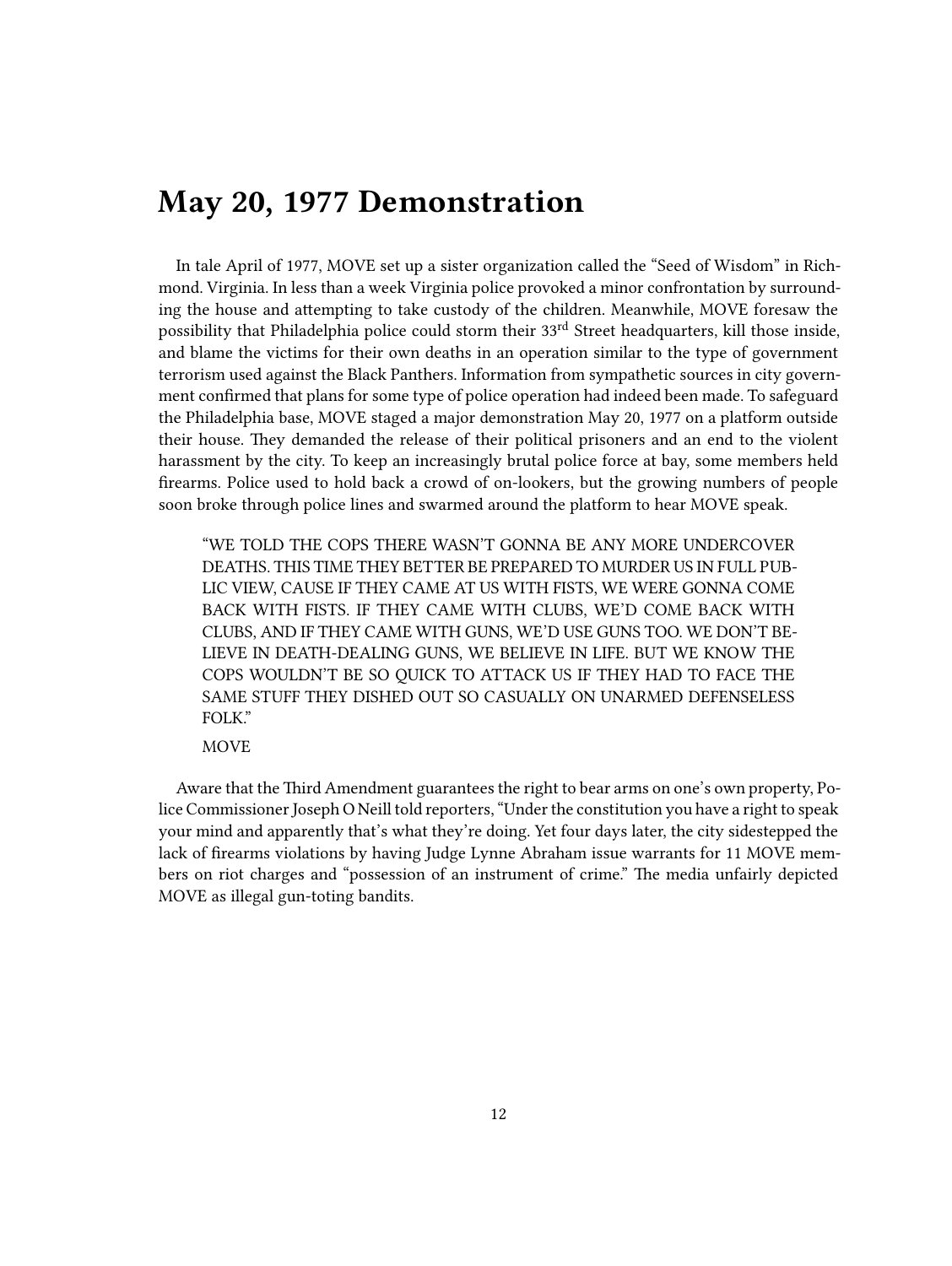# <span id="page-12-0"></span>**Standoff**

Police set up a 24-hour watch around MOVE's headquarters to arrest members when they came off the property. On June 12, 1977 Sue Africa left the premises and was apprehended a few blocks away. The other members remained at the house as months passed and police continued to watch and wait.

MOVE had filed a \$26 million civil suit against the city for the March 28, 1976 death of Life Africa and the brutality leading to miscarriages from 1974–76, but the standoff prevented MOVE plaintiffs from attending the hearing and the suit was thrown out of court. While the standoff continued, some Philadelphia politicians and reporters went to the Virginia area, where MOVE's farm was located, and spread slanderous misinformation among people on adjoining properties by describing MOVE as a group of drug-taking cannibals who would slaughter everyone's livestock. The rumors set off a rash of complaints to the Realtor who demanded that MOVE pay off the entire mortgage at once. Unable to raise the full sum, MOVE lost their farm.

Rule 1100 of Pennsylvania Criminal Procedures sets a time limit of 180 days within which to either execute an arrest warrant or file for an extension. On November  $20<sup>th</sup>$ , the deadline on the MOVE warrants passed. The next day the DA's office filed a late request for an extension. (They may have forgotten to file on time or were just accustomed to bending the laws when prosecuting MOVE) Judge Edward Blake granted the untimely extension. (Blake became the Common Pleas Court President Judge in 1991)

Throughout the standoff, mediators and negotiators from a number of community coalitions and intervention agencies relayed messages between the city and MOVE in an attempt to come to a peaceful settlement. But talks always broke down over the issue of releasing MOVE political prisoners. MOVE would not compromise. Their demand for Robert, Conrad, Jerry and Sue's freedom was absolutely non negotiable. Mediation went nowhere as city personnel were telling MOVE, off the record, "We'll kill all of you before we let your people out of jail. A federal agent who had begun lurking around the barricades likewise informed MOVE that the Feds were going to infiltrate, disband and destroy them.

To force the warned MOVE members from the house, Rizzo got court approval to starve them out. On March 16, 1970 an army of hundreds of cops invaded the neighborhood and sealed off a four block area. While sharpshooter posts and machine gun nests were set up, workmen shut off the water to MOVE's headquarters. Those inside included pregnant women, nursing babies, children and animals. Rizzo boasted that the perimeter was so tight "a fly couldn't get through." When various community members, who opposed Rizzo's cruel tactic, made humanitarian attempts to rush the barricades with food and water for MOVE, they were arrested and beaten by the police.

With loudspeakers and amplification, members exposed the folly of the city's action in sending thousands of dollars a day on police overtime just to stand around and watch MOVE. As police in stake-out posts at surrounding rooftops, apartments, and parked patrol cars were treated to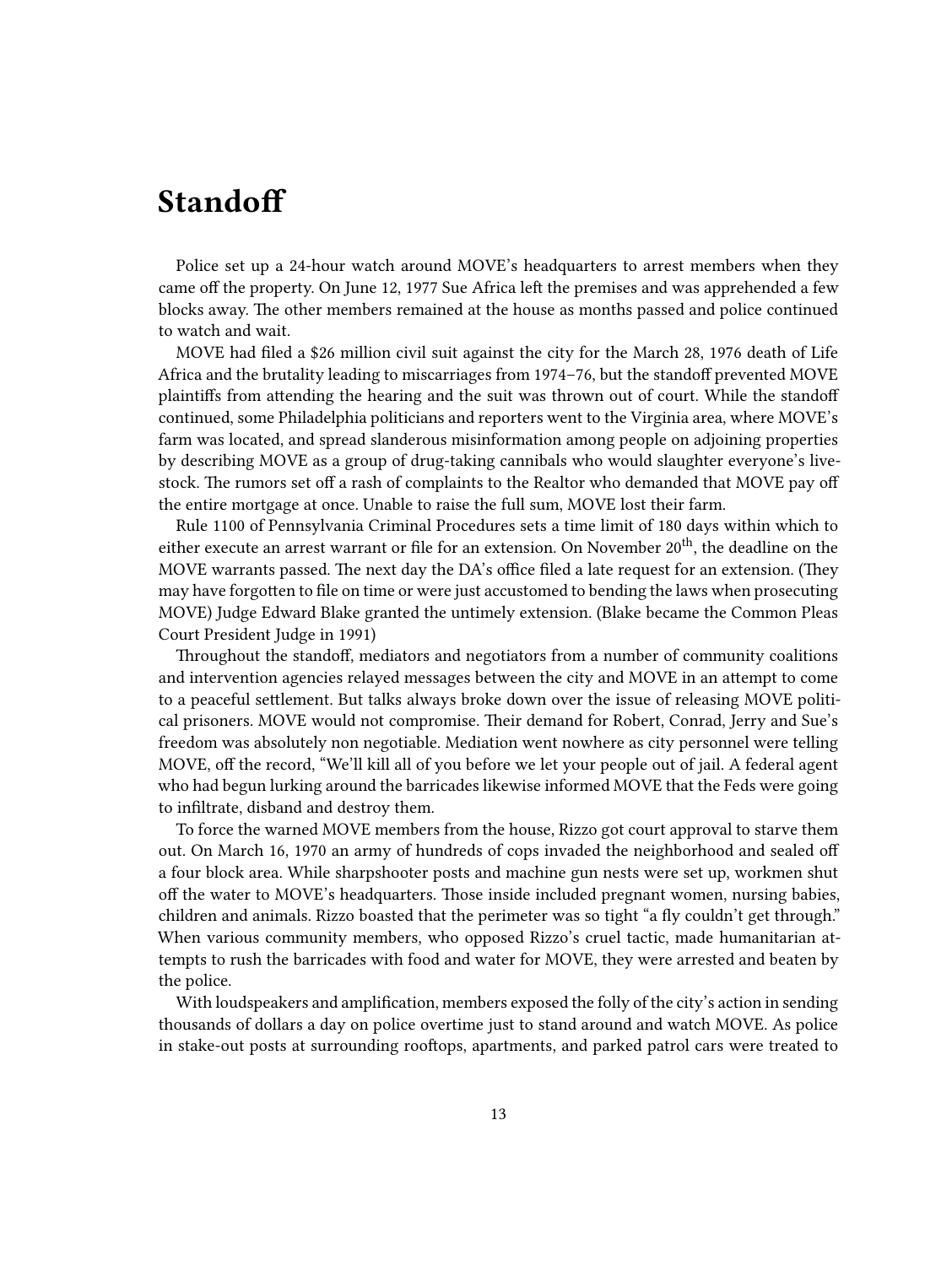a steady stream of revolutionary commentary, supervisors instructed their men not to listen to any thing MOVE said, after too many officers began to seriously consider what they heard.

There was a great deal of discussion in police ranks regarding the handling of MOVE. Some cops had taken to tossing bottles, rocks and firecrackers into MOVE's yard, hoping to provoke a confrontation. But it only resulted in a police fistfight wherein two officers got in a scuffle with a third one who had been throwing rocks at MOVE babies.

Rizzo's attempt to starve MOVE out continued for almost two months, capping off nearly a year of continuous 24-hour police surveillance that had begun on May 20, 1977. Traffic had been detoured, neighbors had to show identification going to and from their own homes, and reporters noted that city spending for police overtime had passed the million dollar mark. On April 4, 1978 thousands marched around city hall in a massive demonstration protesting the city's barbaric action. As the absurdity of Rizzo's police siege became internationally known. Philadelphia became an embarrassment to the human rights initiatives of President Jimmy Carter and United Nations Ambassador Andrew Young.

Under federal pressure to end the stalemate, city officials pushed for a negotiated settlement, but with MOVE standing firm in their demands, the city had no real leverage. For Rizzo it became a matter of making the necessary concessions, but doing it in such a way that his tough-guy "law and order" image remained intact. The city announced terms of a settlement in May of 1978, though final clarification was still going on behind the scenes. To save face, the city had made certain oral promises that were not spelled out on paper so as to cover up the fact that court procedures would be bypassed to spring MOVE's political prisoners.

MOVE was wary of making deals with a government that had historically broken every treaty ever made with Native Americans, but the final terms of the agreement gave them what they wanted, so any broken promises would only further expose the system's deception and lack of good faith. Implementation of the agreement began on May 3<sup>rd</sup>. Escorted by civilian observers, the police took MOVE members, one at a time, to the police administration building where they were arraigned and released on their own recognizance. The barricades and roadblocks surrounding the area were pulled open. To the chagrin of anxious ATP agents police and DA personnel, all the MOVE "guns" and "explosives" cops had spotted at one time or another were revealed to be inoperable dummy firearms or road flares disguised as dynamite. A search of the house with metal detectors found nothing incriminating. On May 8<sup>th</sup>, Jerry, Conrad, Robert and Sue Africa were released. The DA's office, headed by Ed Rendell, agreed to dispose of All pending MOVE cases within 4–6 weeks and thereby purge MOVE from the court system. In order to prevent the start of another quagmire of contempt charges, the city arranged that attorney Oscar Gaskins would handle all remaining legal proceedings and members themselves would not make any court appearances. The agreement also provided that during a 90-day period, the city would assist MOVE in finding another Location in which to reside.

MOVE's victory was impressive. The confrontation initiated on May 20, 1977 had succeeded, without bloodshed, in freeing their political prisoners and forcing Rizzo's cops to back down. It also provided a powerful example of a fully dedicated and committed group of people fighting the system and winning.

Rendell's promise to dispose of all pending MOVE cases was a blatant lie. The 90-day time period, which bad been described to MOVE as a working timetable, was misrepresented to the media as an absolute deadline. The promise to assist MOVE in findings new place to live was never completed, and the city began demanding that the house had to he razed.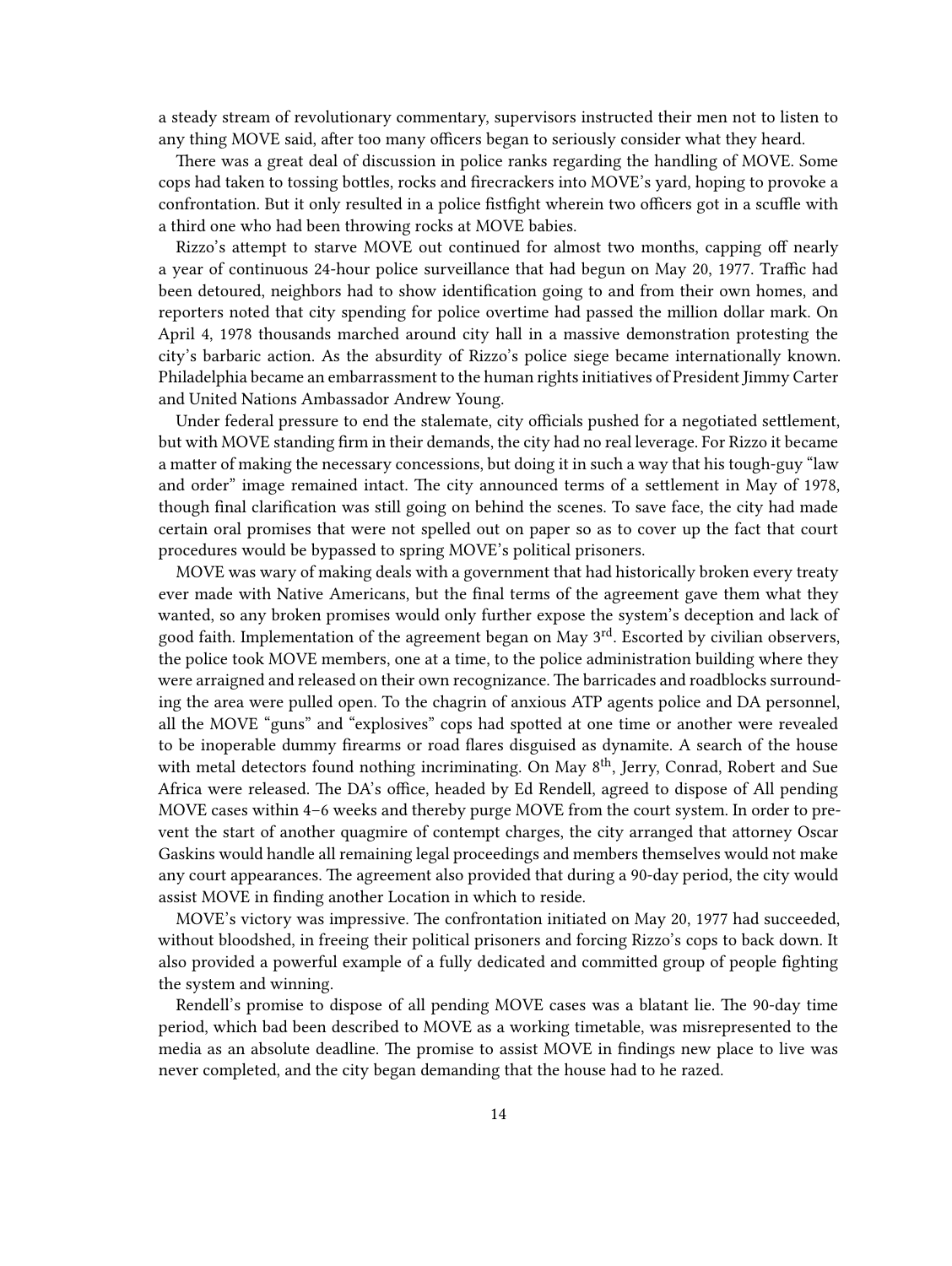Judge Fred DiBona, who only had jurisdiction in the civil suit still pending from three years earlier suddenly began issuing orders to MOVE regarding the criminal case that were never a part of the agreement MOVE had found DiBona to be particularly arrogant in the past, and as his conflicting directives and unagreed-to demands became intolerable, Phil and Sue Africa attempted to resolve the problem by going to see the judge on May  $23<sup>rd</sup>$ . Although it was not a legal court hearing, but an informal meeting in the judge's chambers. DiBona wound up citing Phil for contempt and revoking his bail status previously set by the terms of the agreement. Before long the city was funneling the entire MOVE dispute through DiBona's courtroom, bypassing other judges not as closely aligned with Rizzo.

At a hearing on August 2, 1978, DiBona ruled that MOVE had violated the 90 day 'deadline' and should have vacated the house. Police surveillance officers could testify to only actually seeing three members present at the house that morning, but the city was so bent on hunting down and framing MOVE members that by the time the hearing was over, DiBona had sentenced attorney Oscar Gaskins for contempt and signed bench warrants authorizing police to arrest practically every known MOVE adult, including Robert, Conrad, Jerry and Sue Africa. These four and most other members were not in the house and couldn't possibly have violated an order to vacate it.

On August 5th, Philadelphia authorities, in collaboration with Virginia police staged a midnight raid on the Richmond home of two MOVE women and 14 children. Storming in at gunpoint, they arrested Gail and Rhonda Africa. The legal justification for these arrests was Gail and Rhonda's alleged failure to leave a house they weren't within a hundred miles of.

By August of 1978 the government had: 1} Searched MOVE's house to insure the absence of weapons and explosives. 2) Continued to keep the house under surveillance after the search, 3) Manufactured the appearance of a legal basis to arrest MOVE, and 4) Kept legal improprieties out of media coverage while making MOVE out to be the villains with a 90-day deadline myth. Rizzo was now in a position to use his favorite solution to civic conflicts: Brute force and lots of it.

On Tuesday, August  $8<sup>th</sup>$ , hundreds of cops in flak jackets and riot helmets surrounded the 33<sup>rd</sup> Street location at dawn and ordered MOVE to surrender. Police then rolled in specially modified construction vehicles and tore down the fence and smashed out the windows. Just before 7:00 am, MOVE was notified by bullhorn "Uniformed officers will enter your house for the purpose of taking each of you into custody. Any resistance or use of force will be met with force." In the next hour a total of 45 armed police entered and slowly searched the three story house only to find that MOVE was barricaded in the basement. Around 8:00 am, firemen pried off the boarded up basement windows and turned on water cannons. MOVE adults were soon wading in rising water with children in their arms in danger of drowning. Suddenly, gunshots rung out and police throughout the area opened fire. In the short period of sustained gunfire, Officer James Ramp was fatally wounded. Three other policemen and several firemen were also hit. (The minutes of a police stall meeting two days later noted one captain's opinion of "an excessive amount of unnecessary firing on the part of police personnel when them were no targets per se to shoot at." One of the stake-out officers later admitted under oath that lie had emptied his carbine into the very basement from which he heard screaming women and crying children.) After the gunshots subsided and tear gas was fired in, MOVE adults began carrying children out of the basement and were immediately arrested by angry cops.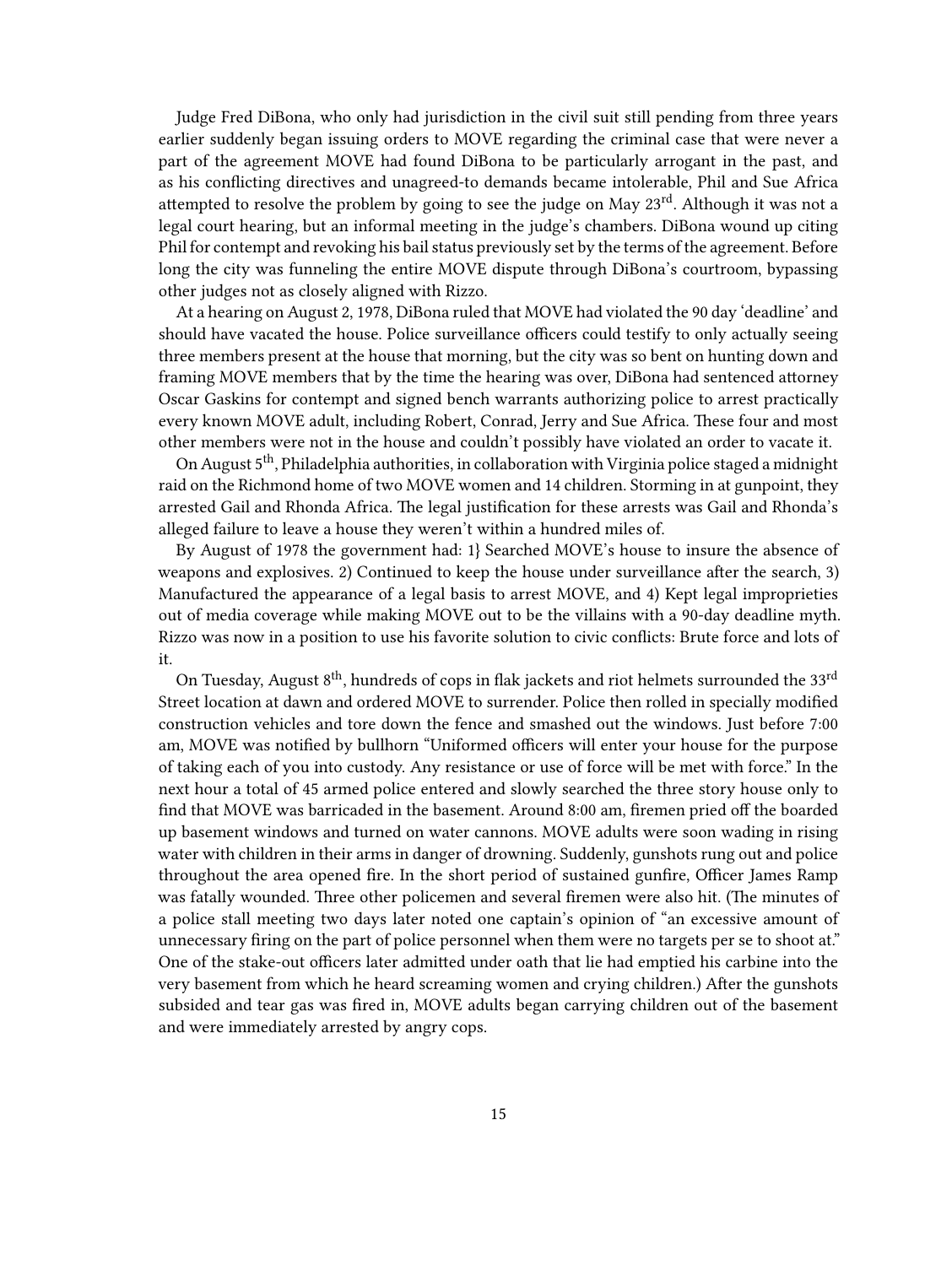Later in the day, the large crowds that had gathered in the area were chased down and broken up by police on horseback. Many people were knocked to the ground and brutally beaten. Others were chased into their very homes and assaulted by police.

As police grabbed the twelve adults and eleven children coming out of the basement, MOVE mothers had limit babies snatched from their arms before being handcuffed and taken away. All the adults were mistreated and beaten by arresting officers eager to vent then rage. One such arrest was captured on him unbeknownst to officers Joseph Zagame, Charles Geist, Terrance Mulvihill and Lawrence D'Ulisse. As Delbert Africa emerged from a basement window emptyhanded with outstretched arms (see back cover), Zagame, without provocation, smashed him in the face with a police helmet as D'Ulisse connected with a blow from the butt of a shotgun. Knocked to the ground, Delbert was then dragged by his hair across the street where the other officers set upon him, savagely kicking him in the head kidneys and groin.

Initial denials of police brutality became difficult to maintain after video tapes of the beating were broadcast. Only after the resulting public outcry arose did the DA's office take any action. A special grand jury was impaneled which eventually handed down indictments. Not until a few years later were Zagame, Geist and Mulvihill brought to trial on assault charges. On February 3, 1981 just before the jury was to start deliberating, Judge Stanley Kubacki made a surprising departure from normal procedures and ordered the jury dismissed and the officers acquitted, despite irrefutable photographic evidence that they had indeed beaten Delbert. Ed Rendell's office never brought charges against Officer D'Ulisse. Though his identity and participation in the brutality were well known and documented.

Three months alter the acquittal, Geist's wife, Carolyn, who was also a police officer, shot him during a domestic dispute, he went into a coma and died 8 months later. It was revealed that site had been battered by her abusive husband on many occasions but the police supervisors she had pleaded to for help had urged her to keep quiet so as not to expose his sadistic tendencies while be was on trial for beating Delbert. (Zagame, D'Ulisse, and Mulvihill all took part in the 1985 MOVE confrontation, each carrying an automatic weapon and firing it during the course of the day. Mulvihill committed suicide in May of 1989.)

Immediately following the August  $8<sup>th</sup>$  assault, the standard police version of events was that MOVE fired the first shot. Yet the limited number of civilian eyewitnesses, mostly reporters, who had been allowed past police barricades had different accounts. Radio reporters Richard Maloney and Larry Rosen both recalled hearing the first shot come form a house diagonally across the street where they saw an arm holding a pistol out of a second floor window.

Although destroying the evidence of a crime is illegal, police sent in bulldozers and had the area leveled by noun, destroying the house, the foundations, and the trees in the yard. No efforts were made to preserve the crime scene, inscribe chalk marks or measure ballistic angles.

With his typical showmanship and bravado, Rizzo held an afternoon city hall press conference around a prominently displayed table of weapons said to have been removed from the now demolished house. As to whether or not this was the last Philadelphia would see of MOVE, Rizzo stated, "The only way we're going to end them is  $-$  get that death penalty back in, put them in the electric chair and I'll pull the switch." (Before the year's end, Pennsylvania did reinstate the death penalty, but not retroactively.)

Prior to August 8<sup>th</sup>, at the request of attorney Oscar Gaskins, Judge Calvin Wilson had issued a temporary restraining order in prevent the house from being demolished, but City Solicitor Sheldon Albert had ignored it. At a preliminary hearing on a motion, to dismiss based cm destruction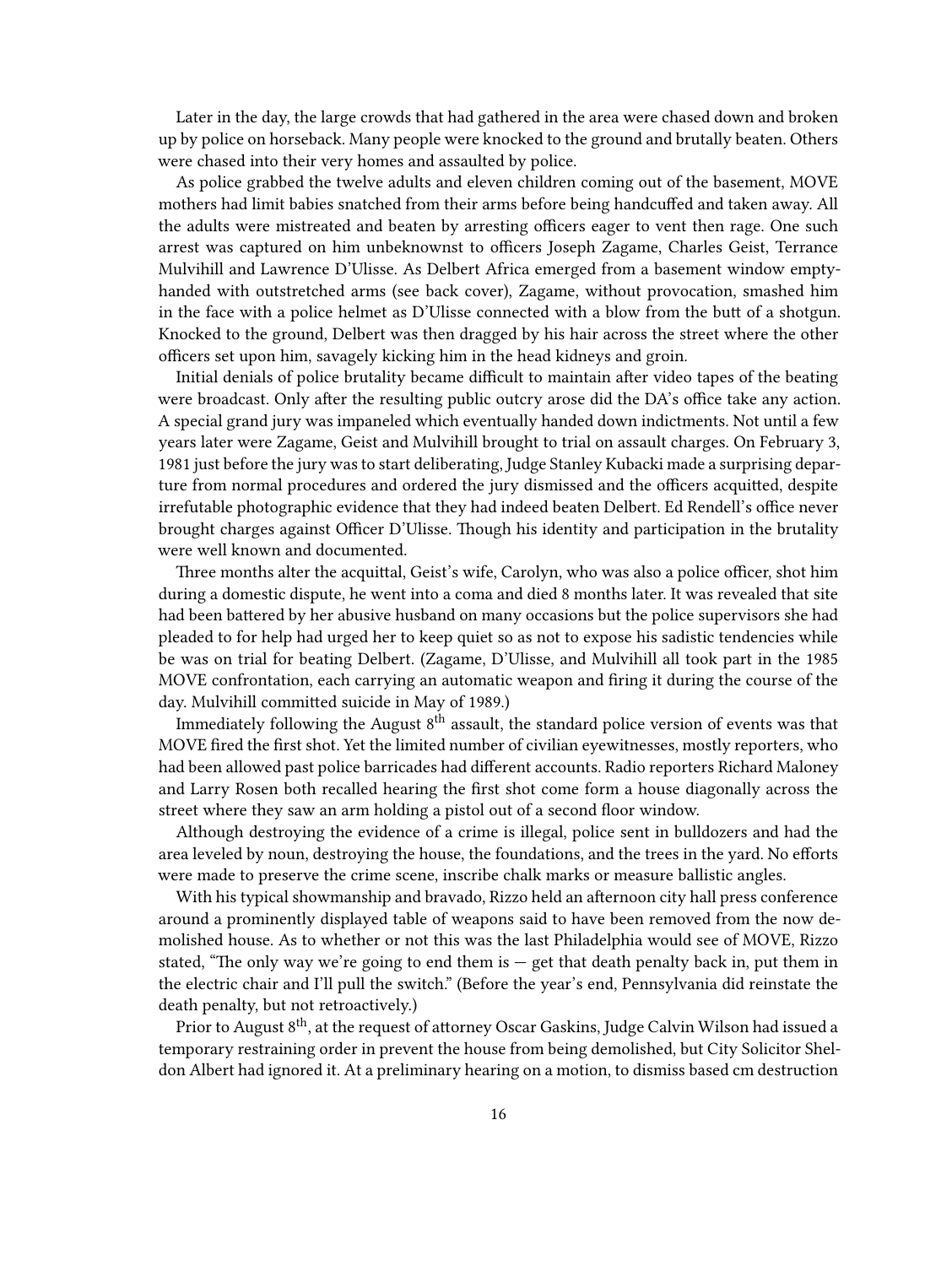of evidence, MOVE argued dial the destruction of the house prevented them from proving that it was impossible for any MOVE member to have shot Officer Ramp. The Illinois case of Black Panthers Fred Hampton and Mark Clark was cited, where the preservation of the crime scene enabled investigators to prove that all the bullet holes in the walls and doors were the result of police gunfire. Judge Merna Marshal denied MOVE's petition and held them over for trial. (Her health failing, Marshal was unable to preside to the end of the hearing and died of leukemia December 30, 1979.)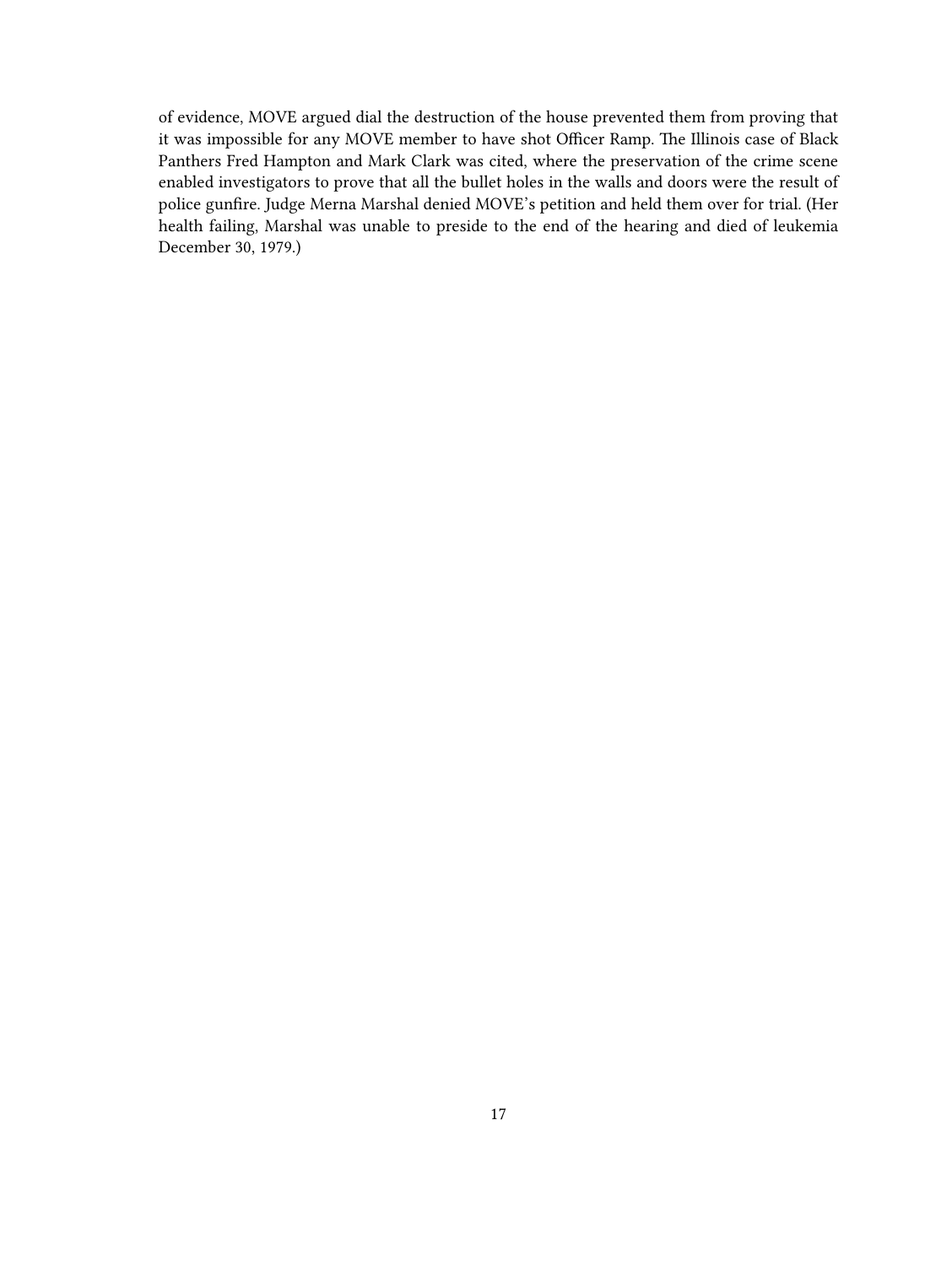### <span id="page-17-0"></span>**Murder trial**

With nine co-defendants all representing themselves, nine court appointed back-up attorneys, plenty of press, and an audience of MOVE supporters. the extensive hearings on pre-trial motions became long, drawn out affairs with the atmosphere of a circus. MOVE'S sharp wit and grueling cross-examinations exhausted the patience of several judges who would resort to having members thrown out of court. As a condition of re-admittance, the judge would demand a yes or no answer to the question, "Do you promise to behave if I allow you to return?" Invariably, the reply was, "I will do what's right".

The trial by Judge Edwin Malmed, which became the longest and costliest in Philadelphia history, did not get started until December of 1979. Among the initial prosecution witnesses was Chief Inspector George Fencl, head of the civil affairs unit who, along with Rizzo, was one of the mam orchestrators of the plot to eliminate the MOVE Organization. At past trials and hearings, the courts had often thwarted MOVE's attempts to get high ranking co-conspirators put on the witness stand. Seizing the opportunity, MOVE proceeded to grill Fencl with a vengeance. After four solid days of turbulent cross-examination. Judge Malmed finally cut off the questioning and excused the exhausted witness. The following day, Tuesday January lb, I9S0, the courts were closed fora holiday.

On Wednesday MOVE came to the trial enraged, the day before, police had retaliated by staging another raid in Richmond Virginia where two MOVE women and many children were living including several whose parents were August  $8<sup>th</sup>$  defendants. MOVE demanded the trial be recessed until they could ascertain tin whereabouts and welfare of their sons and daughters. Malmed refused. Some of the more vehement defendants were thrown out as the judge attempted to proceed against the repeated objections of concerned parents. Over the next two days, hostilities continued until finally Malmed had all the defendants removed from the courtroom. He then ordered the back-up attorneys to takeover the case despite MOVE's insistence that no attorneys were to represent them even in their absence. None of the defendants were allowed to attend the remaining 47 days of their own trial.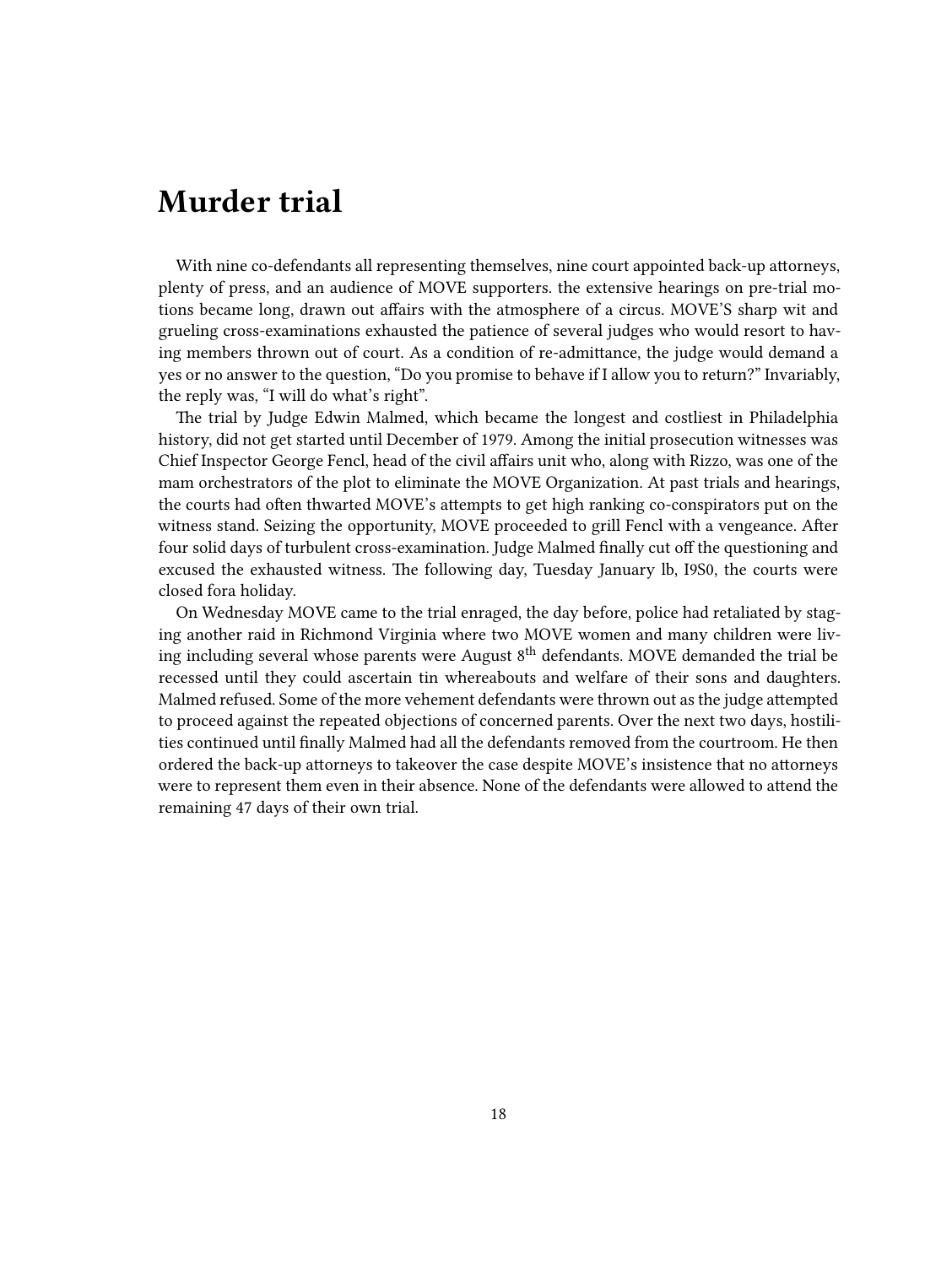### <span id="page-18-0"></span>**30 To 100 Year Sentences**

On May 8, 1980, after 67 days of trial. Judge Malmed pronounced Janine, Debbie, Janet, Merle, Delbert. Mike, Edward. Phil and Chuck Africa guilty of third degree murder, conspiracy, and multiple counts of attempted murder and aggravated assault. Each defendant was given a sentence of 30 to 100 years.

Several days after the verdict. Malmed was a guest on a local talk radio show, journalist Mumia Abu-Jamal cutted in and asked the judge, "Who shot James Ramp?" Maimed replied, "I haven't the faintest idea," and went on to say that since MOVE members wanted to be tried as a family, he convicted them as a family. Three other adults had also been in the house on August  $8<sup>th</sup>$ , yet two were never convicted and Consuewella Dotson, who refused to disavow MOVE, was later sentenced in a separate trial to 10–20 years by Judge Levy Anderson who added on another three and a half years for contempt. The nine defendants protested that they were convicted only because of their unwavering allegiance to MOVE rather than for any complicity in the death of a policeman.

The legal grounds for Rizzo's military operation were 21 bench warrants signed the week before August 8<sup>th</sup>. Judge DiBona issued these warrants because MOVE members had failed to appear in court at the August 2<sup>nd</sup> hearing where he ruled they had violated a 90 day 'deadline' to vacate the house. On January 31, 1980 judge DiBona died, yet his warrants were not withdrawn. Only 9 MOVE members had been arrested on August 8<sup>th</sup>. The other 12 warrants remained outstanding, although: 1) MOVE had never agreed loan absolute 90-day deadline, 2) Judge DiBona never had jurisdiction on the criminal matter, 3) The terms of the agreement stated attorney Oscar Gaskins would represent MOVE and no members would be required to attend any hearings, 4) By August 8th, any member who wasn't arrested obviously *had* vacated the house, and 5) After August 8<sup>th</sup> the house no longer existed. Such technicalities were no obstacle to the District Attorney's version of due process. On the basis of a dead judge's bench warrants, Ed Rendell's office fabricated criminal fugitive warrants, and the campaign to hunt down and destroy MOVE continued.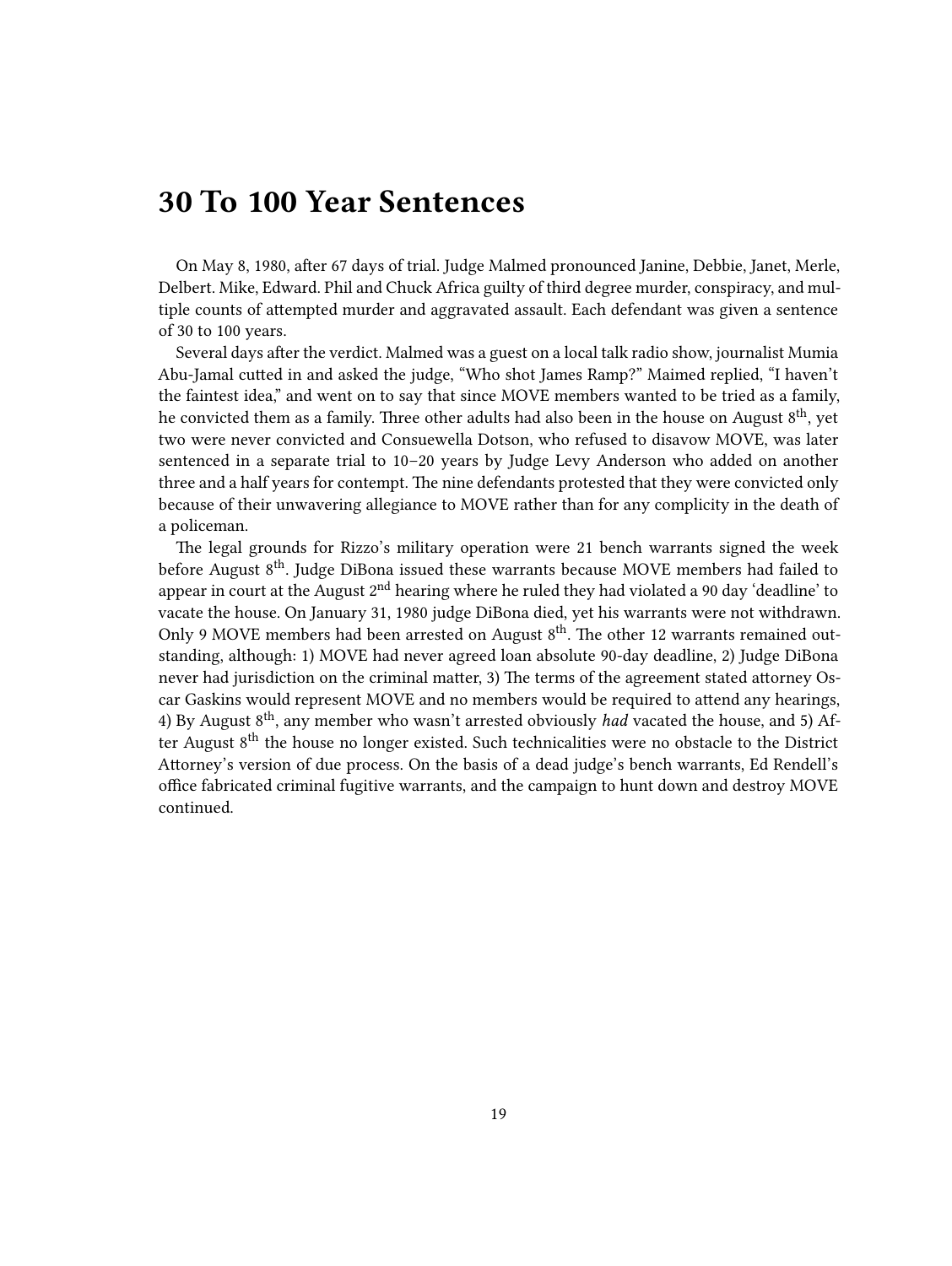## <span id="page-19-0"></span>**Outwitting The Feds**

During the standoff in the summer of 1977, federal AIF agents had gotten Donald Glassey, a former MOVE associate, to implicate the organisation in a bomb making and gun running scheme. But when 10 indictments were handed down on September 1, 1977, only two actual MOVE members were named: Vincent and Alfonso Africa. It took federal agents over three years to find them. Meanwhile, Glassey was put in the federal witness protection program.

On May 13, 1981, the Feds arrested nine MOVE members in Rodiesieiy, New York. Vincent and Alfonso were extradited to Philadelphia for a trial on the bomb making and weapons. barges. New York state judge Andrew Celli warned Pennsylvania officials he might release the others based on their arguments that the fugitive warrants for them were illegal. Fearful of losing their quarry, Rendell's office then came up with extradition warrants signed by Governor Dick Thornburgh, and MOVE members were taken back to Philadelphia.

At legal proceedings, Sue, Carlos, Alberta, Dennis, Conrad, Raymond and Jerry Africa, the lack of validity of the original warrants was repeatedly disregarded. In Alberta's case, judge Kendall Shoyer ordered her bound and gagged to keep her from raising the issue.

In July of 1981, Vincent Africa, also known as JOHN AFRICA and Alfonso Africa conducted their own defense in a trial at the federal courthouse in Philadelphia. The case was called "JOHN AFRICA vs. THE SYSTEM". Unconcerned about the lies and distortions of the prosecutor's witnesses, Vincent slept through much of the case as cops, ATF agents, explosives experts and former MOVE associates testified. In an impassioned closing argument, his only formal remarks to the court, Vincent made no direct rebuttal to the governments evidence and testimony, but instead condemned the entire reformed world system and exposed the courts as mere tools of the industry that profits from poisoning the air, water and food necessary for all Life. The government was stunned when the jury declared Vincent and Alfonso innocent on all charges.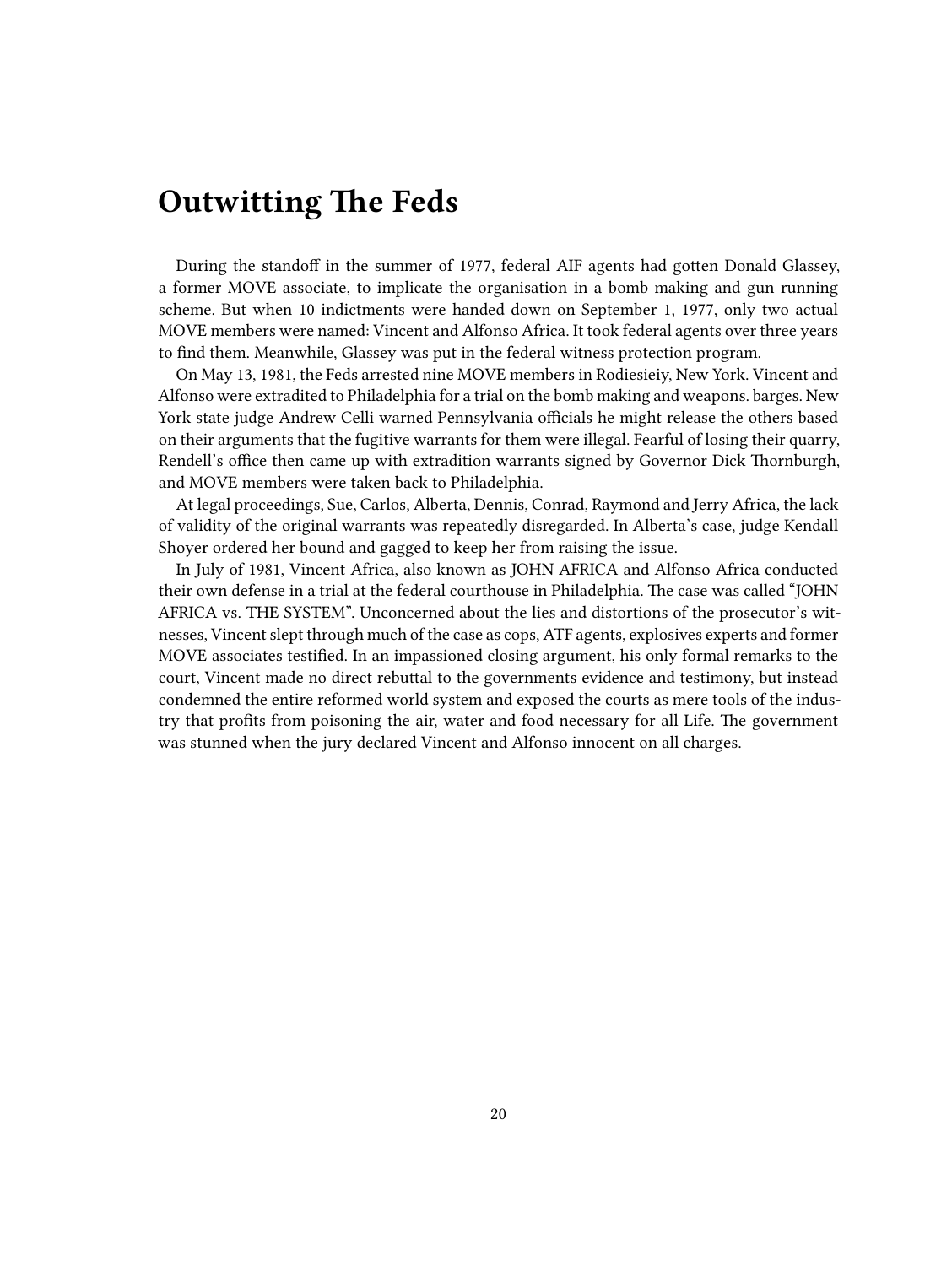# <span id="page-20-0"></span>**Seeking Justice**

After the August 8<sup>th</sup> confrontation, MOVE's primary activity became securing the release of innocent members facing not only 30–100 years in prison, but the wrath of a vindictive prison system and its abusive guards. Several members went on hunger strikes to obtain the basic rights other inmates received. Both the police department's callous attitude and MOVE'S determination and commitment only intensified after Rizzo's January 1980 departure from office.

In January 19 79, and again in 1980, MOVE held large outdoor rallies on the anniversary of August 8<sup>th</sup> to draw attention to the injustices the city continued to perpetrate MOVE also published their own newspaper, the *First Day,* to correct widespread misconceptions.

According to MOVE belief, one cannot expect to receive justice from a system that has none and continues to demonstrate its blatant lack of justice time and time again. Nevertheless, MOVE diligently appealed the August  $8<sup>th</sup>$  convictions so as not to be accused of abandoning the prescribed grievance procedures before taking a confrontational stance. Higher courts denied all these appeals.

MOVE then sought to meet with any city officials who would hear out their complaint against the legal system. Common Pleas Court President judge Edward Bradley admitted there were inconsistencies in the August  $8<sup>th</sup>$  convictions but declined to take any action. District Attorney Ed Rendell outright refused to meet with MOVE or with lawyers willing to discuss the case on MOVE's behalf. Councilman Lucien Blackwell and city council chairman Joseph Coleman were non-committal.

Beginning in 1982, MOVE met several times with city managing director Wilson Goode who entered and won the mayoral election during 1983. After reviewing MOVE'S claims, Goode agreed that MOVE had been denied justice and promised to remedy the situation, but not until after he took office as mayor. Such words and promises from a politician meant nothing to MOVE. Based on his actions and deeds, Goode had turned his hack on the injustice.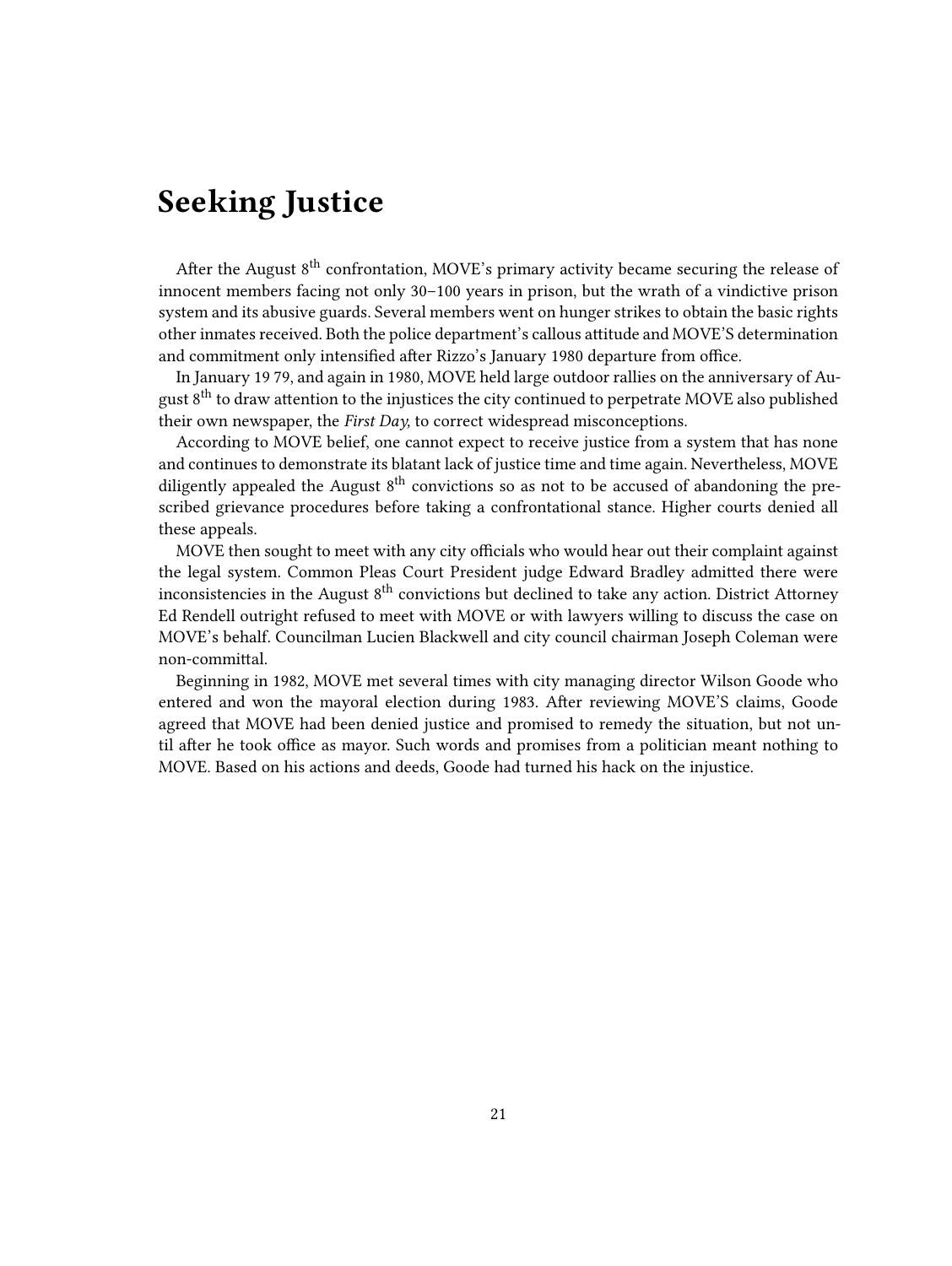### <span id="page-21-0"></span>**Mumia Abu-Jamal — Part 1**

One of the few media people to accurately report on MOVE and make a serious effort to understand the organization was Mumia Abu-Jamat, a highly regarded Philadelphia journalist and president of the local chapter of the Association of Black journalists. Throughout the 1978 confrontation and resulting trials, his in- depth MOVE coverage often left him at odds with his employers. Rather than compromise his integrity as a journalist, he began free-lance reporting while driving a cab at night to support his family. On December  $9^{th}$ , 1981 around 4:00 am, Mumia was driving through downtown Philadelphia when he came upon William Cook, his own brother, whose car had been stopped by a police officer. What happened in the next few minutes has become obscured by conflicting testimony, altered or missing evidence, and misleading inflammatory publicity. By the time back-up police arrived on the scene, gunshots had been fired, Mumia was badly wounded, and Officer Daniel Faulkner was dead. During his arrest and subsequent hospitalization, Mumia was abused and beaten by police, His brother was charged with aggravated assault, though later testimony and evidence indicated the officer had beat William over she head with a flashlight hand enough to draw blood.

Charged with first degree murder, Mumia maintained his innocence and, like MOVE members in trials he had reported on, exercised his constitutional right to argue his own case. The high publicity trial was presided over by Judge Albert Sabo who quickly denied Mumia's request to be represented by JOHN AFRICA. During jury selection. Mumia put his well honed interviewing skills to use. As his impressive dignity and eloquence became apparent to prospective jurors, Sabo stripped Mumia of his right to conduct the defense and ordered the court appointed attorney, Anthony Jackson to take over the case. Mumia then refused to participate in a blatant railroading and his version of the crime scene events was never recounted.

Some eyewitnesses saw a man running from the scene who was never identified by police. Others gave descriptions of the gunman that did not match Mumia appearance. The political nature of the case became apparent when prosecutor Joseph McGill argued that Mumia deserved the death penalty because of slate merits he made over 12 years earlier as a Black Panther spokesman. The jury, from which over ten Blacks were systematically excluded and on which two Blacks remained, returned a verdict of guilty and a sentence of death.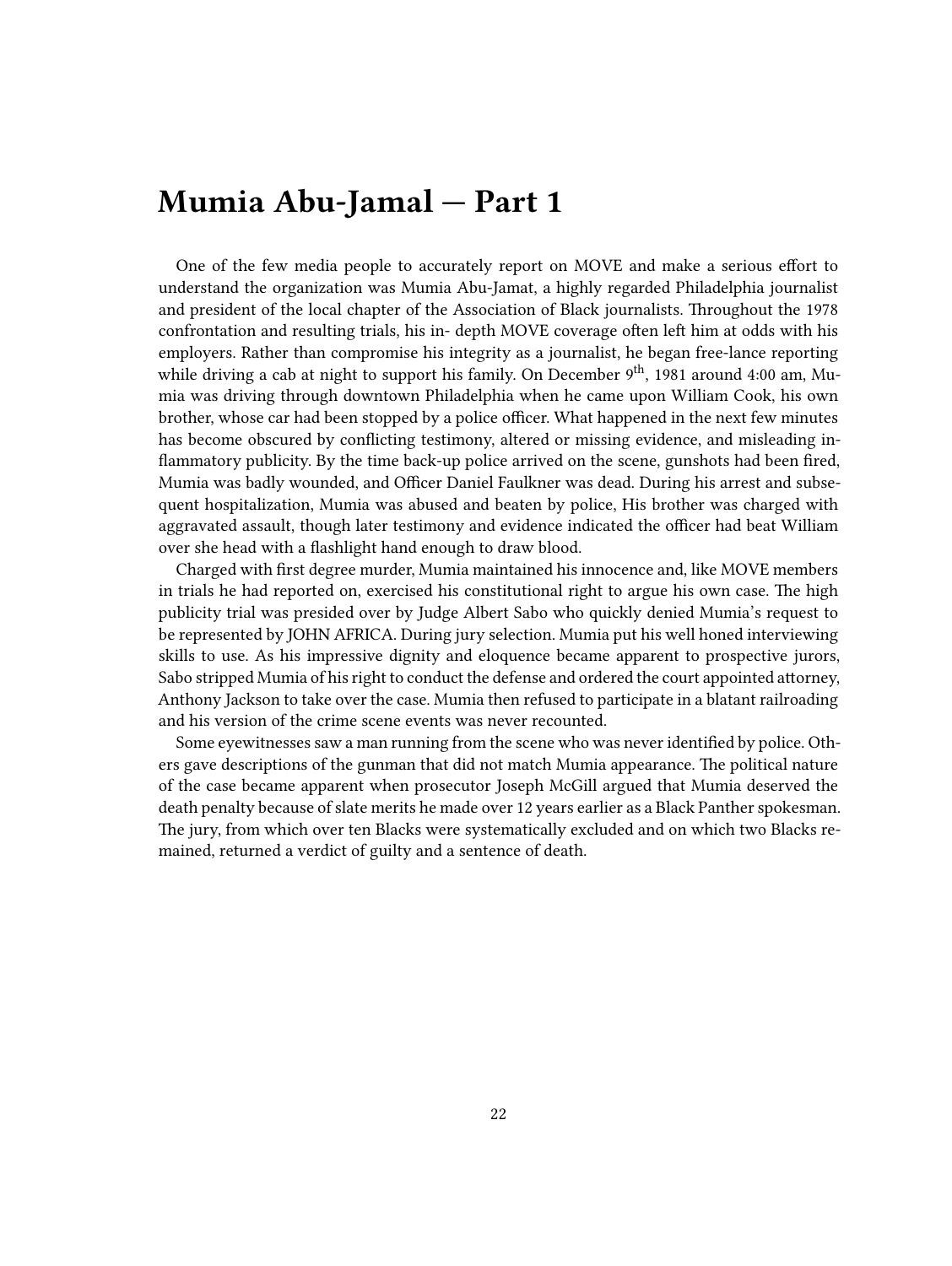# <span id="page-22-0"></span>**Osage Avenue**

MOVE operates on the principle that hard work pays off in good health. Long hours of legal and political work did not prevent members from keeping to their normal day to day activities which included a special dedication to relieving the suffering of animals. MOVE put out hundreds of pounds of food for birds, dogs, squirrels, and fish on a daily basis.

"MOVE'S AIM IS NOT TO MAKE ENEMIES BUT MOVE'S AIM IS EQUALLY MOT TO COMPROMISE LIFE BECAUSE WE ARE COM PEI LED TO PROTECT LIFE, DOGS CATS RATS FISH DIRT GRASS TREES BIRDS BEETLES WORMS ARE ALL LIFE. FEEDING LIFE, PROTECTING LIFE, KEEPING THE STREETS, THE EMPTY LOTS, THE PARKS FREE OF SHARP OBJECTS THAT WILL HURT ANIMALS AND PEOPLE IS AS MUCH AN OBLIGATION TO JOHN AFRICA'S REVOLUTION AS FIGHTING THESE POLITICIANS."

#### MOVE

During the early 1980 several MOVE members and many children lived in a row house at 6221 Osage Avenue on the western edge of the city. Baskets of fresh fruit and vegetables were put outside to encourage passing children and adults to eat strong food rather than junk food. MOVE also built stoves and supplied firewood to people without heat, checked on the elderly living alone and built dog houses for pet owners who kept their dogs outside in the winter. In warmer months one of MOVEs fundraising activities was a thriving watermelon business. The fruits were transported on large hand-made wooden carts that provided a hearty workout as members pulled them through the streets. MOVE let customers sample each watermelon before buying and always replaced any that were unsatisfactory.

Long hours of hard work kept MOVE always on the move, and maintained the strong family bond the organization revered. Yet one of the most troubling of deals during the years on Osage Avenue was the task of comforting and reassuring the children of imprisoned members, when the pain of separation from their parents left them grief-stricken and crying.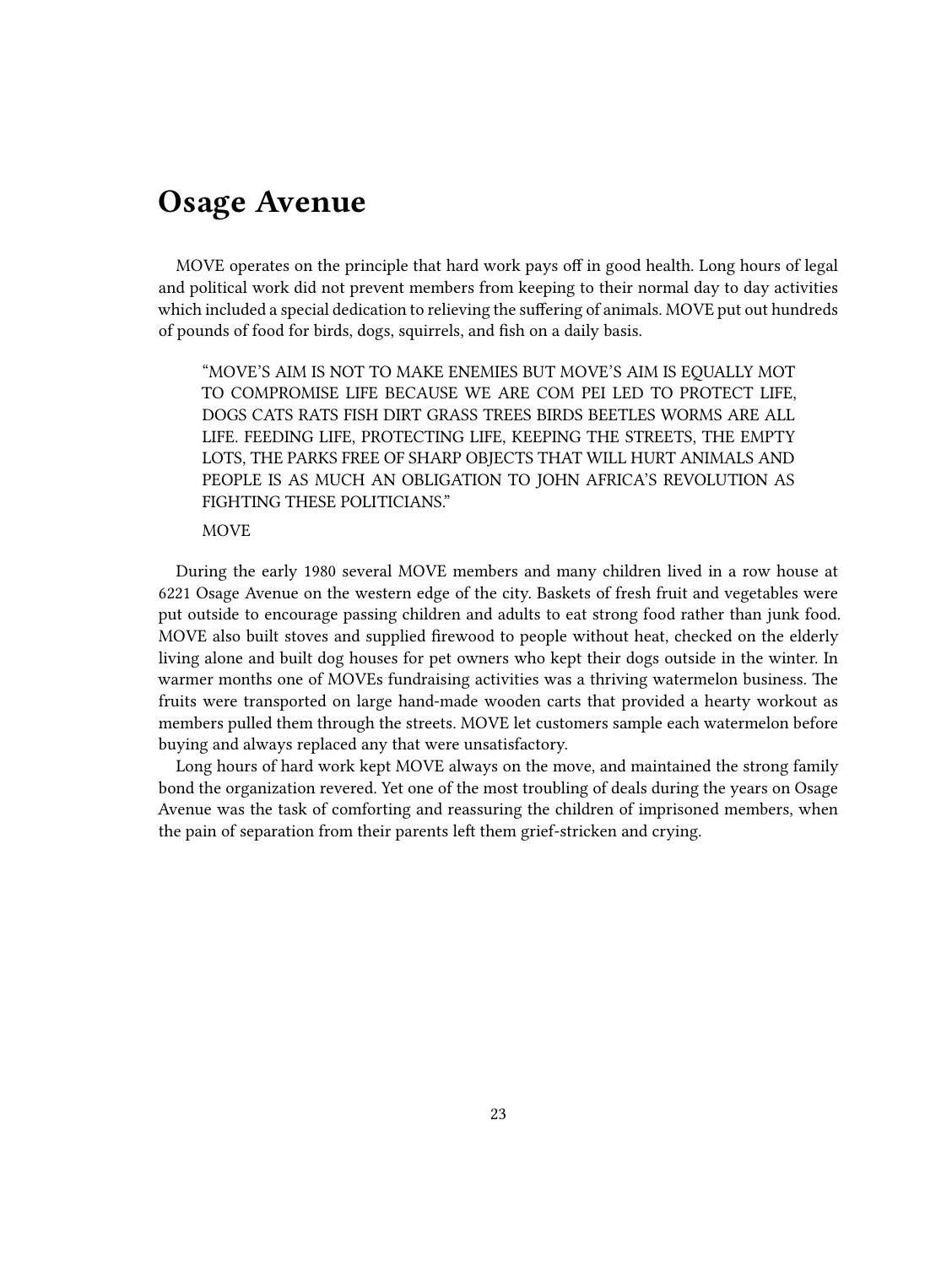### <span id="page-23-0"></span>**The City turns A Deaf Ear**

By the end of 1981, government officials on all levels had proved ineffective and unwilling to take any action against the unjust imprisonment of innocent MOVE members. The media ignored the issue altogether. On December 25, 1983 MOVE by-passed the news blackout in a direct appeal to the public by using loudspeakers on their house to inform people of the injustices and the city's conspiracy against them. When some Osage Avenue residents complained about the noise, MOVE told them they should put pressure on the city to do something about the innocent people in jail, because allowing such an injustice to go unchallenged meant anyone, including the neighbors themselves, could be set-up, framed and locked away. The neighbors instead put their trust in the government and sought a way to get MOVE out of the neighborhood.

A few weeks later Wilson Goode took over as mayor. While many Philadelphians were glowing with pride at the installment of the city's first Black mayor, behind the scenes Goode reneged on his earlier promise to MOVE and took no action as another confrontation took shape. Anticipating how far the city would go to silence them, MOVE began fortifying their Osage Avenue home. Meanwhile the police made preparations for a murderous assailant by secretly obtaining from the FBI over 17 pounds of the powerful military explosive "C4," in violation of police regulations, FBI policies, and federal laws regarding the transfer of explosives.

As months wore on, news stories began covering MOVE once again but focused on the Osage Avenue neighbors' disagreements with MOVE rather than MOVE's long standing legal dispute in the city. After MOVE held a meeting with Osage residents in May of 1984 to explain their position, police stepped up their intimidation and harassment campaign Between June and October, Alfonso Africa was arrested and beaten bloody several times by police, and shot (non fatally) during one arrest. On August 8, 1984, hundreds of police and firemen spent the day surrounding the Osage block in what came to be viewed as a dry run for the later disaster, but MOVE would not be provoked. Frustrated with city officials inability to resolve the conflict, the Osage neighbors asked Governor Dick Thornburgh to intervene but he refused to get involved. (And when he later headed the U.S. Justice Department, Thornburgh declined to investigate the very May 13 1985 catastrophe he could have averted.)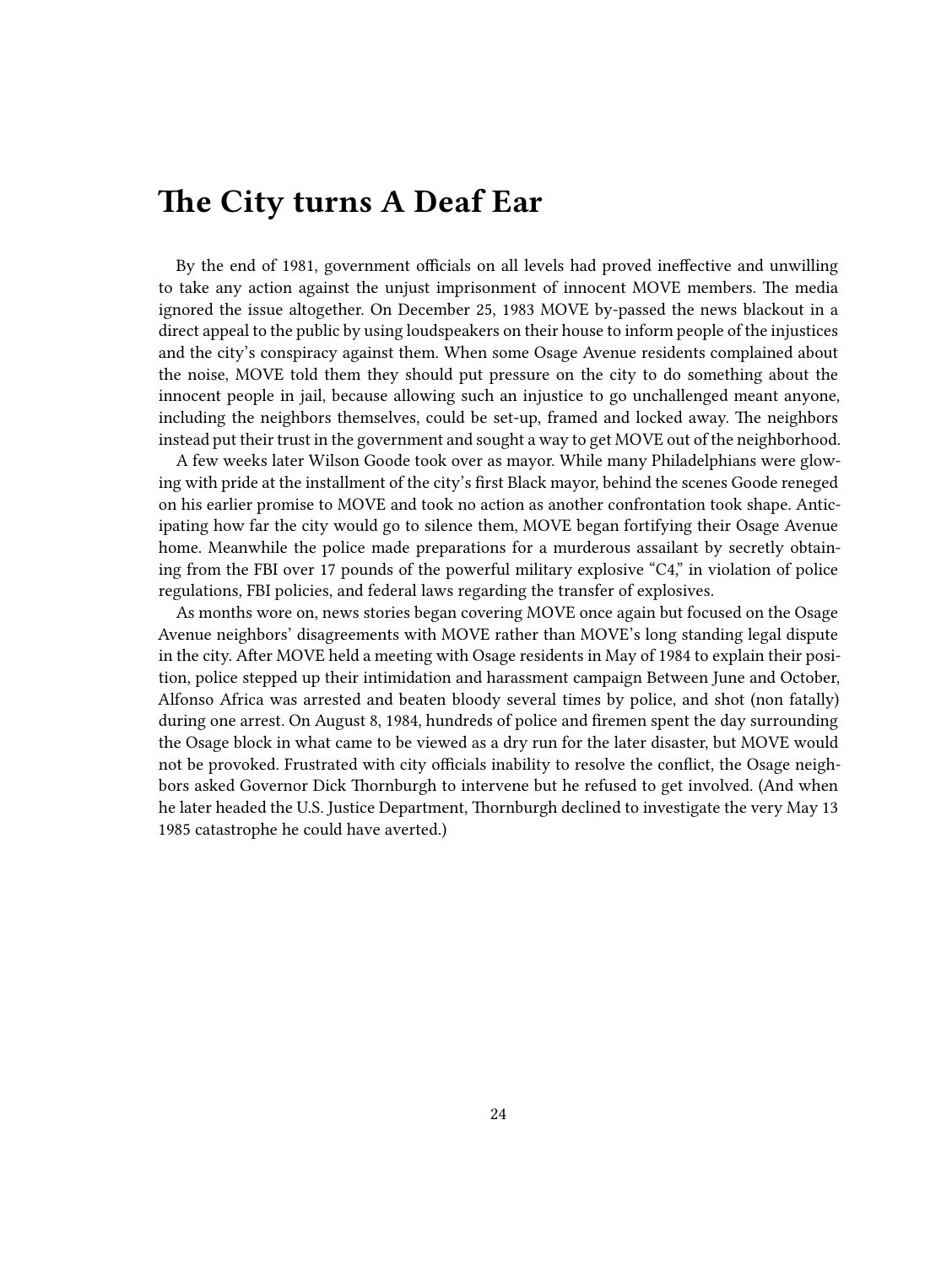### <span id="page-24-0"></span>**May 13, 1985 Bombing and Fire**

MOVE told negotiators attempting to avert a crisis at the last in mine that if the city could refute any claim regarding past improper legal procedures, and if any one official would initiate an honest investigation of the 197B incident, MOVE would call off the confrontation. Officials and the media ignored this.

On May 8th, Alfonso Africa was sentenced to 5 years for ill re ate rung an officer during a prior arrest. On May 11th, police obtained tin arrest warrant for Alfonso (even though lie was already in jail) and used it two days later to justify a tear gas assault on Alfonso's home tn Chester Pennsylvania. The only adult present, his wife Mary, was arrested and their 5 children were taken away as police ransacked the house.

To provide a legal basis for the Osage Avenue at tack, Judge Lynne Abraham signed arrest warrants on May 11<sup>th</sup> for Ramona, Conrad, Frank and Teresa Africa on charges of disorderly conduct and terroristic threats. The next day police evacuated the 6200 block of Osage Avenue and towed away parked cars.

On Monday, May 13th, police and firemen launched a full scale military assault on the MOVE row house using tear gas, water cannons, shot guns, Uzi's, M-16's, silenced weapons, Browning Automatic Rifles. M-60 machine guns, a 20mm antitank gun, and a 50 caliber machine gun. Some of these weapons were illegally obtained with the help of the U.S. Alcohol, Tobacco, and Firearms Agency.

Between 6:00 and 7:30 am, police flooded the area with tear gas and fired over 10,000 rounds of ammunition at the house knowing there were women and children inside. They also tried to blast through the walls with the military explosives the FBI had illegally provided. None of these measures succeeded in driving MOVE from the house late in the afternoon, a state police helicopter was used to drop a bomb on the roof which started a fire that officials deliberately allowed to burn. It soon spread to the adjoining row houses, eventually burning down the centre block of some 60 home.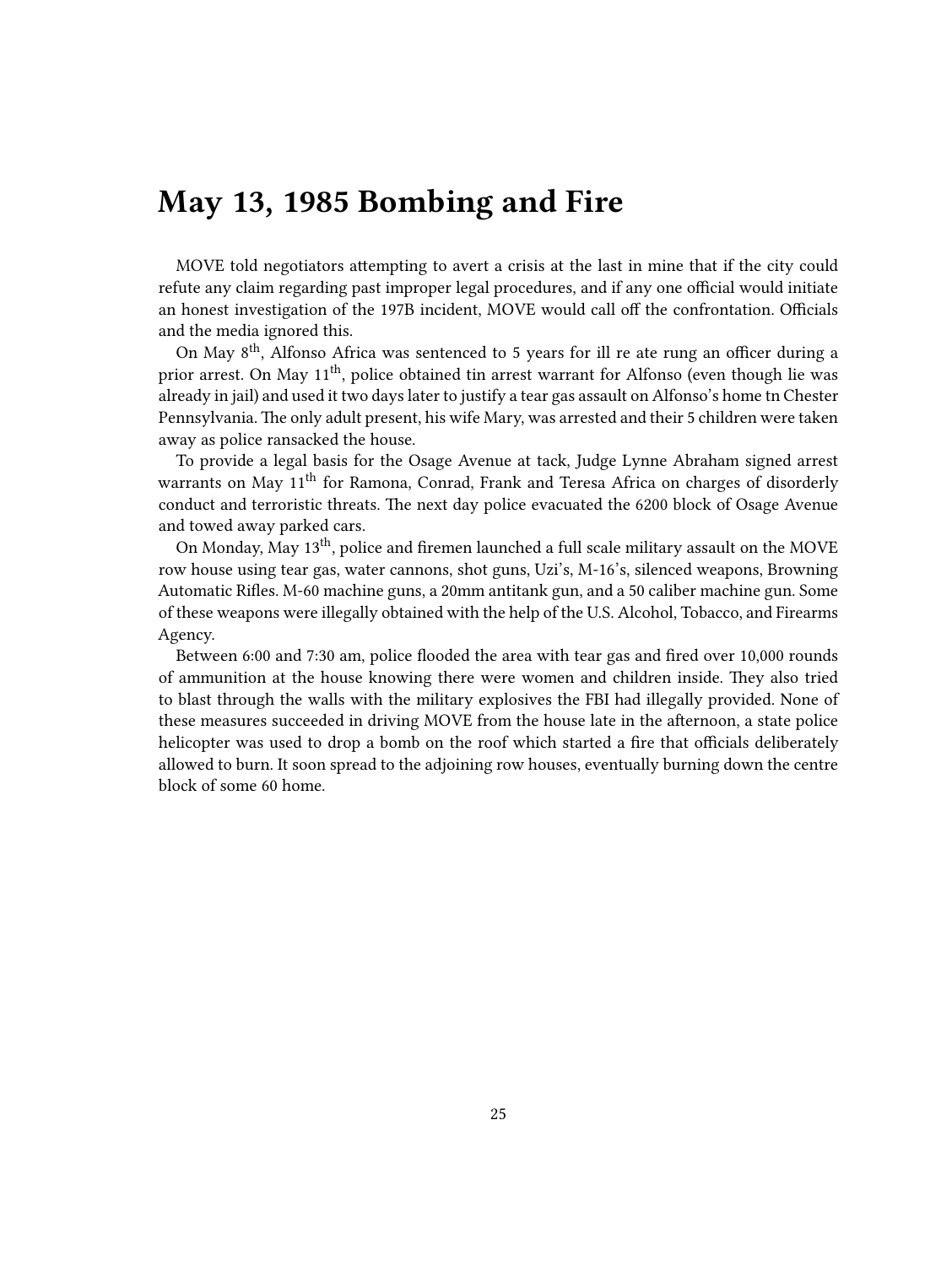### <span id="page-25-0"></span>**Murder in the Alley**

With their house in flames, MOVE members repeatedly tried to exit but were met with police gunfire which killed some of the adults and children in the alley behind the house. One adult, Ramona Africa, and one child, Birdy Africa, escaped the fire and were taken into custody. Six adults and five children were killed, including Rhonda Africa, Birdy's mother.

Mayor Goode later claimed he had ordered that MOVE children be taken into custody in the few days before the assault whenever they were seen away from the house. Investigations revealed that the very morning of May  $13<sup>th</sup>$  when a known MOVE vehicle carrying children attempted to drive down Osage Avenue, police pulled aside the barricade to let it through.

The bombing of Osage Avenue became international news overnight. Media reports the next day indicated that a gun fight continued in the alley behind the house after the bomb was dropped, but the story soon changed. At a press conference, Police Commissioner Gregore Sambor, who was himself in the vicinity of the alley, initially confirmed that police *had* fired at this time, but after conferring with aides, corrected himself to say they did not. Several months later, investigators questioned all the officers involved. When police sharpshooter William Stewart mentioned stake-out officers firing their Uzi's in the alley around 7:30 pm, his attorney quickly stopped the interview to confer with him privately. Several firemen testified that they heard automatic gunfire in the evening. A bolt-action rifle, two shotguns, and two revolvers were the only weapons found in the ashes of the MOVE house.

Philadelphia police had finally outdone themselves in depravity, making it all the more difficult for their partners in crime, the Medical Examiners Office, to cover for them, as was done in both the August 8, 1978 case and Mumia Abu-Jamal's case in 1981. Medical Examiner personnel made a deliberately late arrival on the scene, after a crane had scooped through the debris, obliterating the exact recovery positions. The bodies were then left unrefrigerated, and examination of blood specimens and lung tissue was delayed long enough to make test results inconclusivc as to the cause of death. On the basis of the May 13<sup>th</sup> mishandling, the Philadelphia Medical Examiner's Office later had their certification revoked.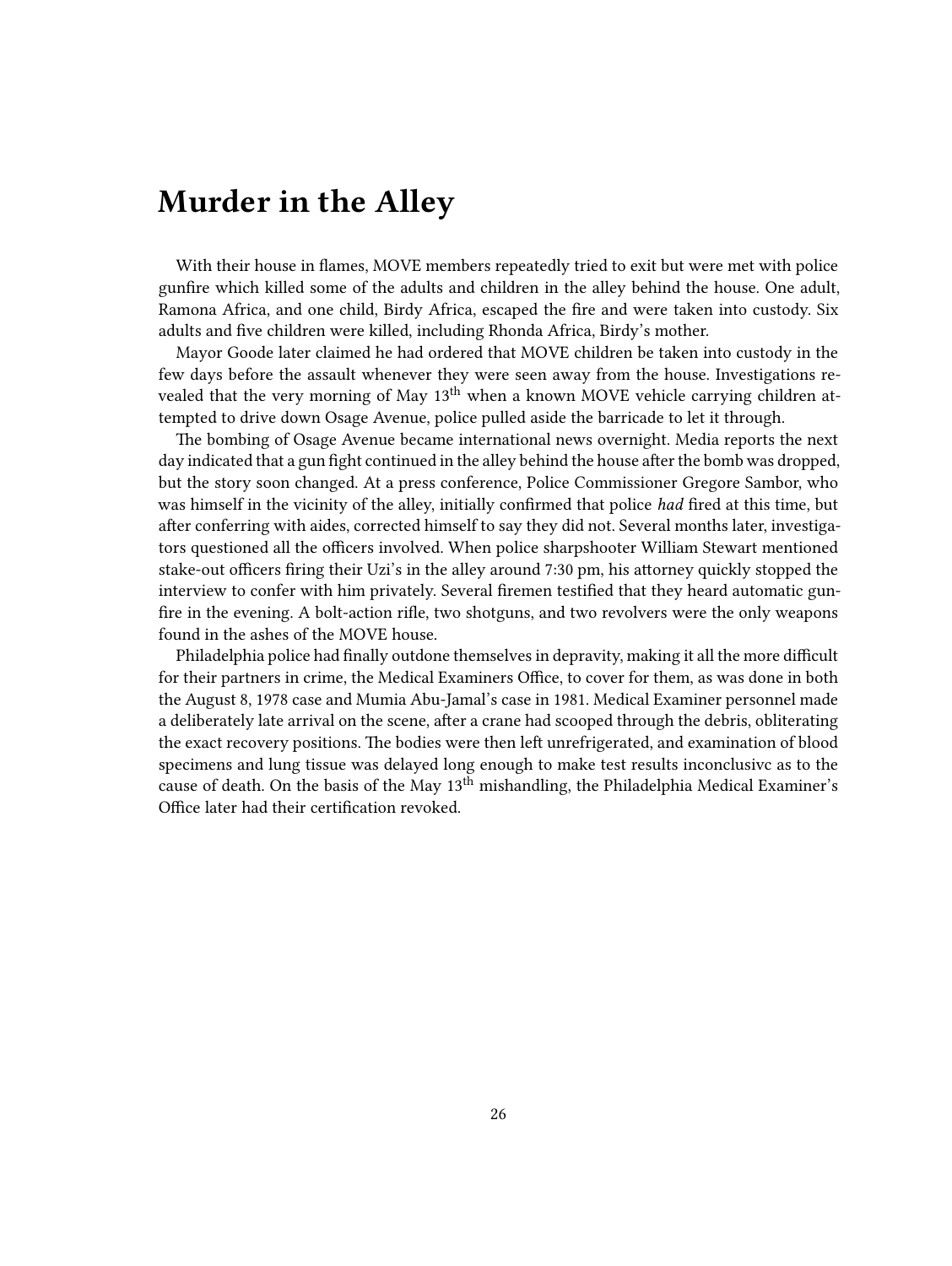### <span id="page-26-0"></span>**Blaming The Victim**

At Ramona Africa's trial, both Judge Michael Stiles and prosecutor Joseph McGill indicated to the jury that police and city officials would lie equally punished at some other proceeding by a separate jury. Ramona's jury found her guilty of riot and conspiracy and she was sentenced to 16 months to 7 years. Lt. Frank Powell, who dropped the bomb, and Officer William Klein, who assembled it, refused to testify, citing the Fifth Amendment protection against self-incrimination.

Mayor Goode appointed a special commission to investigate the catastrophe. Their findings were critical of city officials but the commission had no power to indict. In 1986, District Attorney Ron Castille impaneled a grand jury to investigate criminal wrongdoing on the part of the city. Not withstanding 11 deaths, 60 homes burned to the ground, unauthorized possession of military explosives, and a fire that was deliberately allowed to burn out of control, Castille's grand jury followed his recommendations and returned not a single indictment. (Castille later had only hollow excuses to explain why a scathing report by an independent team of nationally known forensic experts, hired by Castille's own office to review the evidence, was never shown to the grand jury) A federal grand jury investigating civil rights violations also returned no indictments. All of these investigations limited the scope of their inquiries to events surrounding May 13, 1983 and neglected to look at earlier legal improprieties, most notably the continuing unjust imprisonment of the nine MOVE members arrested on August 8, 1978.

In 1987, Wilson Goode was re-elected mayor. He and his supporters considered this a vindication of the disastrous handling of May  $13<sup>th</sup>$ . Others saw his victory as a grim necessity. The opposing candidate was Frank Rizzo.

Before cold blooded murder in broad daylight could be permanently swept under the rug, Ramona filed a civil suit against selected officials and the city itself for violation of her civil rights on May 13<sup>th</sup>. The case proceeded at a very slow pace as federal judges changed their minds regarding who could ultimately be held responsible. At one point, federal magistrate William Mail actually ruled dial dropping the bomb was not excessive force. Ramona immediately appealed this ruling which a three judge panel later overturned, but the issue was again appealed to the U.S. Supreme Court by the city.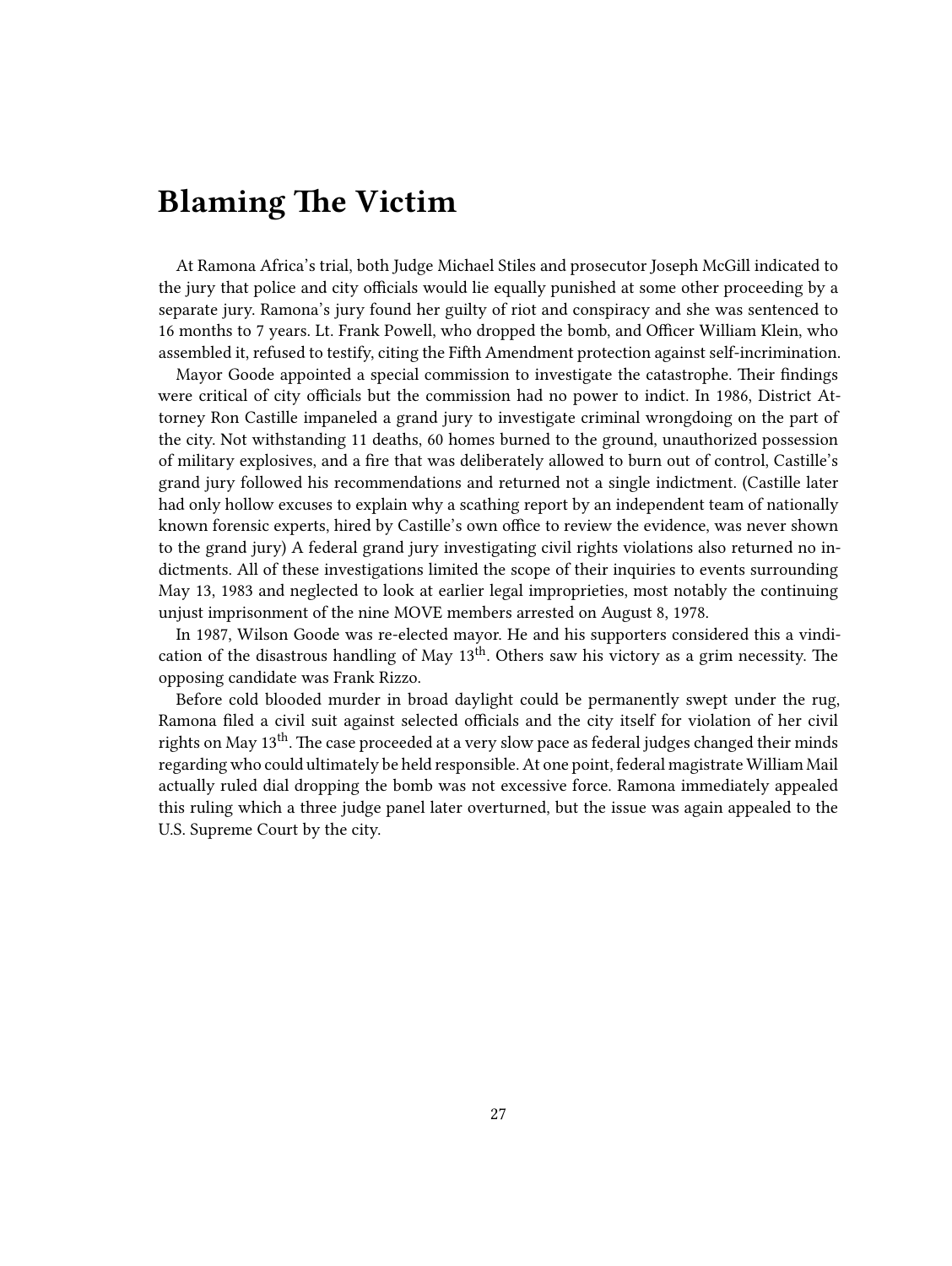## <span id="page-27-0"></span>**Prisons**

THIS SYSTEM DIDN'T BUILD PRISONS WITH CORRECTIONS IN MIND. THEY BUILT PRISONS WITH SLAVERY AND THE MONEY TO BE HAD FROM EN-SLAVING IN MIND. JAILS ARE MONEY MAKING INSTITUTIONS, WITHOUT PRISONS THE SHERIFS, SUPERINTENDENTS, WARDENS, MATRONS AND GUARDS WOULD BE OUT OF JOBS AND POLITICIANS WOULD BE OUT OF THE THOUSANDS OE DOLLARS FROM THE INDUSTRY OF PRISONS.

#### MOVE

For years Pennsylvania has been filling prisons to overcrowding faster than they could build new ones. JOHN AFRICA's analysis is borne out of the fact that by the 1990s, prison construction had become the largest growth industry in the courttry, The US government maintains its facade of being a "Free" society by denying the existence of any U.S. political prisoners, despite numerous Black Panthers, Native American leaders, Puerto Rican independence fighters and other political activists imprisoned for their beliefs and associations. In attempts to break them, these officially unacknowledged political prisoners are commonly subject to intensified harassment and torture.

At prison locations in the remote areas of Pennsylvania, MOVE members have endured years of repeated physical and mental abuse. Delbert, Carlos, and Chuck Africa were kept in solitary confinement for over six years for refusing to violate MOVE belief by cutting their hair. MOVE women Janet, Janine. Merle, Debbie, Consuewella, Sue and Alberta Africa upheld their religious belief by refusing to give blood samples and were repeatedly put in solitary confinement, sometimes for as long as three years. Sadistic prison guards were delighted to inform Delbert, Janet, Sue, Phil, Janine and Consuewella Africa that their children were killed in the police assault on May 13, 1985.

The MOVE family stays in close contact through letters and as many visits and phone calls as the prisons allow. This takes a considerable amount of time and money as inmates must make collect calls and most of the prisons are along day's drive away.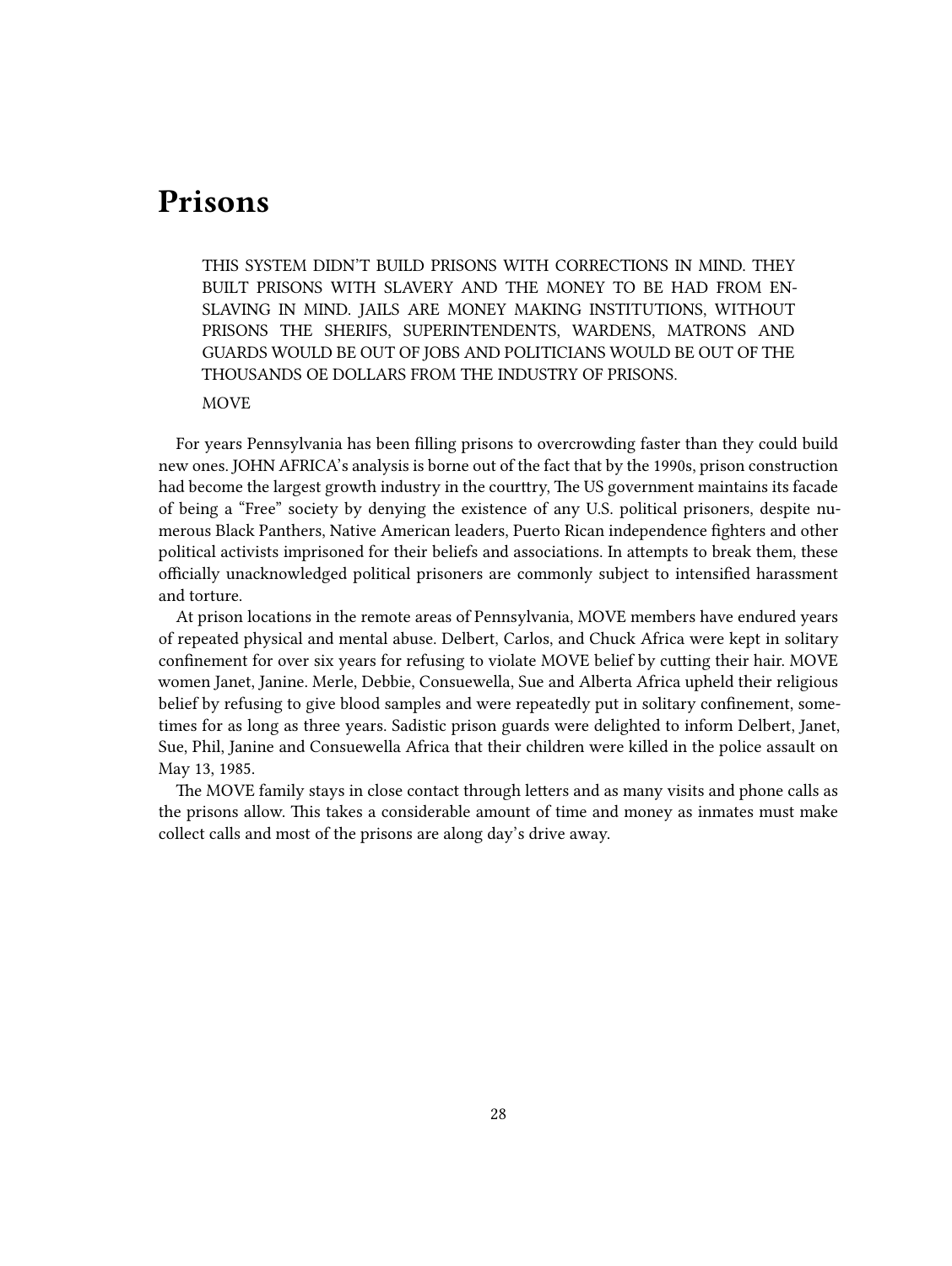# <span id="page-28-0"></span>**Coming Home**

As several MOVE members became eligible for parole, the Pennsylvania Board of Probation and Parole issued a special stipulation that any potential MOVE parolee agree not to associate with other MOVE members as a condition of being released. All those eligible refused to abide by this unconstitutional stipulation and remained incarcerated. One at a time, members eventually began to come home only after their maximum sentences expired: Alberta Africa in 1988 after 7 years, Alfonso Africa in 1990 after 5 years, Ramona Africa in 1992 after 7 years, and Sue Africa in 1992 after 12 years.

Upon her release on May 13, 1992, Ramona made numerous radio and television appearances as public respect and admiration for her strength and endurance made her a somewhat reluctant celebrity. Drawing a parallel with Black South Africans' fight to free themselves from the legal persecution of Apartheid, Ramona stated the family Africa was stronger, more committed than ever before and would continue their work to free all MOVE prisoners. Contradicting the sanitized grand jury findings, she also confirmed that police had opened fire on MOVE as they tried to exit the burning house in 1981.

In the fall of 1993, the Parole Board finally conceded to mounting pressure to lift the special MOVE stipulation. Carlos Africa was granted parole and released December 9, 1993 after 12 years of incarceration. Consuewella Africa's release soon followed on January 6, 1994 nearly 16 years after her arrest.

"DESPITE OUR FAMILY BEING MASS MURDERED, DESPITE THE FACT THAT WE'VE BEEN IN JAIL FOR YEARS FOR A CRIME WE DID NOT COMMIT. DESPITE BEING LOCKED UP IN SOLITARY CONFINEMENT FOR YEARS AT A TIME, DE-SPITE ALL THE PHYSICAL AND MENTAL TORTURE WE'VE BEEN SUBJECTED TO BY THIS SYSTEM, WE AIN'T SLOWIN' DOWN, AIN'T BACKING DOWN ONE BIT, WE ARE GETTING STRONGER THANKS TO JOHN AFRICA."

MOVE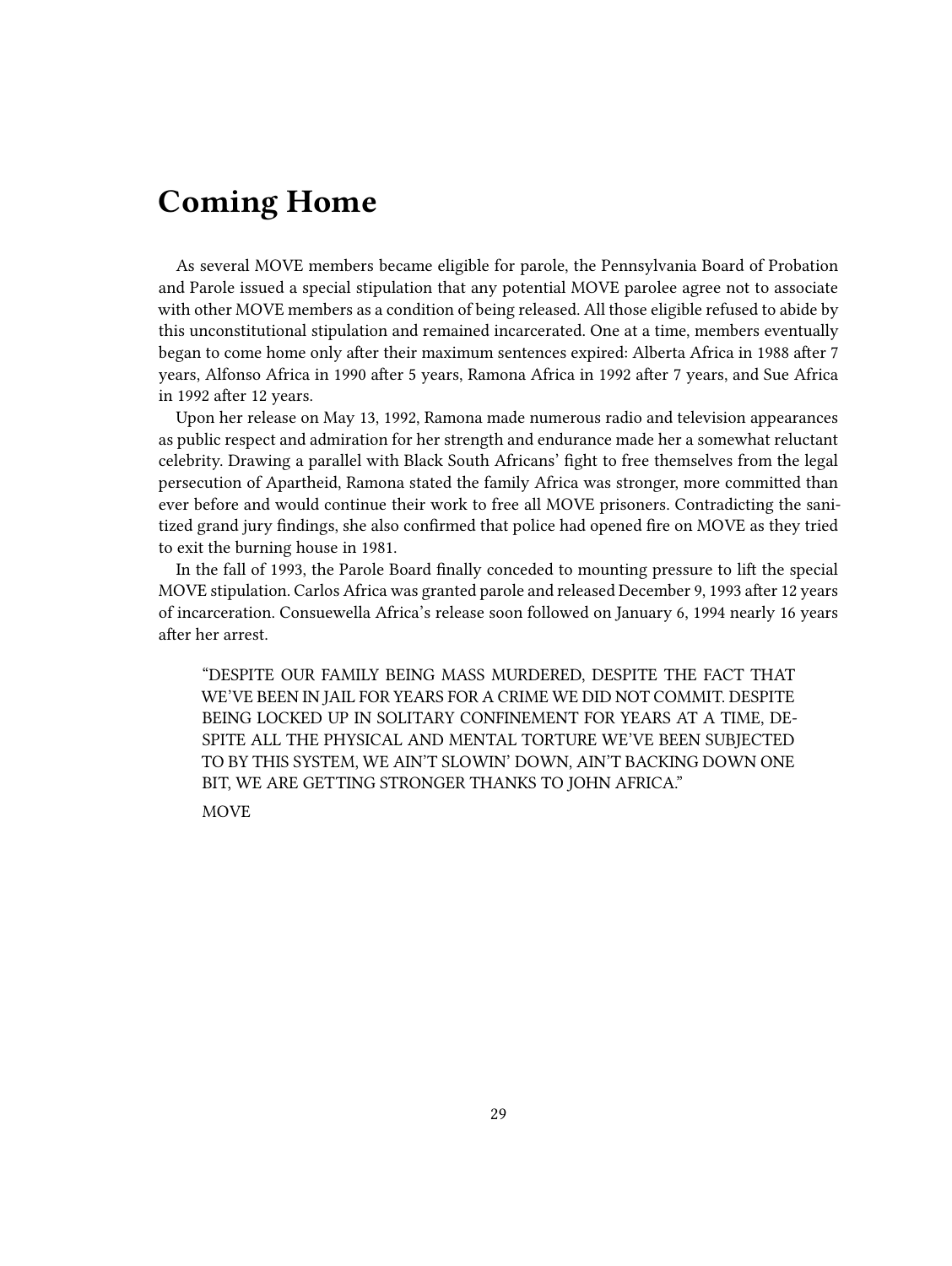### <span id="page-29-0"></span>**Old Faces in New Places**

After May 13<sup>th</sup>, MOVE would forever be a part of Philadelphia history. Thousands of features, editorials, articles, and interviews were followed by documentaries, books, and plans for a featurelength movie. A decade of biased and distorted stories spawned a new generation of misinformation, though the truth did begin to emerge here and there. To set the record straight, MOVE supporters published *20 YEARS ON THE MOVE* in late 1991.

As Wilson Goode's second term ended, Frank Rizzo made another bid to get his old job back, but died of a heart attack July 16, 1991. In January of 1992, Ed Rendell became the mayor of Philadelphia and faced the daunting task of refurbishing the city's poor image, tarnished by corruption scandals, serial killers, a bankruptcy crisis, and the stigma of being "the city that dropped the bomb". In 1994, Justice Rolf Larson (who had remarked during MOVE's August 8<sup>th</sup> murder trial, "they ought to hang those niggers in cages from the ceiling and try them that way") was removed from the Pennsylvania Supreme Court for improperly obtaining prescription drugs. Former Philadelphia DA Ron Castille was elected to fill the vacancy. Former judge Lynne Abraham (who had signed MOVE warrants in 1977 and 1985) became the city's new District Attorney.

Years of sacrifice in blood and lives had earned MOVE a formidable credibility and integrity that kept police from attempting the intimidation and harassment tactics of the early days when members were arrested and beaten constantly. While a lot of cops still wished all MOVE members were dead, killing the intangible legacy of Osage Avenue could never be accomplished with guns and bombs, the city switched to a tactic of focusing attention elsewhere in the hopes that government culpability in the tragedy would be quietly forgotten and history books could be censored accordingly. MOVE countered this new ploy with the same dedication and commitment they applied to past confrontations. Forums, demonstrations, and other public events were held yearly on the anniversaries of August  $6<sup>th</sup>$  and May 13<sup>th</sup> in 1994, MOVE resumed publication of the *First Day* newspaper. Members kept busy with increasing requests to speak to students, community groups, political activists, and interviewers across the country,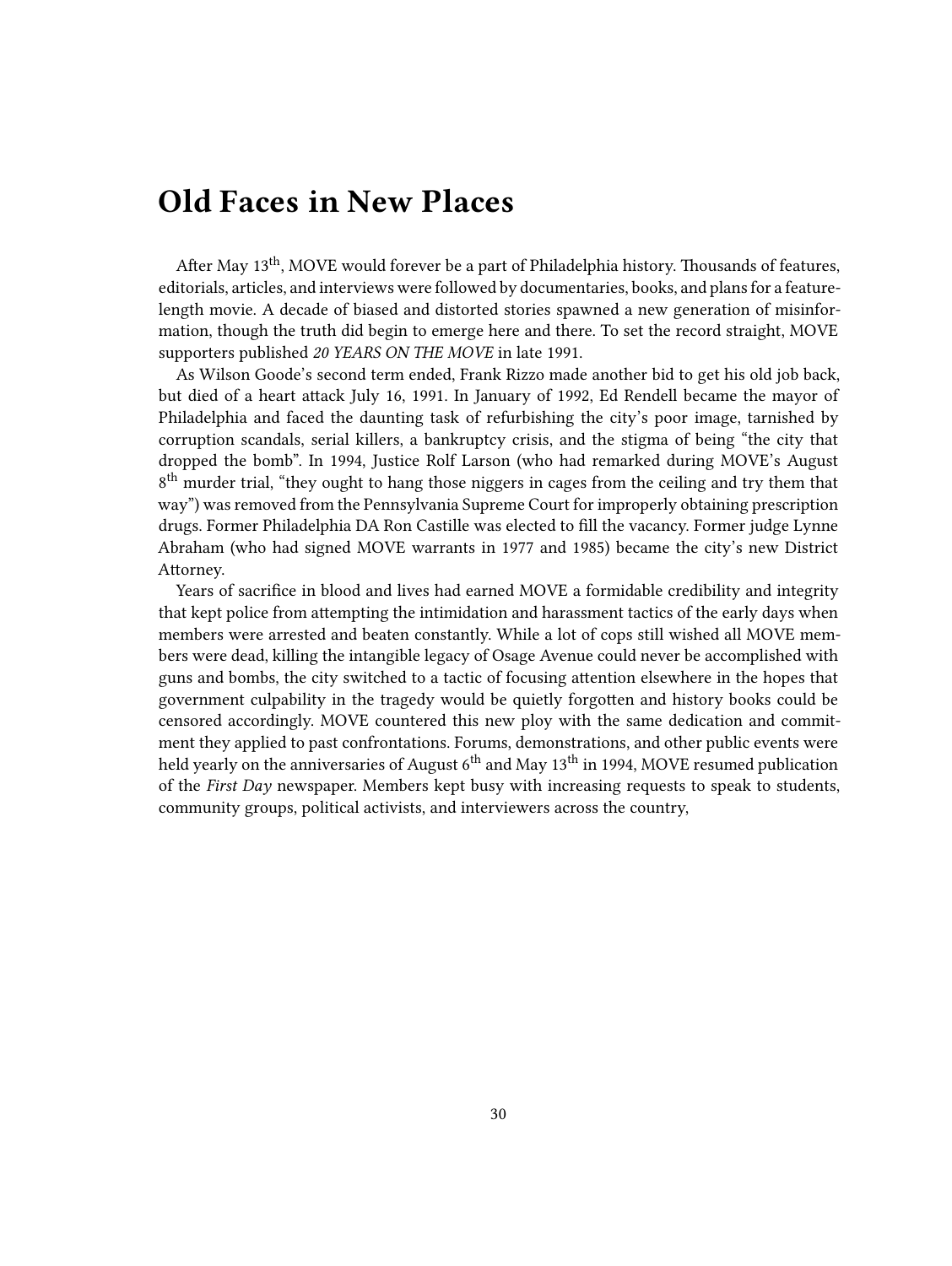### <span id="page-30-0"></span>**Mumia Abu-Jamal — Part 2**

After he was transferred in a prison far from Philadelphia in 1983 and his regular appeals were debted, Mumia was written off by the mainstream and largely forgotten by the general public. MOVE however, stood by Mumia through thick and thin. In reporting on the August 8, 1978 confrontation and resulting trials, Mumia had taken a bold stand for truth and justice. He had also bucked the status quo and thrown away a chance to be a network news anchor. The payback took many years and extracted enormous personal sacrifice, but eventually Mumia's career as a journalist came full circle in an unprecedented way, and MOVE played an instrumental role.

While confined to the bleak isolation of death row, Mumia never lost his journalistic instincts and continued to write about what he saw, heard and felt. By 1990, some of his articles had appeared in *The Yale Law Journal, The Nation,* and other publications. In 1991, the MOVE Organization, through the coordination of JOHN AFRICA consolidated local support for Mumia by forming the Concerned Family and Friends of Mumia Abu-Jamal, headed by Pam Africa. The committee set about lobbying, educating. and fund-raising, and through years of dedicated hard work grew from a small community group to an international collective. Renowned defense attorney Leonard Wcmglass was enlisted to re-investigate the case.

Starting in 1993, The International Concerned Family and Friends began publishing *The Jamal Journal,* Mumias own newspaper. In 1994, National Public Radio agreed to air a series of audio recordings of Mumia reading his commentaries, but under pressure from the Fraternal Order of Police the plans for broadcast were cancelled.

In January of 1995, Tom Ridge became governor of Pennsylvania. Unlike his predecessor, Ridge was an avid proponent of capital punishment, and the first execution in Pennsylvania since 1962 was soon carried out. In early May *Live From Death Row,* a 215-page hardback collection of Mumia's writings was published and became available in bookstores nationwide. Ridge's June 1995 signing of Mumia's death warrant brought a storm of international protest.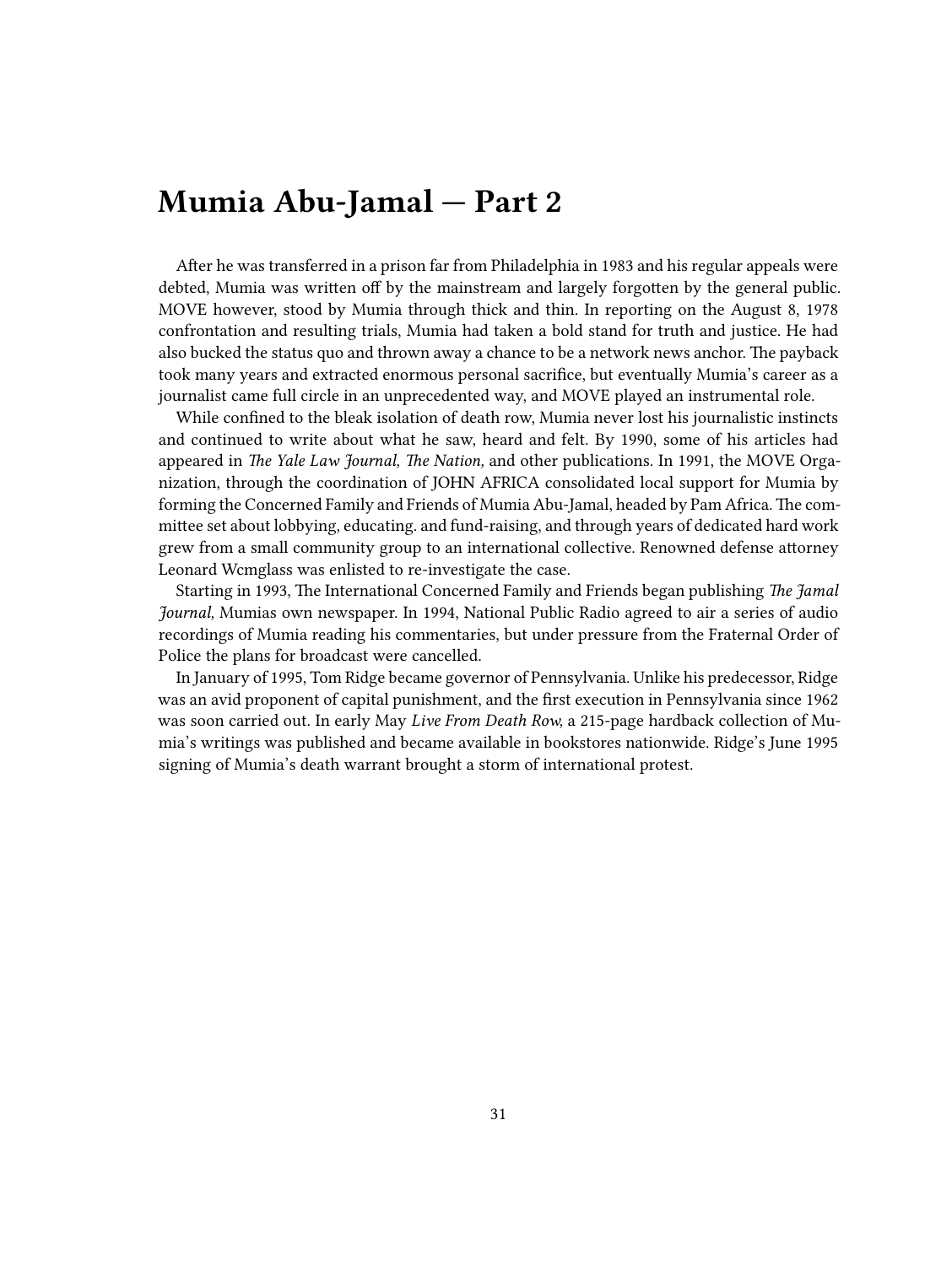# <span id="page-31-0"></span>**P.C.R.A. Appeals**

Pennsylvania's Post-Convict ion Collateral Relief Act (PCRA) allows prior convictions to be re-examined under claims of newly discovered evidence, constitutional violations, or ineffective assistance of counsel. It is rare for a new trial to be granted through the PCRA process, possibly because few convicted defendants can afford the cost of a full-scale re-investigation. Whereas just staying in contact with the outside world is difficult enough, conducting witness interviews, consulting with experts, and re-examining evidence is virtually impossible from a prison cell. Additionally, post-trial appeals often deal more with complex interpretations and case precedents of the judicial process, rather than the specific crime scene events.

Most of MOVE'S legal materials from the August 8, 1978 case (and much of Mumia Abu-Jamal's legal documentation) were destroyed in the fire May 13, 1985. In light of these constraints, the nine August 8<sup>th</sup> defendants were not able to file for PCRA appeals until the early 1990s when they enlisted the assistance of an attorney. As of early 1996, due to repeated delays and continuances, the case is still pending.

In June of 1995, after years of extensive research, a team of lawyers led by Leonard Weinglass filed a PCRA appeal for Mumia Abu-Jamal, which documented gross misconduct and constitutional violations in what was anything but a fair trial by a jury of one's peers. Researchers discoverered that Mumia had been watched and targeted by the FBI since he was 14 years old, and that Judge Sabo had sentenced more people to death than any other sitting judge in the country. Claiming that he could be fair to both sides, Sabo denied a motion to be recused and presided over the PCRA evidentiary hearing. Abandoning even the pretense of impartiality, Sabo attacked defense counsel, jailing one for attempting to enter into evidence a defense exhibit, and fining another \$1,000 for failing to move fast enough before the hearings were ended, even the major media editorials were acknowledging that Sabos injudicious and openly biased conduct made the proceedings a farce. In the fall of 1993, the case went to the State Supreme Court after Sabo refused to gram Mumia a new trial.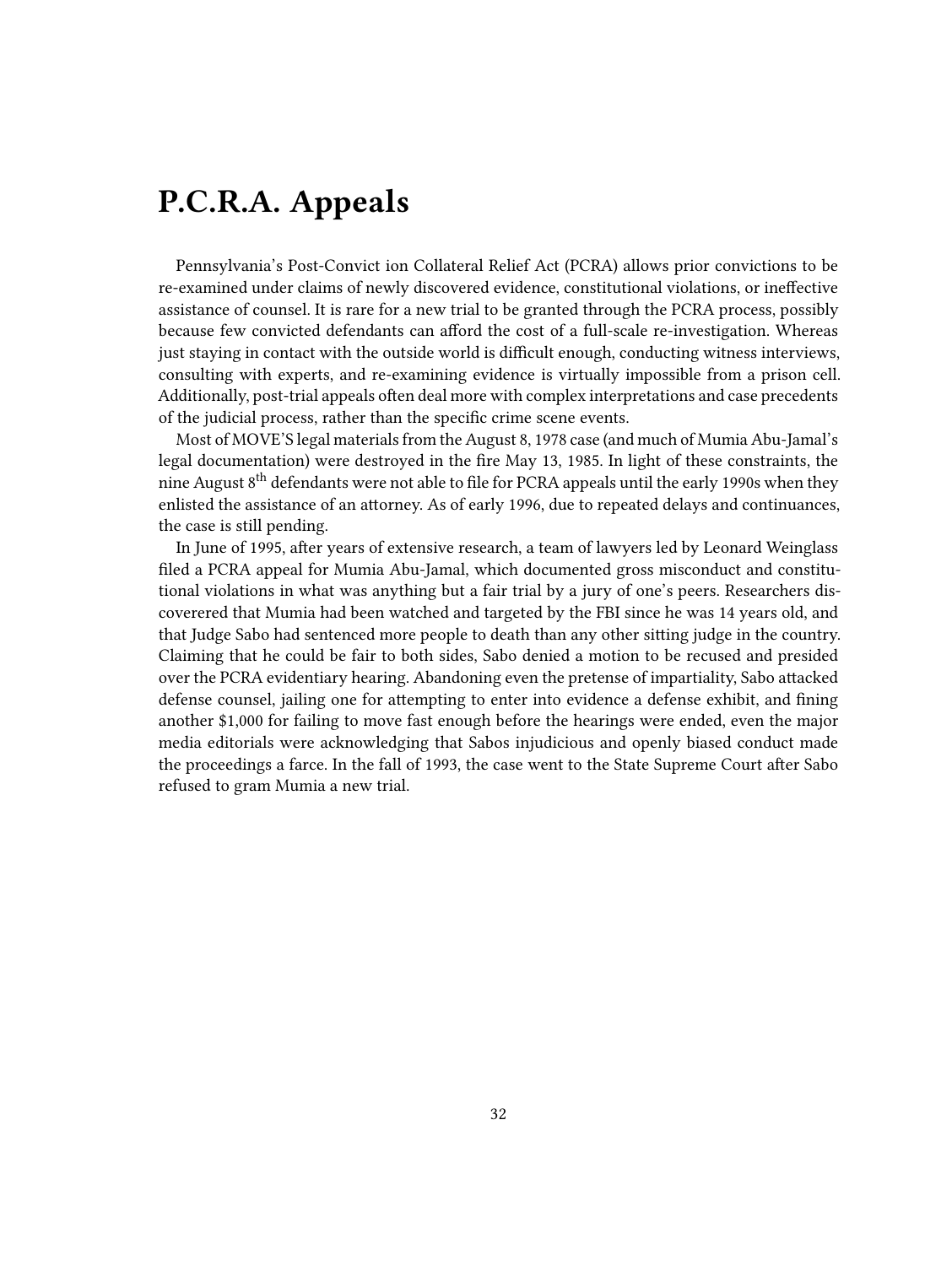# <span id="page-32-0"></span>**Staying On The MOVE**

Many MOVE people who were children in 1978 now have children of their own making, the original MOVE members grandparents. Predictions of MOVE'S demise after May 13. 1985 were proved false by the organizations steady re-emergence as a visible, active entity. A quarter century since first appearing in Philadelphia, the MOVE Organization stays in touch with an international list oi contacts and maintains a full schedule of speaking engagements. Ramona Africa has been invited to speak at such respected institutions as Harvard University, thus fulfilling a decades-old prophecy of JOHN AFRICA. To satisfy an ever increasing demand for information about the organization Sue, Ramona and Carlos Africa embarked on a European speaking tour in February of 1996, with stops in London, Amsterdam, Brussels, and other cities. MOVE's activities continue at a vigorous clip and the ongoing struggle for Munia Abu-Jamal's freedom has become a major part of their work MOVE has also begun working in solidarity with support groups for all U.S. political prisoners including Leonard Peltier, Linda Evans, Mutulu Shakur, Geronimo ji Jaga, Marilyn Buck, Sundiata Acoli, and many others.

Government propaganda mischaracterizing MOVE as terrorists has occasionally led to speculation on the possibility of another violent confrontation. However, a factual review of past conflicts reveals that the ones to initiate violence have always been police, sheriffs, or other government agents. Invariably, MOVE's first stance in any conflict has been to put out information through demonstrations, protests, letters, interviews, etc. Only if the opposition chooses to react with less peaceful methods, will MOVE respond in kind. Whether the weapons used to attack them are fists, clubs, guns, bombs, tear gas, tape recorders, cameras, fax machines, or lap tops, MOVE members will defend themselves masterfully with the strategy of JOHN AFRICA.

"THIS GOVERNMENT GONNA ALWAYS HAVE A PROBLEM 'TIL THEY LET OUR PEOPLE COME HOME. AND WE DON'T CARE HOW THESE OFFICIALS DO IT, WHAT KIND OF FACE-SAVING EXCUSES OR SCAPEGOATING TACTICS THEY COME UP WITH TO COVER UP THE FACT THAT THEY'VE HAD NINE INNO-CENT PEOPLE IN JAIL FOR OVER 17 YEARS, AND AN INNOCENT MAN ON DEATH ROW."

MOVE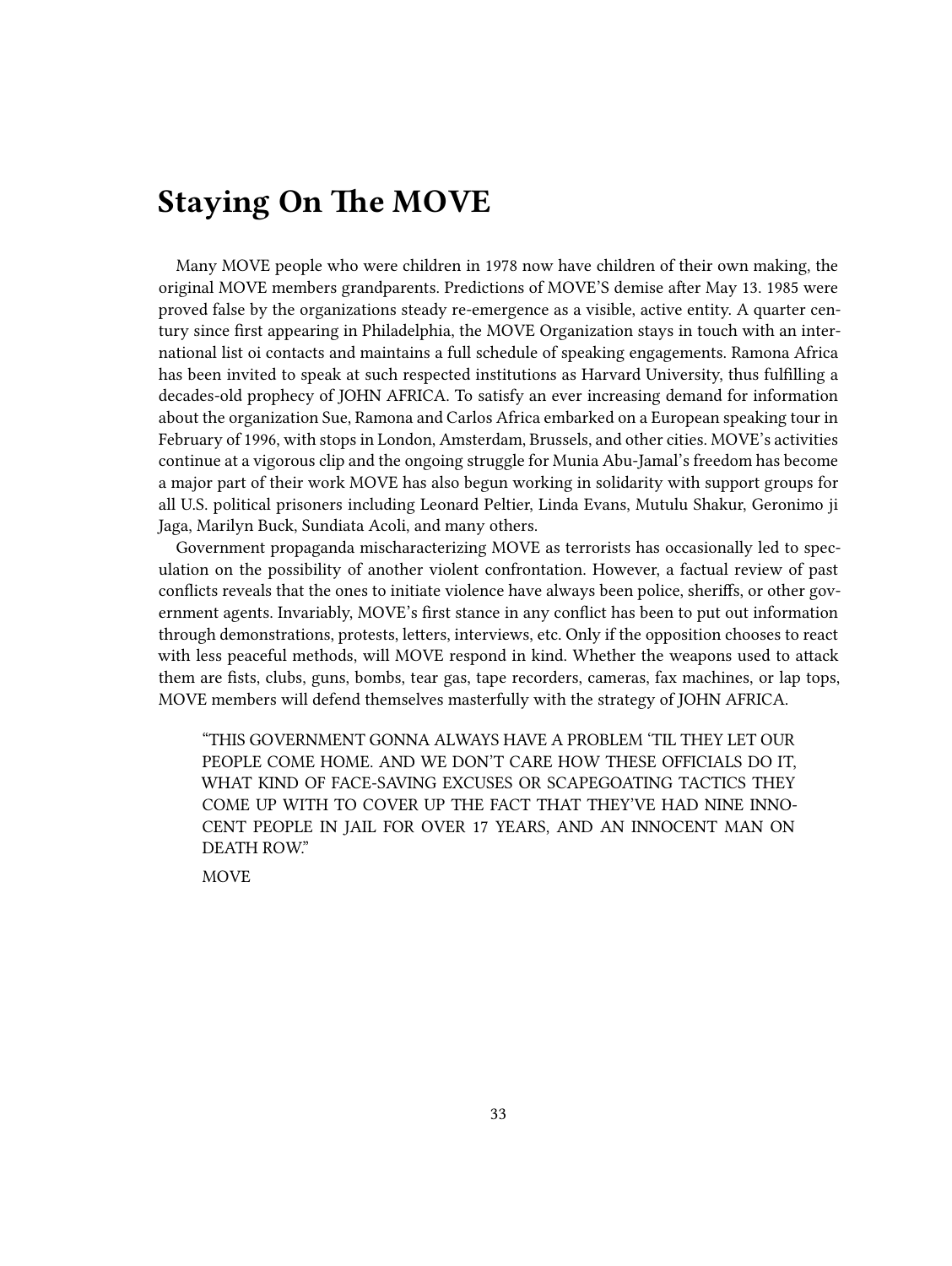# <span id="page-33-0"></span>**Modern justice in the Birthplace of the Constitution**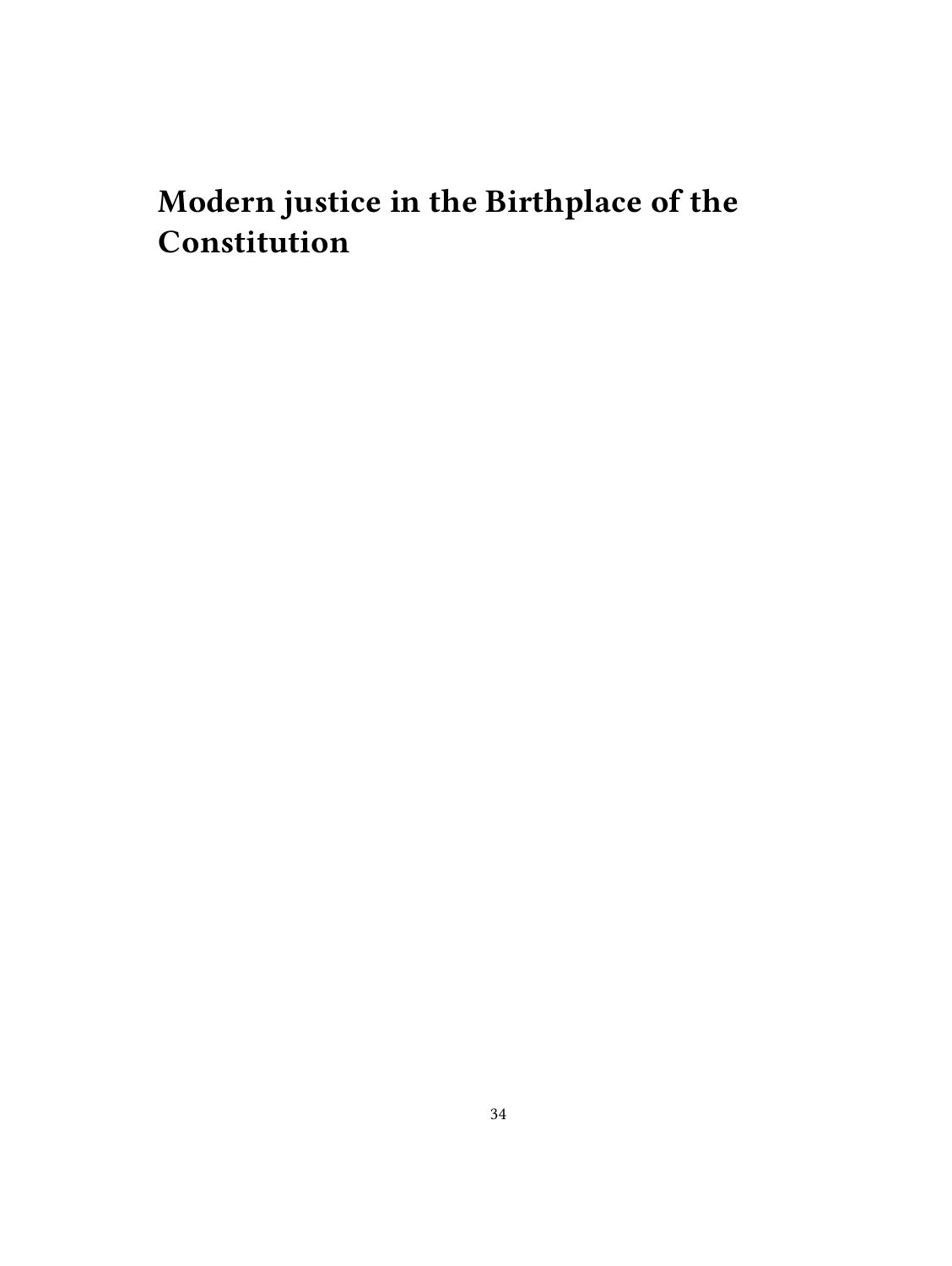|                                                 | TIME SPENT IN JAIL (SO<br>FAR)    | <b>MURDERS COMMITTED</b> |  |
|-------------------------------------------------|-----------------------------------|--------------------------|--|
| <b>GOVERNMENT:</b>                              |                                   |                          |  |
| Philadelphia Police                             |                                   |                          |  |
| Philadelphia Sheriffs                           |                                   |                          |  |
| Judge Edward Blake                              | $\boldsymbol{0}$                  |                          |  |
| $\boldsymbol{0}$                                |                                   |                          |  |
| 0                                               | 1 baby and 4 miscarriages         |                          |  |
| Judge Paul Ribner                               |                                   |                          |  |
| DA Ed Rendell                                   |                                   |                          |  |
| Judge Fred DiBona                               |                                   |                          |  |
| Mayor Frank Rizzo                               |                                   |                          |  |
| Police Chief Joseph O'Neill                     |                                   |                          |  |
| Police on 33rd Street, August                   | $\boldsymbol{0}$                  |                          |  |
| 8 <sup>th</sup>                                 |                                   |                          |  |
| $\boldsymbol{0}$                                |                                   |                          |  |
| 0                                               |                                   |                          |  |
| 0                                               |                                   |                          |  |
| $\boldsymbol{0}$                                |                                   |                          |  |
| 0                                               | 1 officer                         |                          |  |
| Mayor Wilson Goode                              |                                   |                          |  |
| Managing<br>Director<br>Leo                     |                                   |                          |  |
| <b>Brooks</b>                                   |                                   |                          |  |
| Police Chief Gregore Sambor                     |                                   |                          |  |
| Fire Chief William Richmond                     |                                   |                          |  |
| Lt. Frank Powell                                |                                   |                          |  |
| Officer William Klein                           |                                   |                          |  |
| Police on Osage Avenue, May<br>13 <sup>th</sup> |                                   |                          |  |
| FBI and ATF agents                              | $\boldsymbol{0}$                  |                          |  |
| $\boldsymbol{0}$                                |                                   |                          |  |
| 0                                               |                                   |                          |  |
| 0                                               |                                   |                          |  |
| $\mathbf{0}$                                    |                                   |                          |  |
| $\mathbf{0}$                                    |                                   |                          |  |
| $\theta$                                        |                                   |                          |  |
| $\theta$                                        | 6 adults and 5 children           |                          |  |
|                                                 | 0 years                           | 17 murders               |  |
| <b>MOVE:</b>                                    |                                   |                          |  |
| Debbie Africa                                   | 18                                | $\mathbf{0}$             |  |
| Janine Africa                                   | 18                                | $\mathbf{0}$             |  |
| Janet Africa                                    | 18                                | $\mathbf{0}$             |  |
| Merle Africa                                    | 18                                | $\mathbf{0}$             |  |
| Delbert Africa                                  | 18                                | $\boldsymbol{0}$         |  |
| Phil Africa                                     | 18                                | $\mathbf{0}$             |  |
| Mike Africa                                     | 18                                | $\mathbf{0}$             |  |
| Chuck Africa                                    | 18<br>35                          | $\mathbf{0}$             |  |
| <b>Edward Africa</b>                            | 18                                | 0                        |  |
| Mumia Abu-Jamal                                 | 14                                | $\mathbf{0}$             |  |
| Consuewella Africa                              | 15                                | $\mathbf{0}$             |  |
| Sue Africa                                      | 12                                | $\mathbf{0}$             |  |
| Carlos Africa                                   | 12                                | $\theta$                 |  |
| Ramona Africa<br>Alberta Africa                 | $7\overline{ }$<br>$\overline{7}$ | $\overline{0}$           |  |
|                                                 |                                   |                          |  |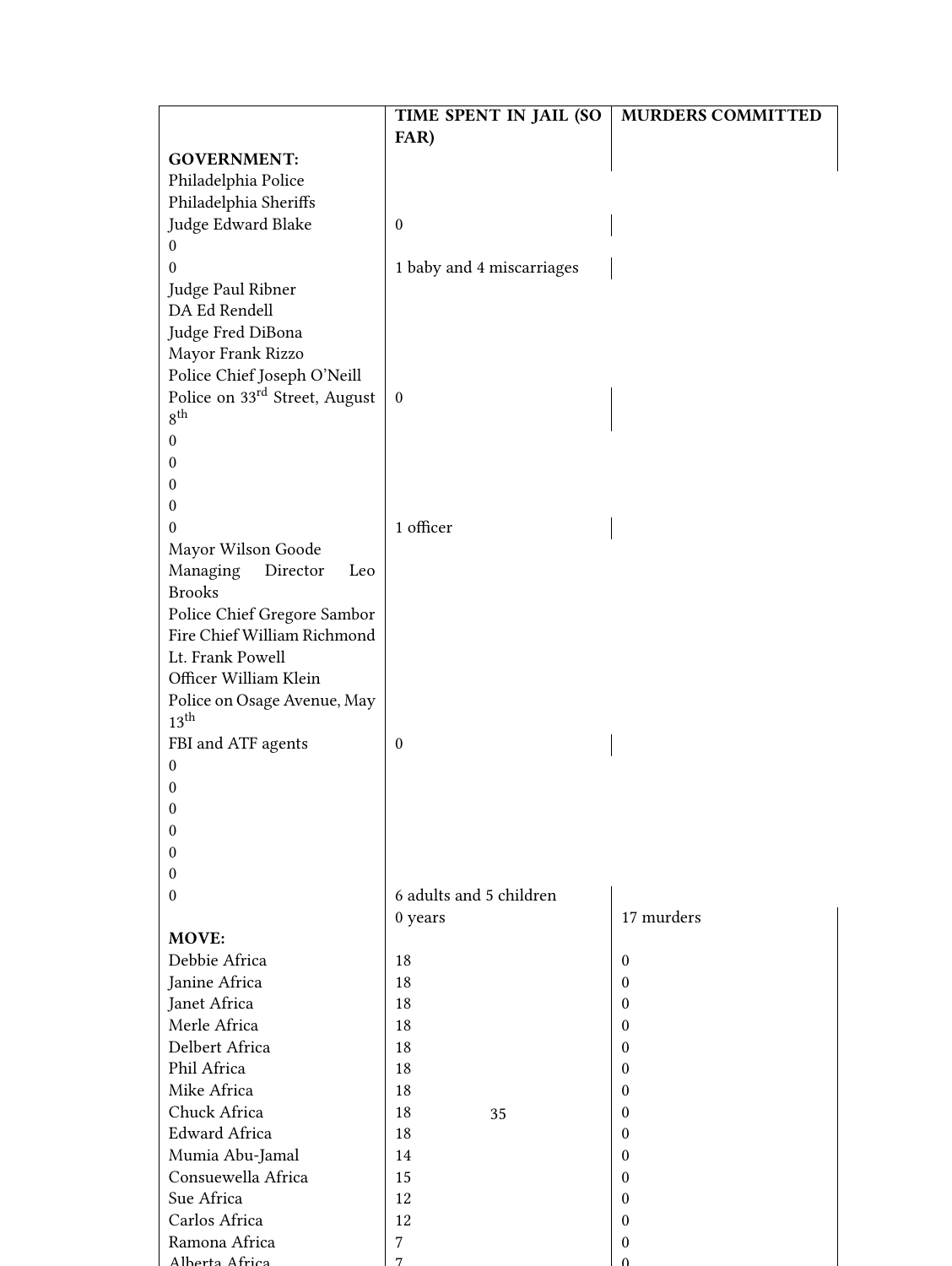### <span id="page-35-0"></span>**MOVE: Belief & Practice**

The MOVE Organization is a family of strong, serious, deeply committed revolutionaries founded by a wise, perceptive, strategically minded Black man named JOHN AFRICA. The principle of our belief is explained in a collection of writings we call "The Guidelines," authored by JOHN AFRICA. To honor our beloved founder, and acknowledge the wisdom and strength he has given us, we say "LONG LIVE JOHN AFRICA"

#### <span id="page-35-1"></span>**Our Religion — life**

JOHN AFRICA taught us that Life is the priority. Nothing is more important or as important as Life, the force that keeps us alive. All life conies from one source, from God, Mom Nature, Mama. Each individual life is dependent on every other life, and all life has a purpose, so all living things, things that move, are equally important, whether they are human beings, dogs, birds, fish, trees, ants, weeds, rivers, wind or rain. To stay healthy and strong, life must have clean air, clear water, and pure food. If deprived of these things, life will cycle to the next level, or as the system says "die."

#### <span id="page-35-2"></span>**NATURAL LAW**

We believe in natural law, the government of self. Man-made laws are not really laws, because they don't apply equally to everyone and they contain exceptions and loopholes. Man-made laws are constantly being amended or repealed. Natural law stays the same and always has. Man's laws require police, sheriffs, armies, and courts to enforce them, and lawyers to explain them. True law is self explanatory and self enforcing. In the undisturbed jungles, oceans and deserts of the world, there are no courtrooms or jails. The animals and plants don't need them. No living being has to consult a law book to be able to know if they have to cough, sneeze or urinate. Natural law says that when you see something getting too close to your eye, you will blink, whether you are a German shepherd or a Supreme Court Justice.

### <span id="page-35-3"></span>**Self defense**

All living things instinctively defend themselves. This is a God-given right of all life. If a man goes into a bears cave, he violates and threatens the bears place of security. The bear will defend his home by instinctively fighting off the man and eliminating him. The bear is not wrong, because self defense is right.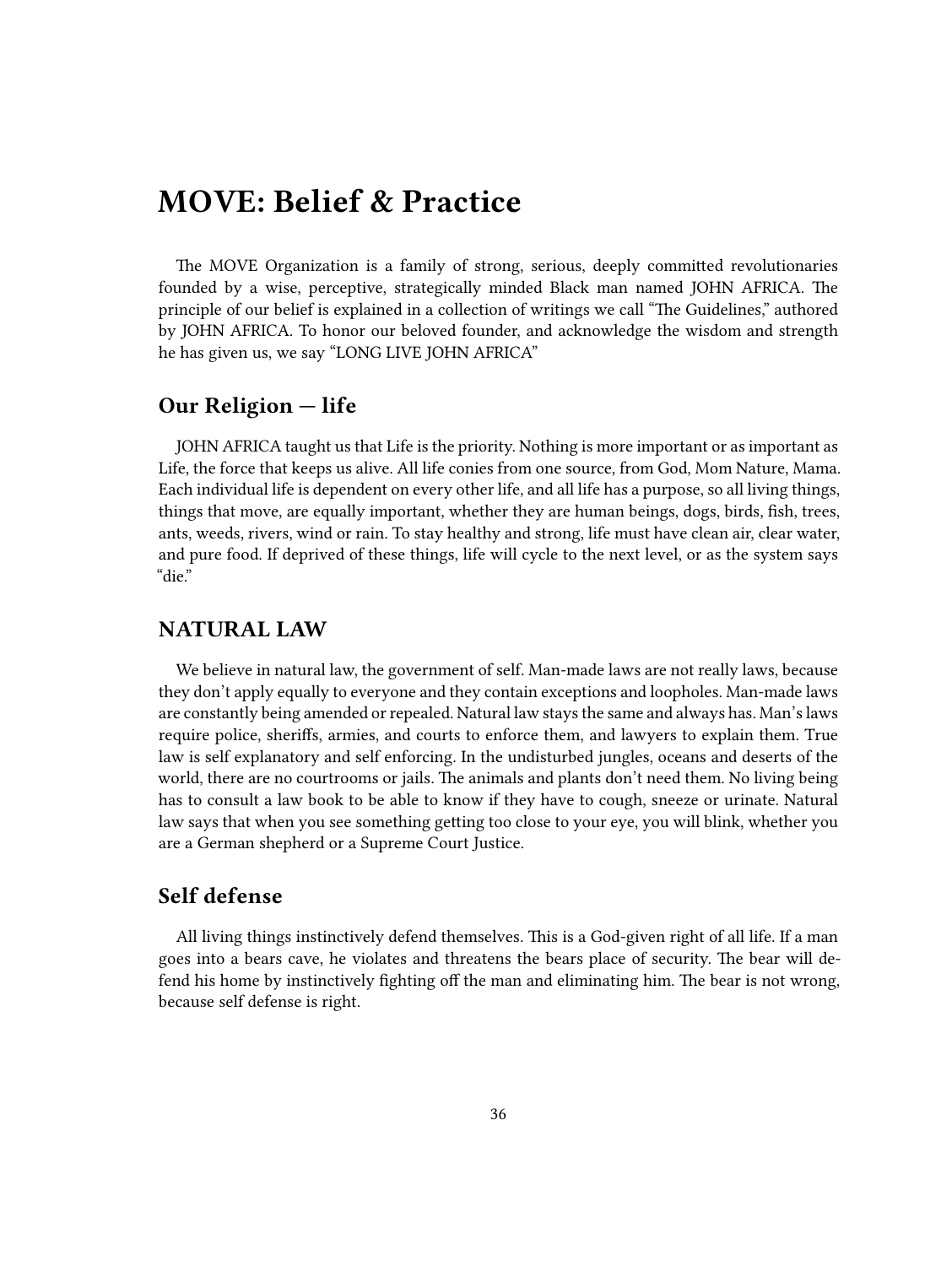### <span id="page-36-0"></span>**Right and wrong**

The fact that something is legal under the system's laws, doesn't make it right. Slavery was legal. Killing Native Americans and stealing their land was all done legally. JOHN AFRICA taught us that what is right applies equally, across the board. If something is right, it's right for all of life, with no separations.

#### <span id="page-36-1"></span>**The System**

We don't believe in this reform world system  $-$  the government, the military, industry and big business. They have historically abused, raped and bartered Life for the sake of money. These rulers and policy-makers don't care who they kill, enslave, cripple, poison or disease in their quest for money. They have made material wealth a priority over Life. Marvels of science and technological so called advancements all stem from the system's greed for money and disrespect for life. But a person who is suffocating or drowning doesn't call out for diamonds, gold or wads of money. Each person will do a11 in their power for a breath of air, because is a necessity and money is worthless. Over the last century, industry has raped the earth of countless tons of minerals, bled billions of gallons of oil from the ground, and enslaved millions of people to manufacture cars, trucks, planes and trains that further pollute the air with their use. And because of the billions of dollars in profits to be made, the system will favor artificial transportation over the legs and feet Mama gave us to Walk and run with. Big business and industry are responsible for the mass production and mass manufacturing of cigarettes, alcohol, and drugs, which are used to extract further profits from people while keeping them sick and addicted. Politicians are put in place to legalize, endorse and protect industry and big business, therefore we don't believe in politics at all.

#### <span id="page-36-2"></span>**MOVE's Work**

MOVE's work is revolution. JOHN AFRICA's revolution, a revolution to stop man's system from imposing on life, to stop industry from poisoning the air, water and soil and to put an end to the enslavement of all life. Our work is to show people how rotten and enslaving this system is and that the system is the cause of homelessness, unemployment, drug addiction, alcoholism, racism, domestic abuse, AIDS, crime, war, all the problems of the world. We are working to demonstrate that people not only can fight this system, they must fight this system if they ever want to free themselves from endless suffering and oppression.

#### <span id="page-36-3"></span>**Being a Revolutionary**

Revolution starts with the individual. It starts with a person making a personal commitment to do what's right. You can't turn someone into a revolutionary by making them chant slogans or wave guns. To understand revolution you must be sound. Revolution is not imposed upon another, it is kindled within them. A person can talk about revolution, but if they are still worshiping money or putting drugs into their bodies, or beating their mate, they obviously haven't committed themselves to doing what's right. Revolution is not a philosophy, it is an activity.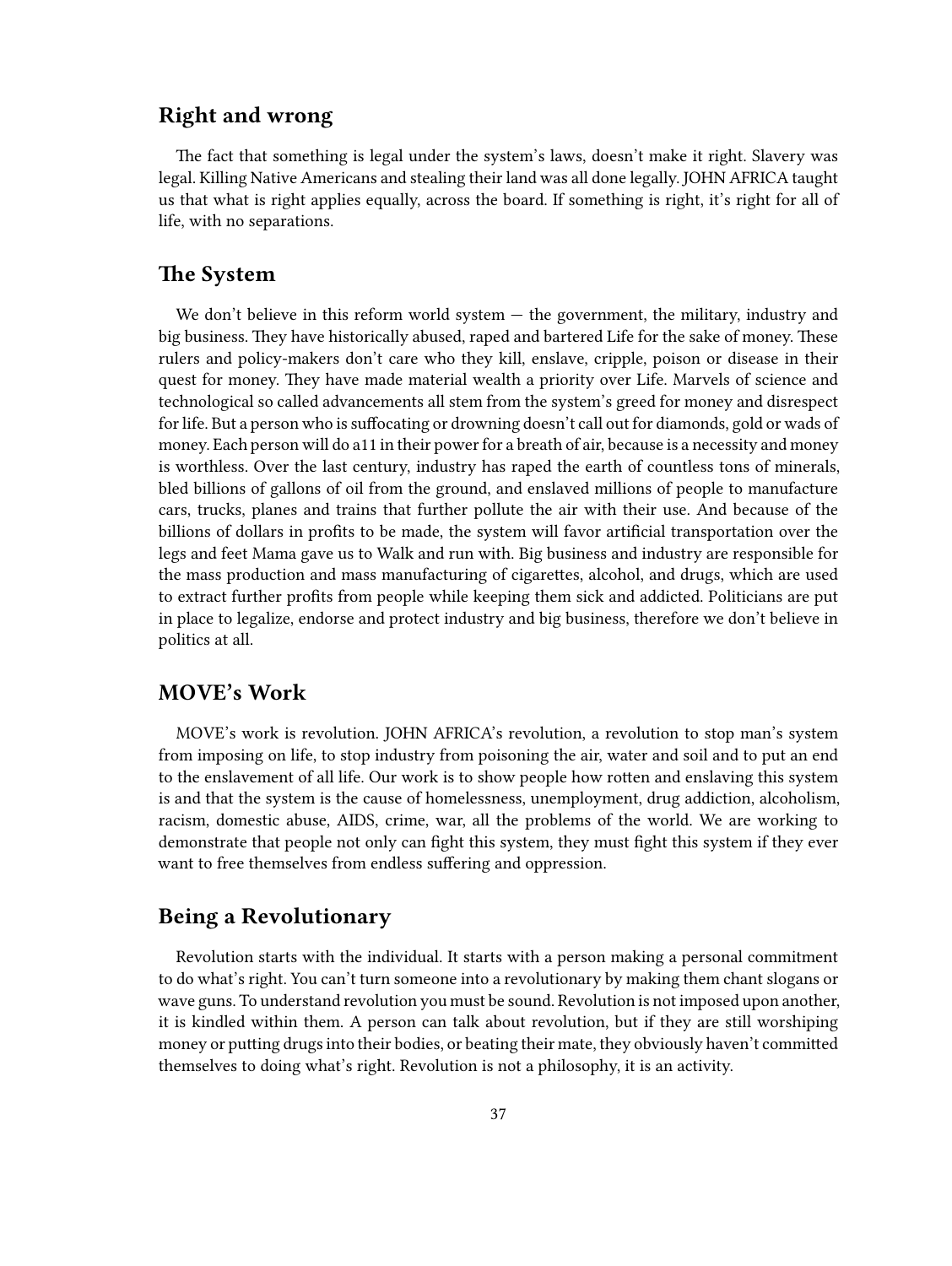#### <span id="page-37-0"></span>**PERSECUTION**

We are a deeply religious organization. We know that the current political system resents our clean, righteous example and wants to stop us from exposing their corruption, even if they have to kill us. Just as Jesus was labeled a radical and persecuted to death by the politicians of his day for what he said, we know how threatening our message is to those in power and why they come down so hard on us. We expect it and we are prepared for it.

### <span id="page-37-1"></span>**The Duration of the Struggle**

We don't measure our success with reference to a calendar. As long as we do what's right, the only way things can turn out is right, regardless of time. We are not anxious or impatient and we will not compromise our principles for quick, temporary results. We don't necessarily expect to see a dramatic change in this system in our lifetime or our children's lifetime. We know that many hundreds of years til degeneration and imposition will take many hundreds of years to correct, but the initial turning of the tide has to start somewhere. JOHN AFRICA began that process through the MOVE Organization. LONG LIVE JOHN AFRICA!

#### <span id="page-37-2"></span>**LEADERS**

Our organization was founded by JOHN AFRICA, however, he is not our leader. JOHN AFRICA has equipped each of us with the wisdom, strength and understanding to lead ourselves. Using the strategy of JOHN AFRICA, we know we can't fail. Everything that happens to us happens a certain way, because its supposed to.

#### <span id="page-37-3"></span>**Living As A Revolutionary Family**

All committed MOVE members take the last name 'Africa' out of reverence for out founder JOHN AFRICA, and to show that we are family, a unified body moving in one direction. We have black, White and Puerto Rican members from upper and lower class backgrounds, both college and street (mis)educated. While we do not need the system's legal institution of marriage, we do adhere to the natural law that requires one male and one female to mate and produce new life. We are monogamous. JOHN AFRICA taught us that childbearing is a natural, instinctive function of a mother and requires no drugs or hospital stays.

### <span id="page-37-4"></span>**Our Children**

We dearly love our children. We protect them and watch over them so they will become healthier and stronger than we ourselves. We are all one family and all the adults help to look after the kids. We don't punish them through beatings or physical abuse. If they do something wrong, the whole family takes part in giving them direction and showing them what's right. We don't send them off to school for the system's brainwashing and indoctrination. We stay close to our children and they stay close to us.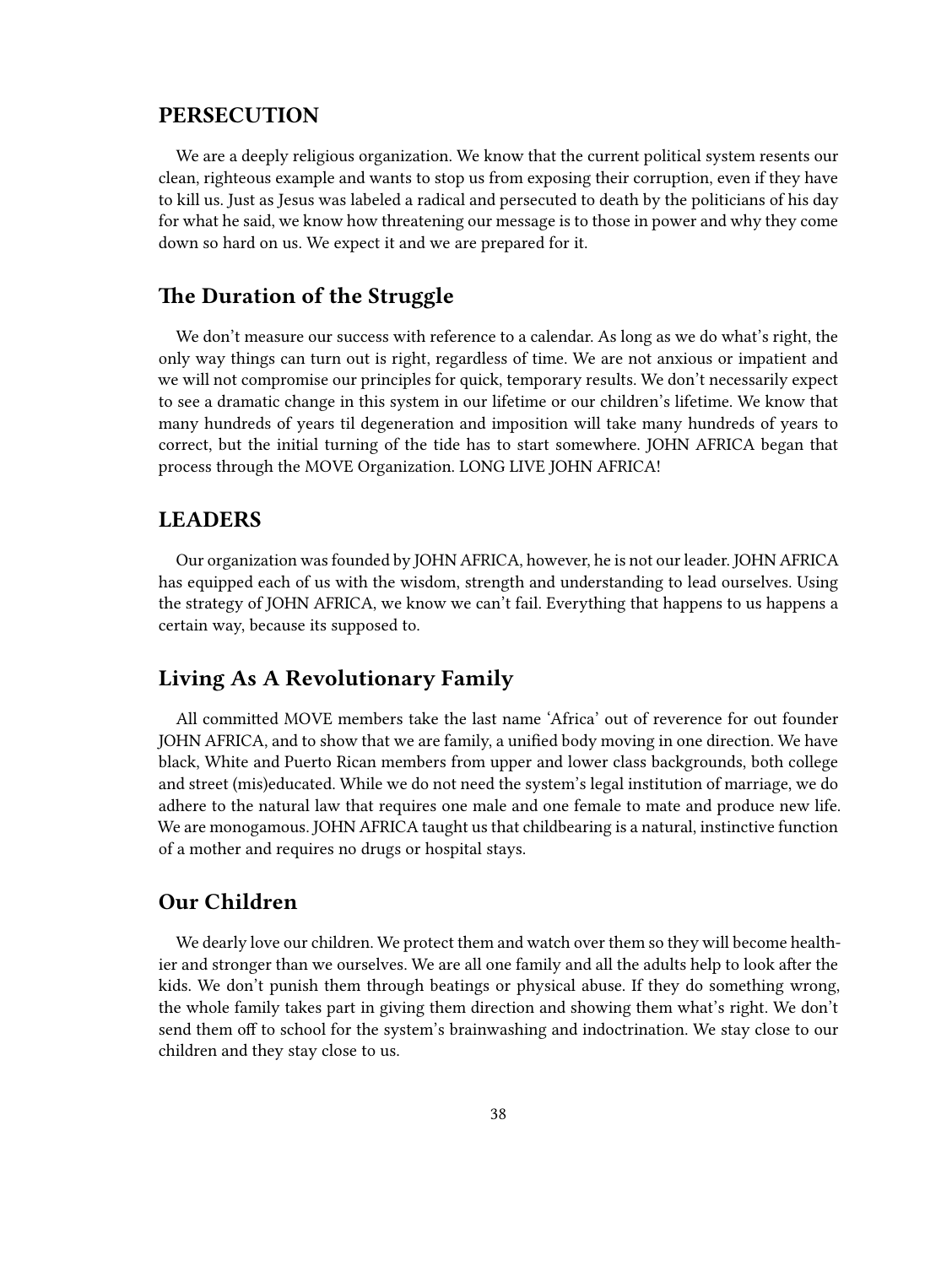#### <span id="page-38-0"></span>**Appearance**

Our hair is left the way nature intended, uncombed and uncut. Though we don't favor using the system's chemicals, cosmetics, and disposable conveniences, we do spend a good deal of time keeping ourselves and our surroundings clean and tidy. We dress functionally, in clothing that doesn't interfere with our active lives.

#### <span id="page-38-1"></span>**Raw Food and Distortion**

The diet JOHN AFRICA gave us consists of fresh raw food. We always keep plenty of wholesome raw food on hand and eat whenever our bodies tell us to, not according to artificial mealtime standards. We make sure no one around us goes hungry, because we know that good food is an essential requirement of life. We acknowledge that some of us were raised on the system's food, or "distortion" as we call it. Doing the work we do can also put us under a lot of pressure when parent and child or husband and wife are separated by the system's oppression. So it is not uncommon to see some of us eating cooked food on occasion. However, you will never see a committed MOVE: member use drugs, cigarettes or alcohol. The hundreds of miles that the system has placed between us and some of our brothers and sisters in distant prisons has also forced us to use cars to maintain the close contact our family is used to. But we look forward to the day when we can live together the way we want to, without the need for air polluting technology.

#### <span id="page-38-2"></span>**Caring for Life**

To keep ourselves healthy and strong, we rely on plenty of exercise as well as good hard physical labor. Scrubbing floors. sweeping walks and running dogs are daily tasks. Maintaining the hundreds of pounds of food we keep stocked is a big job, too. We have seeds for the birds, nuts for the squirrels, raw meat for the dogs and cats, and fruits and vegetables for the people. We love all life. It is tremendously upsetting for us to see someone mistreat an animal and we will take immediate action to stop anyone from beating a dog, throwing stones at birds, or causing similar impositions on innocent life.

#### <span id="page-38-3"></span>**The Name MOVE**

The word MOVE is not an acronym. It means exactly what it says. MOVE, work, generate, be active. Everything that's alive moves. If it didn't, it would be stagnant, dead. Movement is the principle of life. And because MOVE's belief is life, our founder, JOHN Africa, gave us the name "MOVE". When we greet other, we say "ON THE MOVE!"

"THE POWER OF TRUTH IS FINAL" — JOHN AFRICA